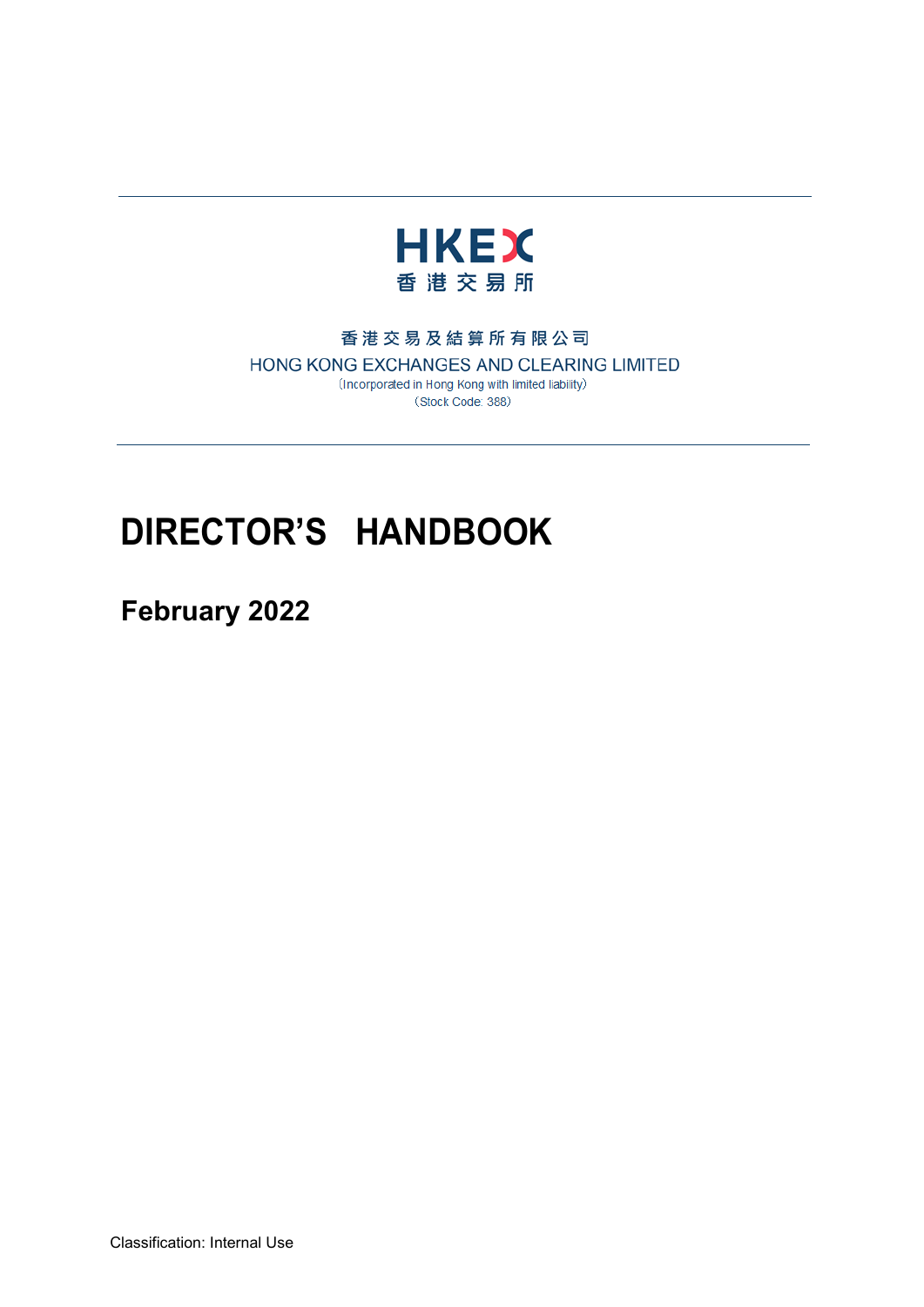| <b>CHAPTER</b> |                                            |           |
|----------------|--------------------------------------------|-----------|
| 1.             | Glossary of Terms                          | $1 - 2$   |
| 2.             | <b>Executive Summary</b>                   | $3 - 10$  |
| 3.             | The Board                                  | 11 - 15   |
| 4.             | Guidelines on Conduct                      | $16 - 26$ |
| 5.             | <b>Restrictions on Securities Dealings</b> | $27 - 32$ |
| 6.             | <b>Connected Transactions</b>              | $33 - 43$ |
| 7.             | <b>Corporate Governance Code</b>           | 44 - 49   |
| 8.             | Governance Structure                       | $50 - 57$ |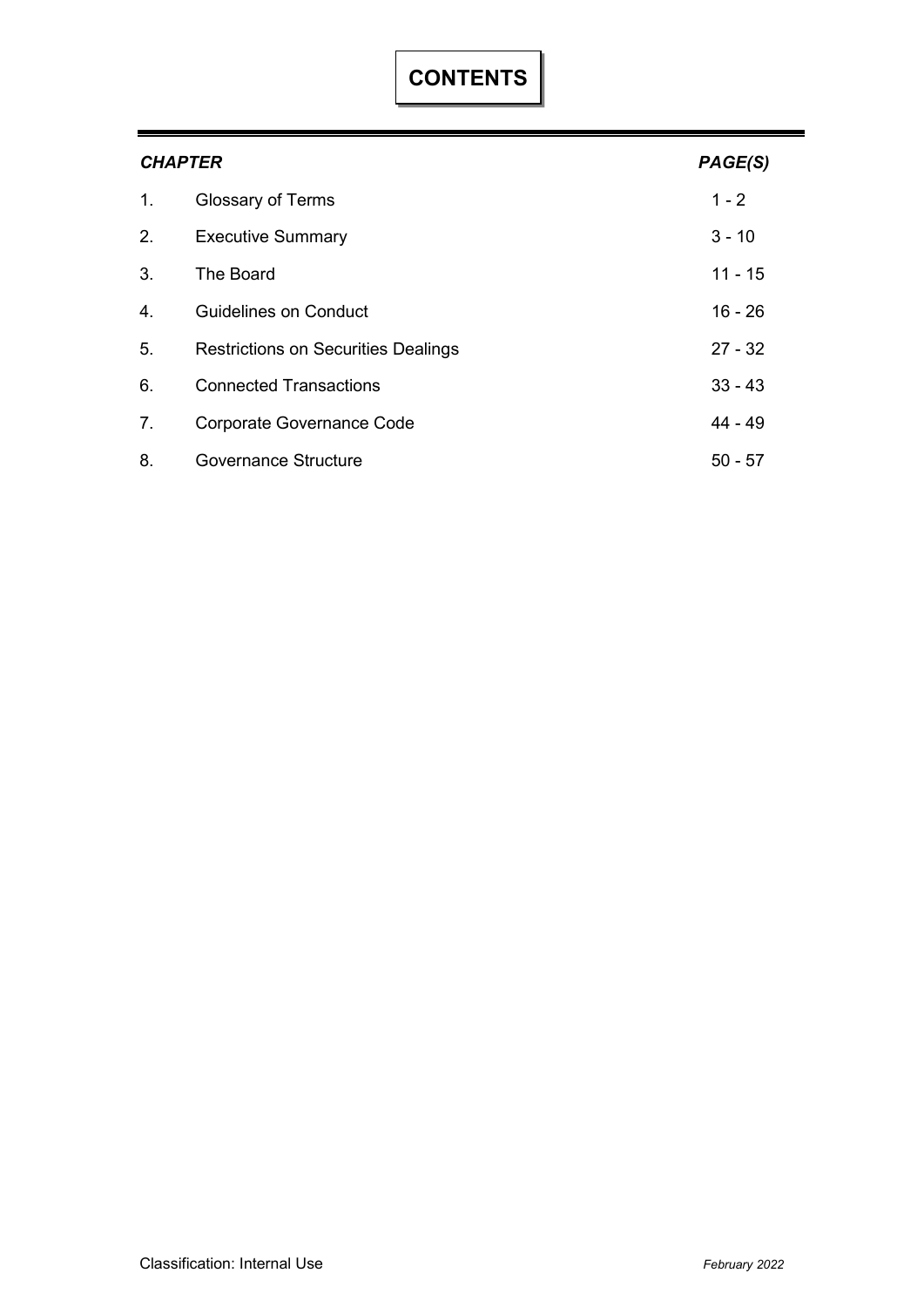# **Chapter 1 GLOSSARY OF TERMS**

| "AA"                            | <b>Articles of Association</b>                                                                                                            |
|---------------------------------|-------------------------------------------------------------------------------------------------------------------------------------------|
| "Board"                         | <b>Board of Directors of HKEX</b>                                                                                                         |
| "CG Code"                       | The Corporate Governance Code set out in<br><b>Appendix 14 to the Listing Rules</b>                                                       |
| "Companies Ordinance"           | The Companies Ordinance (Chapter 622 of the<br>Laws of Hong Kong)                                                                         |
| "Director(s)"                   | Director(s) of any companies within the Group<br>unless otherwise specified in this Handbook                                              |
| "Elected Director"              | HKEX's Director elected by the Shareholders at<br>general meetings                                                                        |
|                                 | "Government Appointed Director" HKEX's Director appointed by the Financial<br>Secretary of Hong Kong pursuant to Section 77<br>of the SFO |
| "Group" or "HKEX Group"         | <b>HKEX and its subsidiaries</b>                                                                                                          |
| "HKEX" or the "Company"         | <b>Hong Kong Exchanges and Clearing Limited</b>                                                                                           |
| "HKFE"                          | <b>Hong Kong Futures Exchange Limited</b>                                                                                                 |
| "Hong Kong"                     | Hong Kong Special Administrative Region of the<br><b>People's Republic of China</b>                                                       |
| "HKCC"                          | <b>HKFE Clearing Corporation Limited</b>                                                                                                  |
| "HKSCC"                         | <b>Hong Kong Securities Clearing Company Limited</b>                                                                                      |
| " $INED(s)$ "                   | Independent Non-executive Director(s) of HKEX                                                                                             |
| "Inside Information Provisions" | Part XIVA of the SFO                                                                                                                      |
| "LME"                           | <b>The London Metal Exchange</b>                                                                                                          |
| "LME Clear"                     | <b>LME Clear Limited</b>                                                                                                                  |
| "LMEH"                          | <b>LME Holdings Limited</b>                                                                                                               |
| "Listing Rules"                 | The Rules Governing the Listing of Securities on<br>The Stock Exchange of Hong Kong Limited                                               |
| "Model Code"                    | <b>Model Code for Securities Transactions by</b><br>Directors of Listed Issuers in Appendix 10 to the<br><b>Listing Rules</b>             |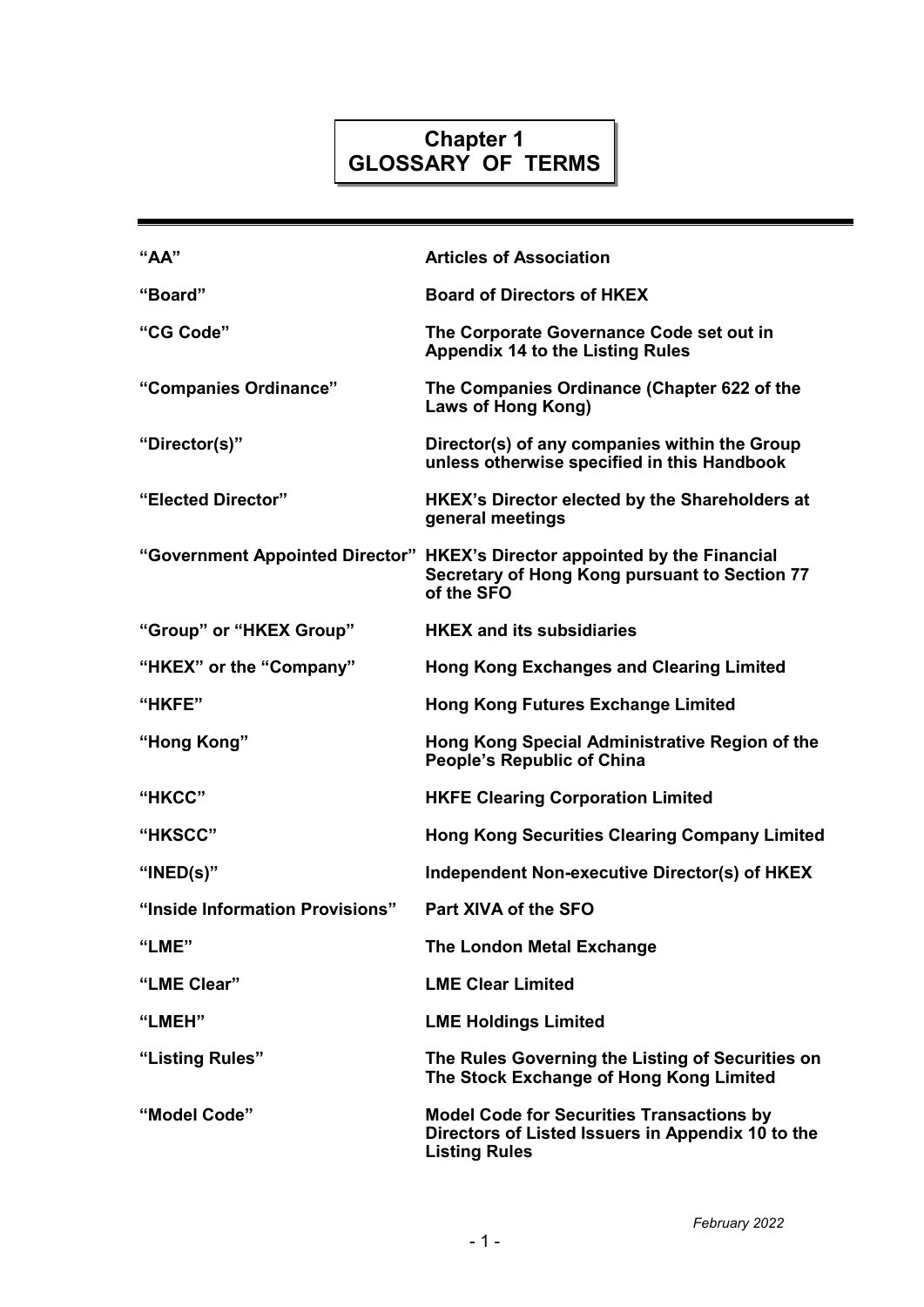| "MOU for listing"                        | Memorandum of Understanding for listing of<br><b>HKEX</b>                      |
|------------------------------------------|--------------------------------------------------------------------------------|
| "Nomination and Governance<br>Committee" | Nomination and Governance Committee of<br><b>HKEX</b>                          |
| "OTC Clear"                              | <b>OTC Clearing Hong Kong Limited</b>                                          |
| "SEHK" or "Exchange"                     | The Stock Exchange of Hong Kong Limited                                        |
| "SEOCH"                                  | The SEHK Options Clearing House Limited                                        |
| "SFC"                                    | <b>Securities and Futures Commission</b>                                       |
| "SFO"                                    | The Securities and Futures Ordinance (Chapter<br>571 of the Laws of Hong Kong) |
| "Shareholders"                           | <b>Shareholders of HKEX</b>                                                    |

*In this Handbook, words in masculine, feminine and neuter gender include the other of them and words in the singular include the plural and vice versa.*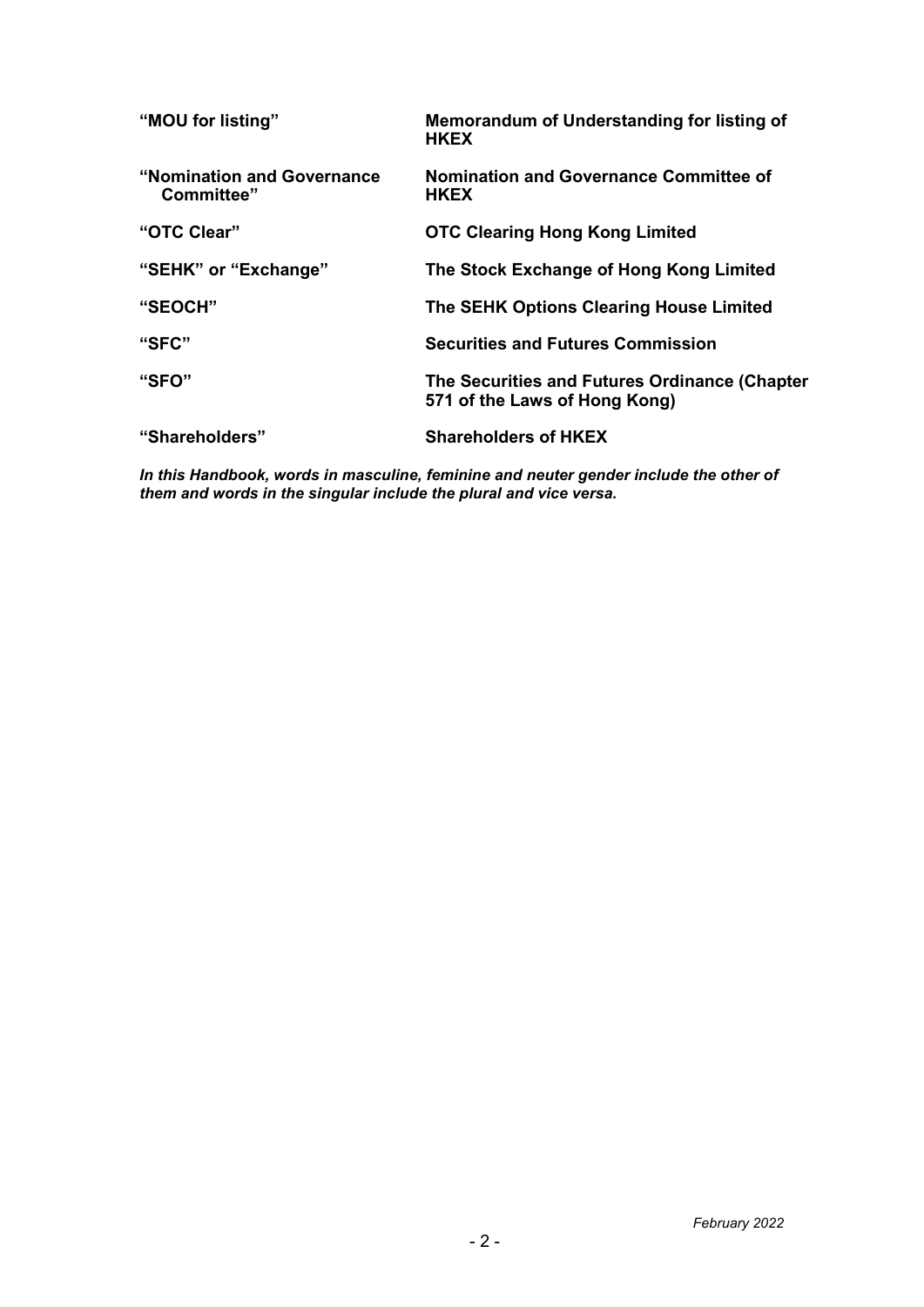# **Chapter 2 EXECUTIVE SUMMARY**

## **1.0 INTRODUCTION**

- 1.1 The purpose of this Handbook is to give Directors an overview of the key governance issues and a record of the key guidelines and documents that are relevant to their roles, responsibilities and ongoing obligations.
- 1.2 As part of the securities and futures market reform in 1999, HKEX was established in July 1999 to consolidate the two recognized exchange companies (SEHK and HKFE) and three recognized clearing houses (HKSCC, SEOCH and HKCC) operating in Hong Kong under a single holding company.
- 1.3 Under two schemes of arrangement each dated 3 September 1999, SEHK and HKFE became wholly-owned subsidiaries of HKEX. HKSCC was converted from a company limited by guarantee to a company limited by shares and through the issue of shares to HKEX, became a wholly-owned subsidiary of HKEX as provided under Section 21 of the repealed Exchanges and Clearing Houses (Merger) Ordinance. The merger took effect on 6 March 2000, and HKEX was listed on SEHK by introduction on 27 June 2000.
- 1.4 In May 2012, OTC Clear was established for the purpose of providing clearing and settlement services for derivatives traded over-the-counter as a central counterparty. In October 2013, OTC Clear became a recognized clearing house under Section 37 of the SFO, and it commenced operations in November 2013. OTC Clear is a non whollyowned subsidiary of HKEX. Twelve financial institutions as founding members hold, in aggregate, not more than 25% interest (in the form of non-voting ordinary shares) and HKEX retains 100% voting rights in the form of ordinary shares in OTC Clear.
- 1.5 In September 2012, a joint-venture company, China Exchanges Services Company Limited ("CESC"), was established which is equally held by HKEX, the Shanghai Stock Exchange and the Shenzhen Stock Exchange. CESC's principal business is to develop cross-border indices based on products traded on the three markets, industry classification for listed companies, as well as information standards and information products.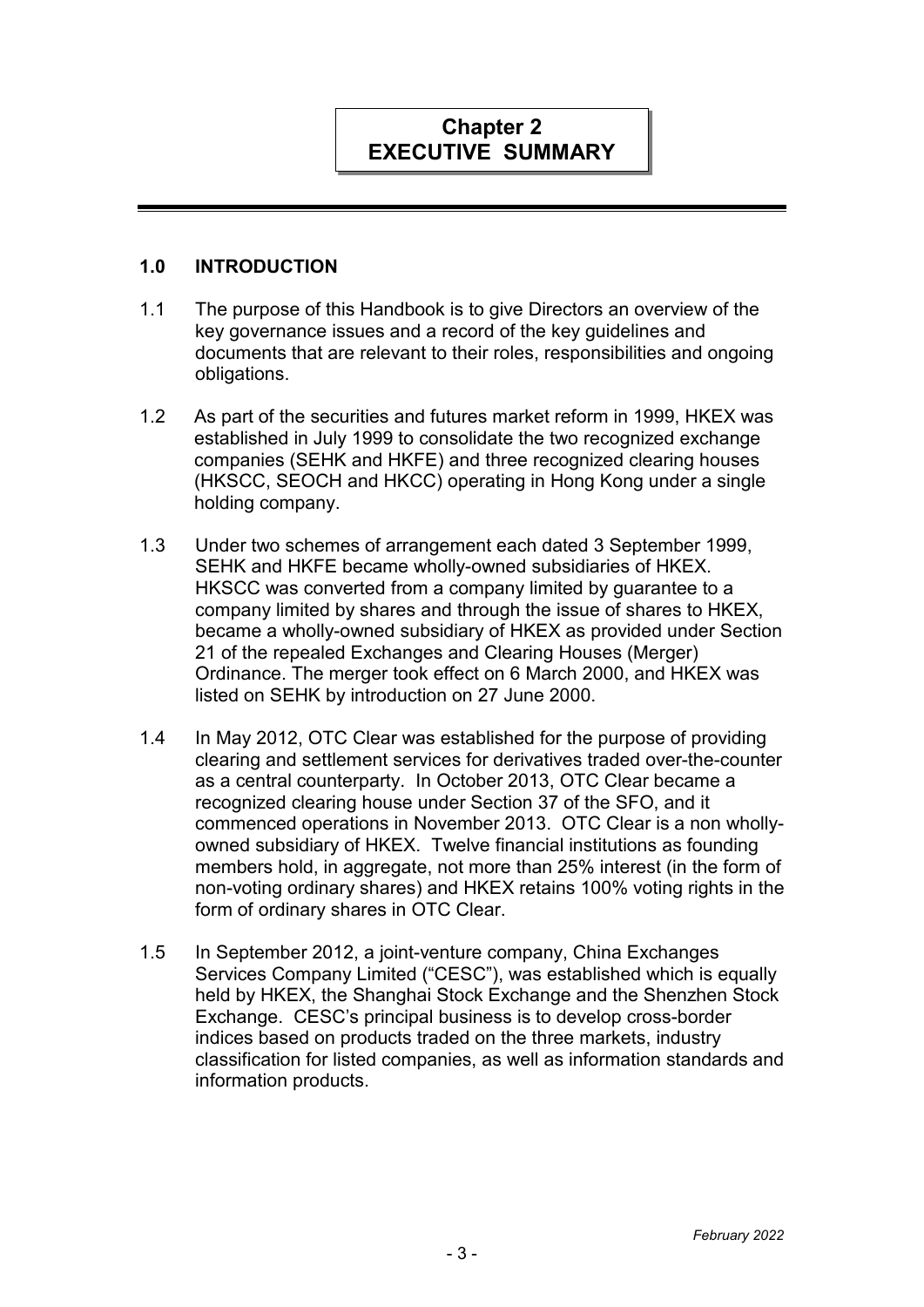- 1.6 In December 2012, HKEX acquired LMEH by way of a scheme of arrangement. LMEH is the holding company of the LME, a leading exchange for the trading of non-ferrous metals forward and options contracts. The LME is a Recognised Investment Exchange regulated by the Financial Conduct Authority of the United Kingdom.
- 1.7 In September 2014, a new clearing house, LME Clear was launched. LME Clear operates as a central counterparty for all classes of contracts that are traded on the LME, and is an authorised central counterparty under the UK European Market Infrastructure Regulation (EMIR) and a recognised central counterparty supervised by the Bank of England under Part 18 of the Financial Services and Markets Act 2000.
- 1.8 In March 2017, a joint venture company, Qianhai Mercantile Exchange Company Limited ("QME"), was formed by HKEX (90.01%) and Qianhai Financial Holdings Company Limited (formerly known as Shenzhen Qianhai Financial Holdings Company Limited) (9.99%), for the development of a commodity trading platform in the Qianhai Shenzhen-Hong Kong Modern Service Industry Cooperation Zone. QME was officially launched with a pilot product in October 2018 in Shenzhen.
- 1.9 In June 2017, a joint venture company, Bond Connect Company Limited ("BCCL") was established by HKEX (40%) and China Foreign Exchange Trade System ("CFETS") (60%). BCCL's principal business is to support and assist admission and registration for Northbound investors, and liaise closely with the global access platforms through which investors will trade the China Interbank Bond Market instruments.
- 1.10 In June 2019, HKEX acquired 51% equity interest in BayConnect Technology Company Limited ("BayConnect") (formerly known as Shenzhen Ronghui Tongjin Technology Co., Ltd.) through an increase in registered capital of BayConnect. The remaining interests in BayConnect are held as to 29.4% by Shenzhen Kingdom Sci-Tech Co., Ltd and 19.6% by Ningbo Zhongchuang Tourong Investment Partnership (Limited Partnership). BayConnect is engaged in providing technology services.

In addition, the Group subscribed 9.99% equity interest in Fusion Bank Limited in the first half of 2019, which has been granted a virtual banking licence by the Hong Kong Monetary Authority. The Group acquired a minority interest (ie, less than 10%) in Huakong TsingJiao Information Science (Beijing) Limited ("TsingJiao") in the first half of 2020. TsingJiao is a Beijing-based data technology company specialising in the research and development of Multi-party Computation (MPC) technologies. The Group completed a minority stake investment (ie, less than 10% interest) in the Guangzhou Futures Exchange ("GFE") in the first quarter of 2021. The GFE was officially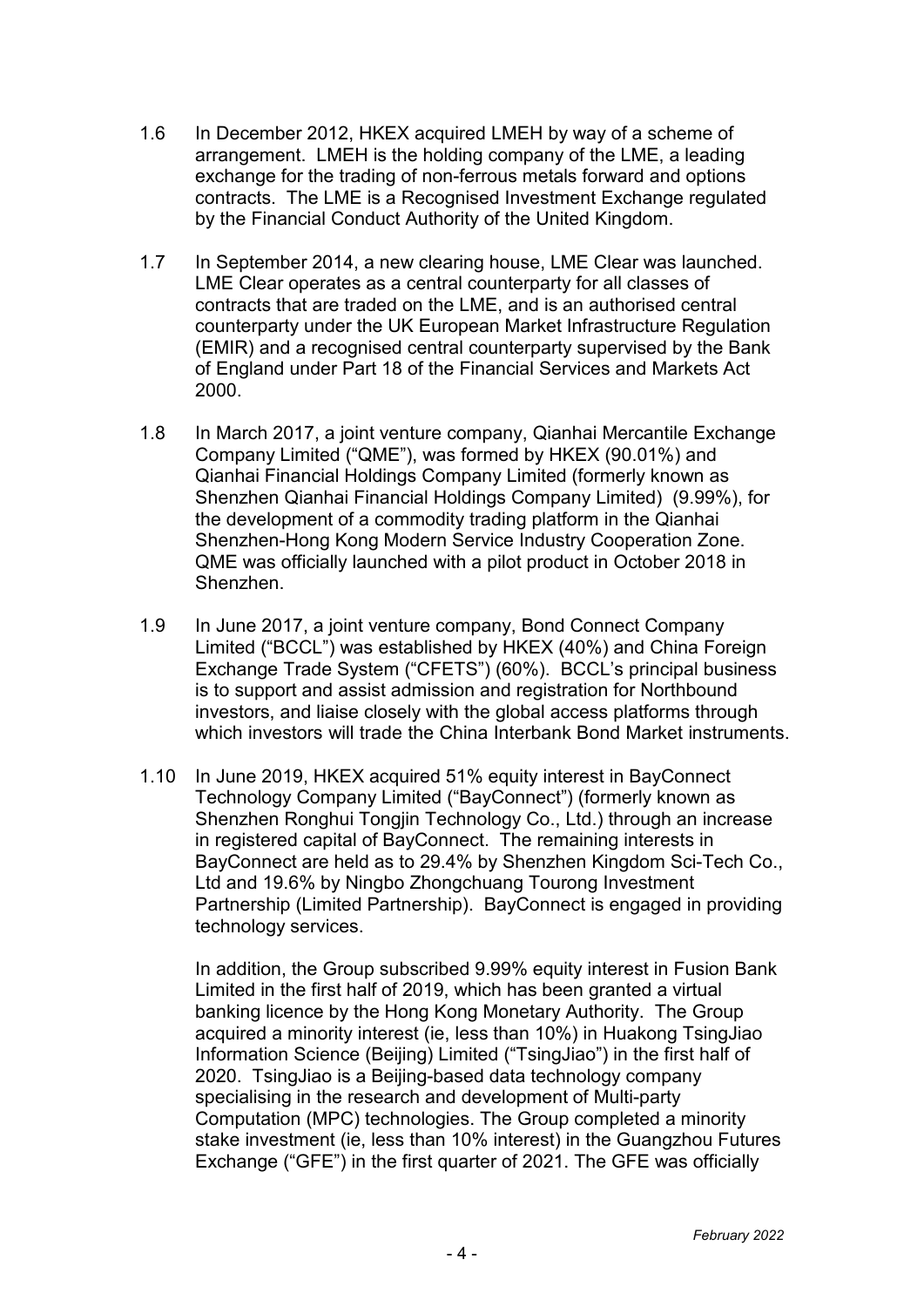launched in April 2021, focusing on serving the real economy and green development initiatives.

- 1.11 SEHK and HKFE are the recognized exchange companies, and HKSCC, SEOCH, HKCC and OTC Clear are the recognized clearing houses, as defined in the SFO. Pursuant to Section 10 of Schedule 10 of the SFO, HKEX is deemed to have been recognised as an exchange controller under Section 59(2) of the SFO.
- 1.12 Pursuant to Section 60 of the SFO, HKEX as an exchange controller cannot increase or decrease its interest in the exchanges and clearing houses. Any attempt to increase or decrease any such interest is void except with the SFC's approval in writing.
- 1.13 Pursuant to the SFO, any amendments to the AA of the recognized exchange controller, recognized exchange companies and recognized clearing houses are subject to the SFC's approval in writing.
- 1.14 Given HKEX's role as an exchange controller, the SFC is the regulator of HKEX as a listed company. For this purpose, chapter 38 has been specifically added to the Listing Rules, which sets out the requirements that must be satisfied for the securities of HKEX to be listed on SEHK. In addition to the Listing Agreement, the MOU for listing was also executed between HKEX and the SFC, under which the procedures for dealing with situations where a conflict of interest may arise for HKEX as an exchange controller are laid down.
- 1.15 Under Section 63 of the SFO, HKEX has the primary duty to ensure (a) an orderly, informed and fair market in securities and futures contracts traded on its exchanges, and in OTC derivatives products traded through the facilities of its exchange as well as orderly, fair and expeditious clearing and settlement arrangements in its clearing houses, and (b) the risks associated with its business and operations are managed prudently. HKEX shall act in the interest of the public with particular regard to the interest of the investing public; and ensure that the interest of the public prevails where it conflicts with HKEX's interest.
- 1.16 The Board structure is governed by the SFO and HKEX's AA. The appointment / retirement process and the term of service of HKEX's Directors are stipulated in its AA. *Chapter 3* of this Handbook gives a summary of the key provisions.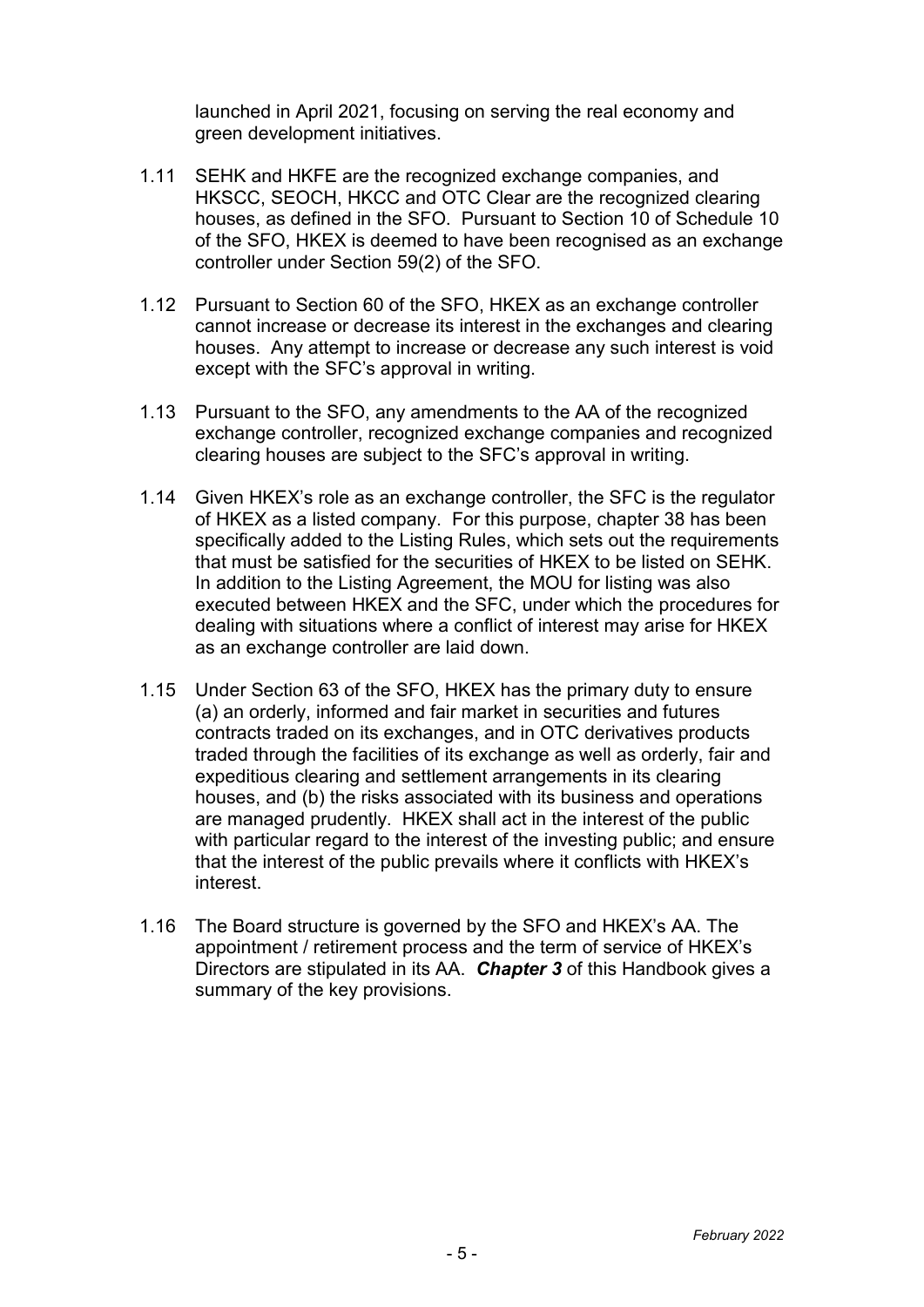# **2.0 DIRECTORS' DUTIES AND RESPONSIBILITIES**

2.1 The board of directors of a Group company is collectively responsible for the management and operations of the relevant Group company, and this performance requirement applies equally to each and every Director severally.

Directors must in the performance of their duties:

- (a) act honestly and in good faith in the interests of the company and to the Group as a whole, if appropriate;
- (b) act for proper purposes;
- (c) be answerable to the company for the application or misapplication of its assets;
- (d) avoid actual and potential conflicts of interest and duty, unless such interest is permitted under the company's AA;
- (e) disclose fully and fairly his interests in transactions, arrangements or contracts with any company within the Group; and
- (f) apply such degree of skill, care and diligence as may reasonably be expected of a person of his knowledge and experience and holding his offices within the company.

In addition, Directors must also observe other statutory duties/ responsibilities as may have been imposed on them under the laws or regulations of the jurisdictions where the company is incorporated.

- 2.2 Directors may delegate their functions, where appropriate but the delegation does not absolve them from their responsibilities or remove or mitigate their liabilities. Directors cannot discharge their responsibilities by attending meetings only. As a minimum, they must obtain a general understanding of the company's business and take an active role in supervising the company's affairs. Directors are reminded that if they fail to discharge their duties and responsibilities, they may be disciplined by the relevant regulator and may attract civil and/or criminal liabilities under the applicable laws and regulations in the jurisdictions where the business of the company is being conducted.
- 2.3 Every Director should ensure that he can give sufficient time and attention to the company's affairs, and disclose to HKEX, the offices held in external organisations and his other significant commitments. Directors should avoid conflicts of interest and each of them has a duty to fully declare if he is, in any way, interested in an actual or proposed transaction, arrangement or contract with any company within the Group, and the nature and extent of that interest, to the other Directors, and shall abstain from discussion and voting if there is an actual or potential conflict of interest. Guidelines on Conduct, as set out in **Chapter 4** of this Handbook, serve to provide guidance for Directors in accepting external appointments in listed and unlisted companies and in making declarations of their interests.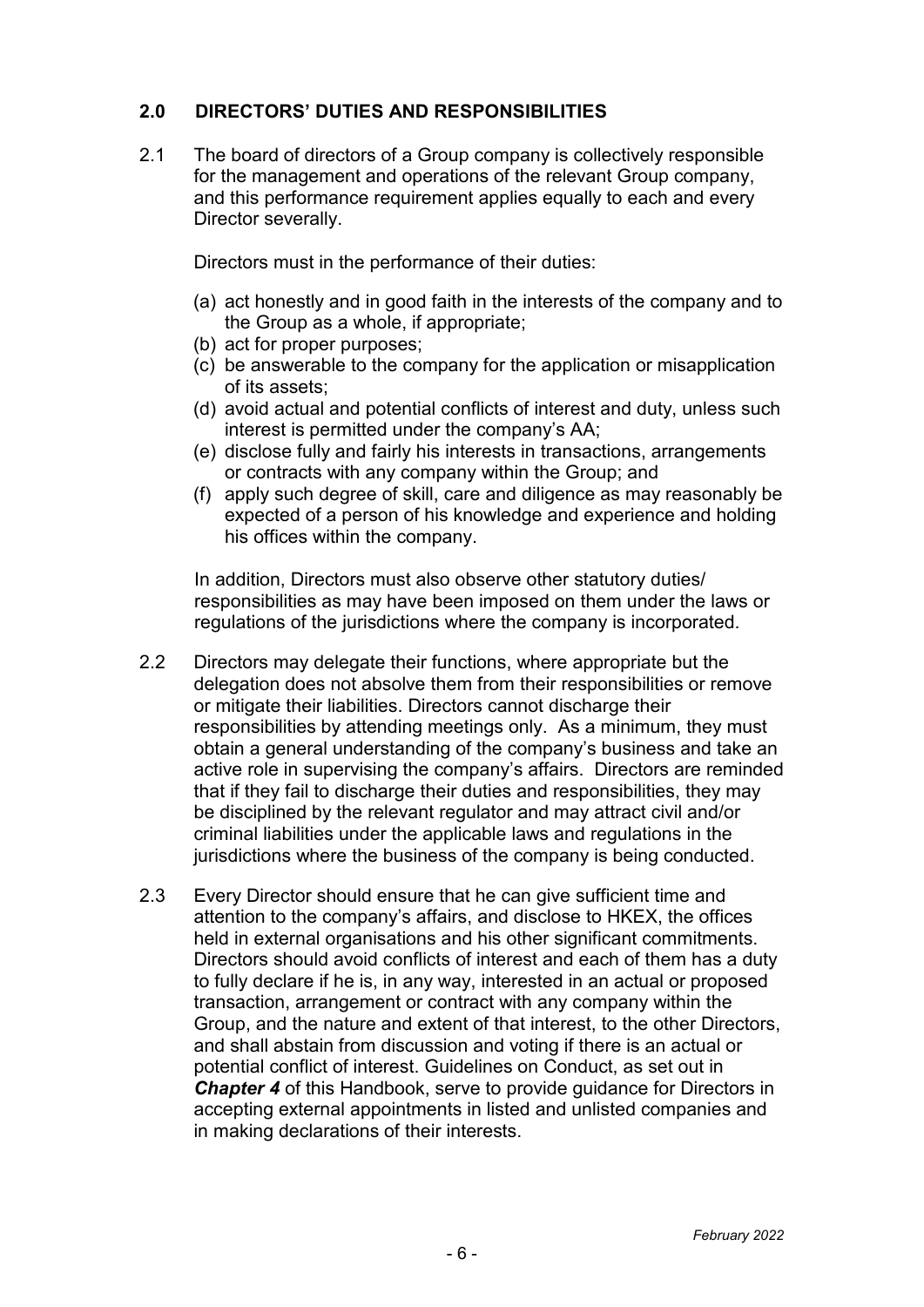- 2.4 Directors are required to adhere to high standards of professional and ethical conduct. The Group Anti-Bribery and Anti-Corruption Policy is in place to guide all personnel of the Group, including Directors, to recognise circumstances which may lead to or give appearance of corruption or unethical business conduct, avoid conduct which is clearly prohibited, and seek guidance promptly where necessary. HKEX and certain of its principal subsidiaries, namely, SEHK, HKFE, HKSCC, SEOCH, and HKCC are included in the Schedules of the Prevention of Bribery Ordinance (Chapter 201 of the Laws of Hong Kong) as "public bodies", and directors and committee members of which are therefore public servants for the purpose of the Ordinance and are subject to the provisions. Guidelines on Conduct, as set out in *Chapter 4* of this Handbook, also serve to provide guidance for Directors' consideration on the handling of gifts, entertainment, sponsored travel and sponsored events, and also the requirements for annual confirmation, making declaration and/or seeking approval for giving/accepting gifts or benefits under certain circumstances.
- 2.5 Every Director is also required to observe his ongoing disclosure obligations, including without limitation, the requirements to notify changes in personal particulars and/or, where applicable, circumstances that may affect his independence as an independent non-executive Director; to report dealings and interest in HKEX's securities; and to report dealings with any company within the Group under all applicable laws and regulations, including the Listing Rules, during and, in some cases, after cessation of his term of office at the Group.
- 2.6 For an HKEX's Director, he is required to sign and lodge with the SFC and SEHK a Declaration and Undertaking with regard to Directors (Form B), under which, he declares that his personal details set out in the announcement made under Rule 13.51(2) of the Listing Rules regarding his appointment as an HKEX's Director are true, complete and accurate; and undertakes, among others, that he shall:
	- $\triangleright$  comply to the best of his ability with the Listing Rules in the exercise of his powers and to perform his duties as an HKEX's Director, and use his best endeavours to procure that HKEX shall so comply;
	- $\triangleright$  comply to the best of his ability, and use his best endeavors to procure HKEX to comply, with the Companies Ordinance, the Companies (Winding Up and Miscellaneous Provisions) Ordinance, the SFO, the Code on Takeovers and Mergers, the Code on Share Buy-backs, and all other securities laws and regulations from time to time in force in Hong Kong;
	- $\triangleright$  when he is an HKEX Director and after he ceases to be so. provide to the SFC and SEHK any information and documents that the SFC reasonably considers appropriate to protect investors or ensure the smooth operation of the market, and any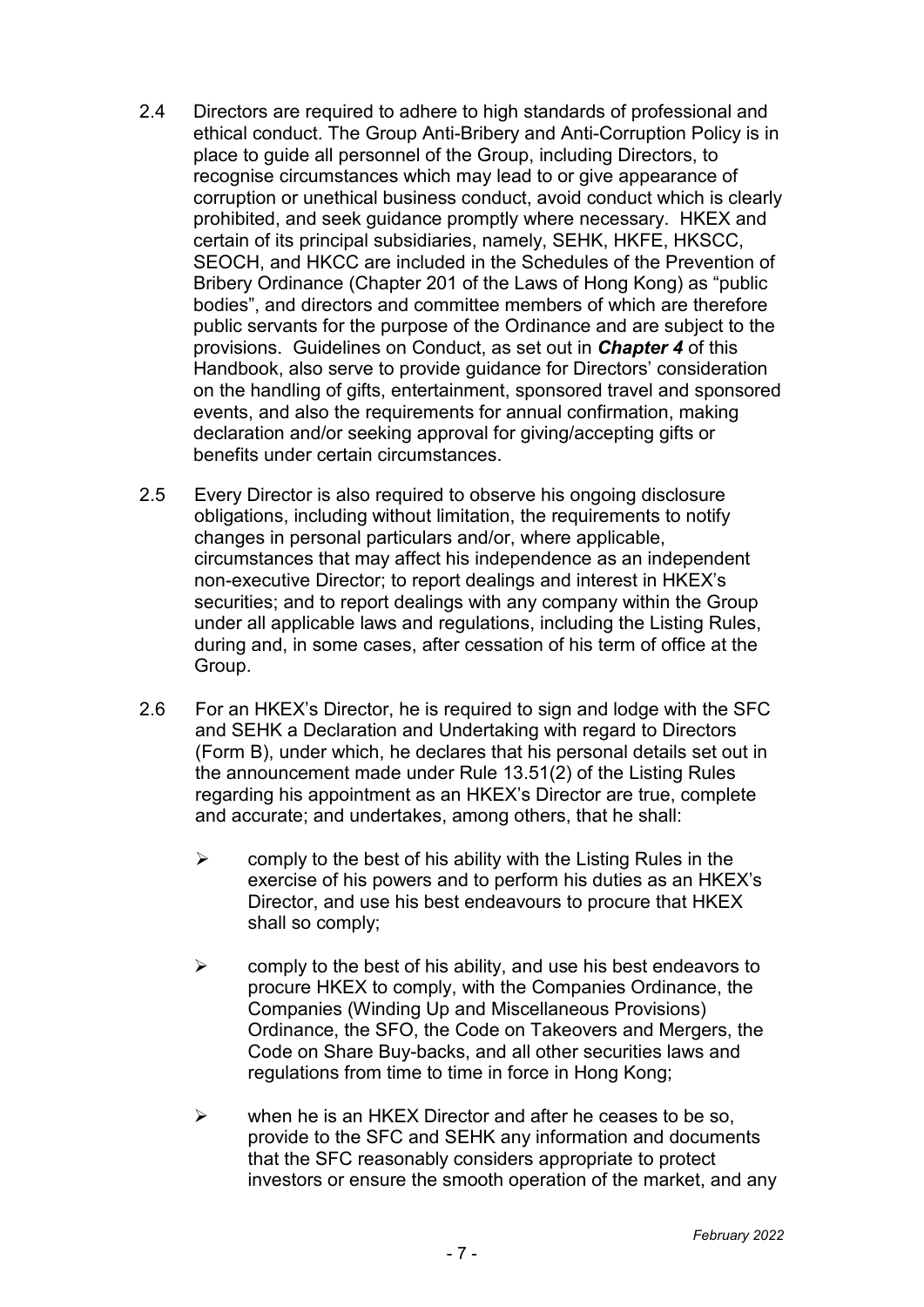other information and documents or explanation that the SFC may reasonably require for the purpose of verifying compliance with the Listing Rules;

- $\triangleright$  cooperate in any investigation conducted by the SFC, including answering promptly and openly any questions addressed to him, promptly producing the originals or copies of any relevant documents and attending before any meeting or hearing at which he is requested to appear;
- $\triangleright$  irrevocably appoint HKEX as his agent, for so long as he remains an HKEX's Director, for receiving on his behalf any correspondence from and/or service of notices and other documents by the SFC; and
- $\triangleright$  for so long as he remains as an HKEX's Director and for a further period of 3 years from the date on which he ceases to be an HKEX's Director, inform the SFC (in the manner prescribed by the SFC from time to time) of any change in his contact details (including telephone number, mobile phone number, facsimile number (if available), email address (if available), residential address and contact address (if different from the residential address)) for correspondence from, and service of notices and other documents by the SFC) as soon as reasonably practicable and in any event within 28 days of such change.
- 2.7 HKEX's Directors are responsible, collectively and individually, for ensuring HKEX to comply with the statutory obligation to disclose inside information as set out in the Inside Information Provisions and its general disclosure obligations under the Listing Rules.
	- 2.7.1 Under Inside Information Provisions, HKEX must as soon as reasonably practicable after any inside information (as defined under Section 307A(1) of the SFO) has come to its knowledge, disclose the information to the public.
	- 2.7.2 Under Rule 13.09 of the Listing Rules,
		- $\triangleright$  where in the view of SEHK (in case of HKEX, the SFC) there is or there is likely to be a false market in HKEX's securities, HKEX must announce the information necessary to avoid a false market in its securities as soon as reasonably practicable;
		- $\triangleright$  where HKEX is required to disclose inside information under Inside Information Provisions, it must also simultaneously announce the information; and
		- $\triangleright$  HKEX must simultaneously copy to SEHK any application to the SFC for a waiver from disclosure under the Inside Information Provisions, and promptly upon being notified of the SFC's decision, copy SEHK with the SFC's decision.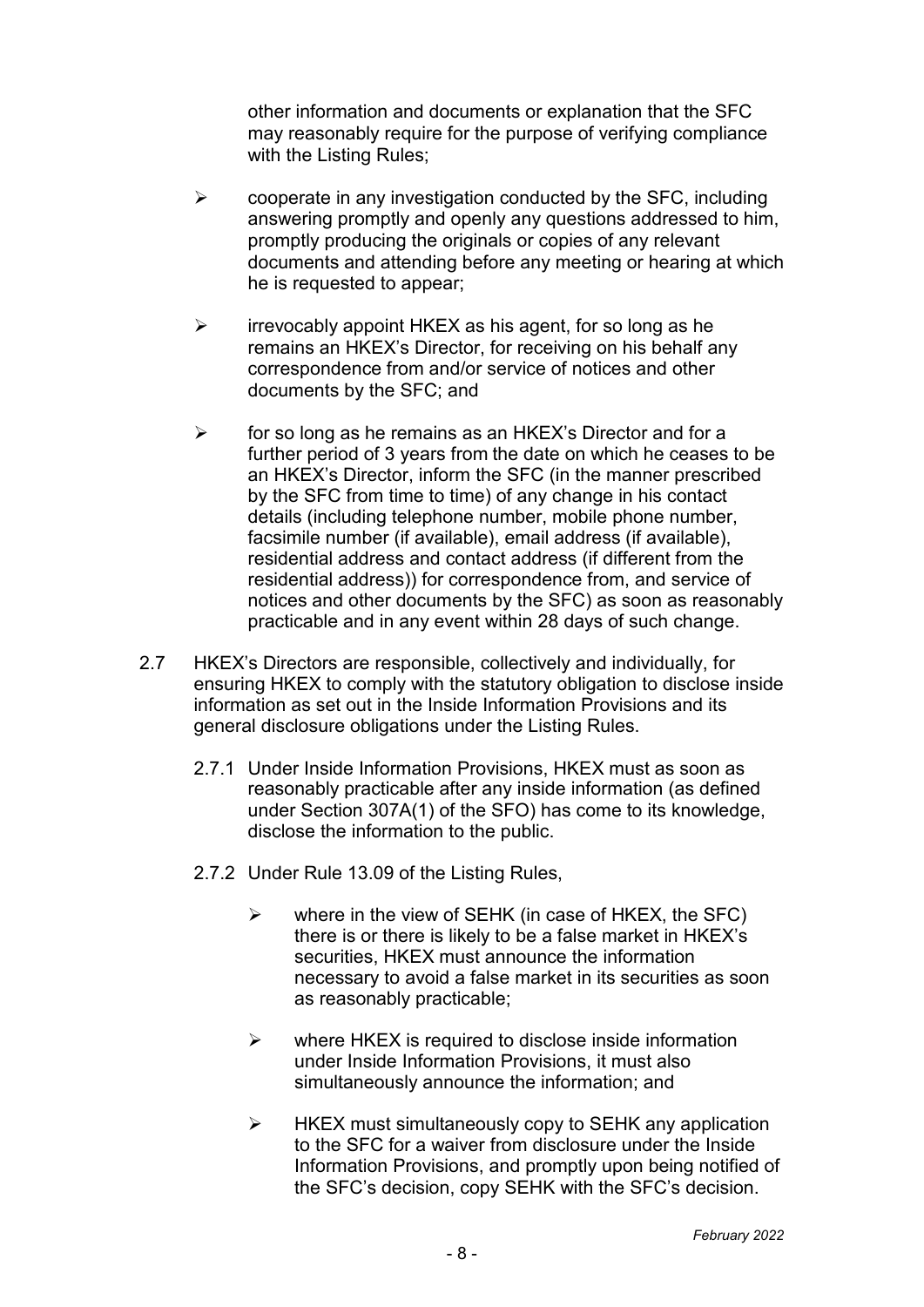- 2.7.3 As required under Rule 13.10A of the Listing Rules, HKEX shall, as soon as reasonably practicable, apply for a trading halt or trading suspension in the circumstances that (i) it has information which must be disclosed under Rule 13.09; or (ii) there is inside information which must be disclosed under Inside Information Provisions; or (iii) the confidentiality of inside information has been or may have been lost, where an announcement cannot be made promptly.
- 2.7.4 HKEX maintains a Continuous Disclosure and Communication Policy which provides guiding principles, practices and procedures to assist HKEX's employees (including employees of any companies within the Group) in (i) escalating inside information to the Board to enable it to make timely decisions on disclosure, if necessary; and (ii) communicating with HKEX's stakeholders, in ways which are in strict compliance with the SFO, Listing Rules, and best practices.
- 2.8 The restrictions on securities dealings and the disclosure of any transacted dealings, connected transactions, and the CG Code are respectively dealt with in *Chapters 5, 6 and 7* of this Handbook.
- 2.9 Directors are often required to make certain declarations or disclosures to be filed with the relevant parties and authorities, such as the SFC and SEHK (as the case may be).
- 2.10 Directors are reminded that, under the SFO, it is a criminal offence for any person to knowingly or recklessly provide the SFC with false information or misleading material of HKEX, SEHK, HKFE, HKSCC, SEOCH, HKCC and/or OTC Clear.
- 2.11 *Chapter 8* of this Handbook broadly describes the corporate governance structure of HKEX, including the set up and key functions of the Board and the respective committees and panels, for Directors' reference.
- 2.12 In order to facilitate contact with Directors in case of emergency, Directors shall inform HKEX's Group Company Secretary in advance of their planned leave outside Hong Kong.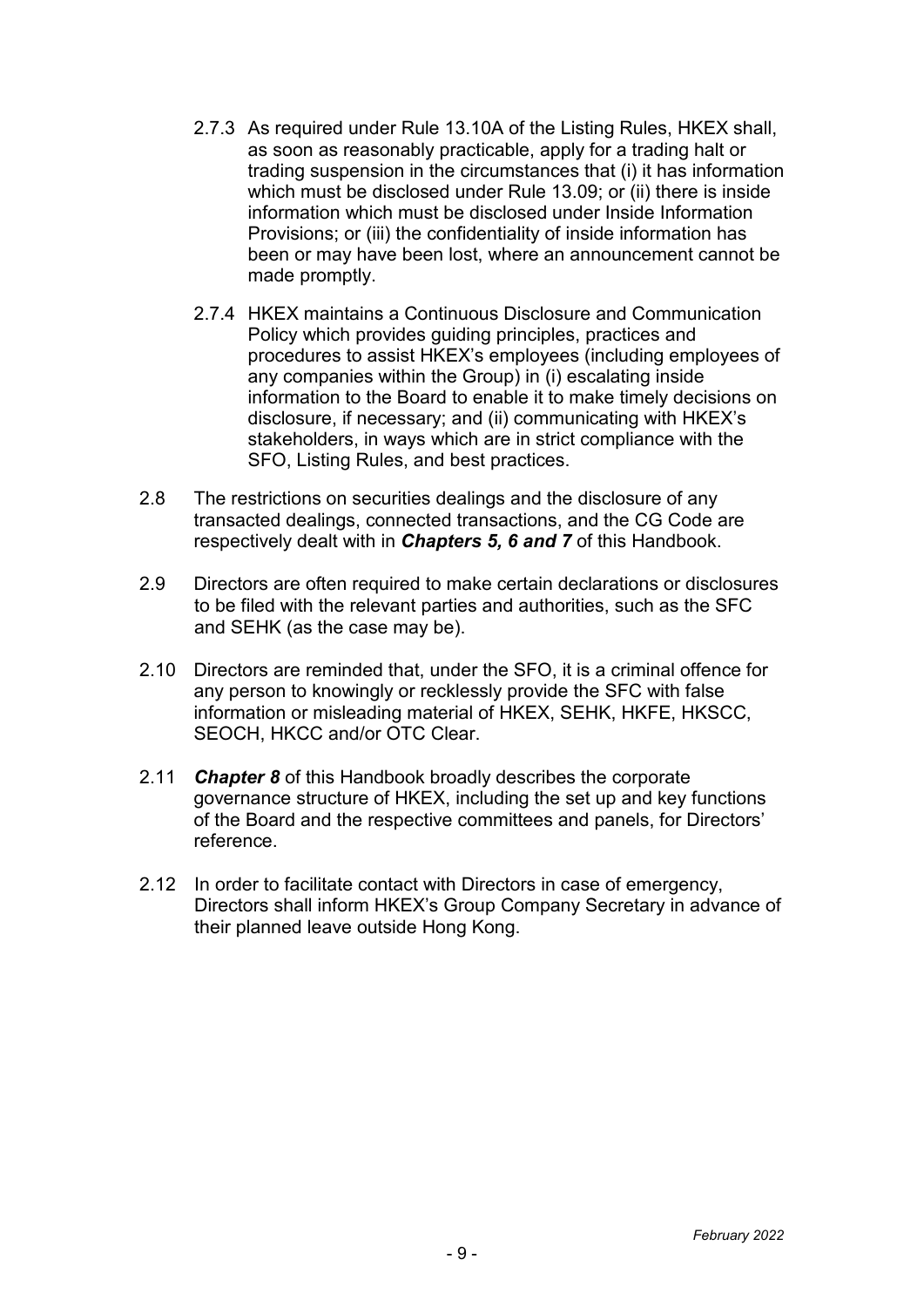# **3.0 REFERENCE**

- 3.1 This Handbook only sets out the relevant key information for Directors' ease of reference. Directors should always refer to the primary source of the rules, regulations and ordinances in the jurisdictions where the business is conducted, for the details.
- 3.2 This Handbook will be updated periodically to reflect any changes in the content or requirements.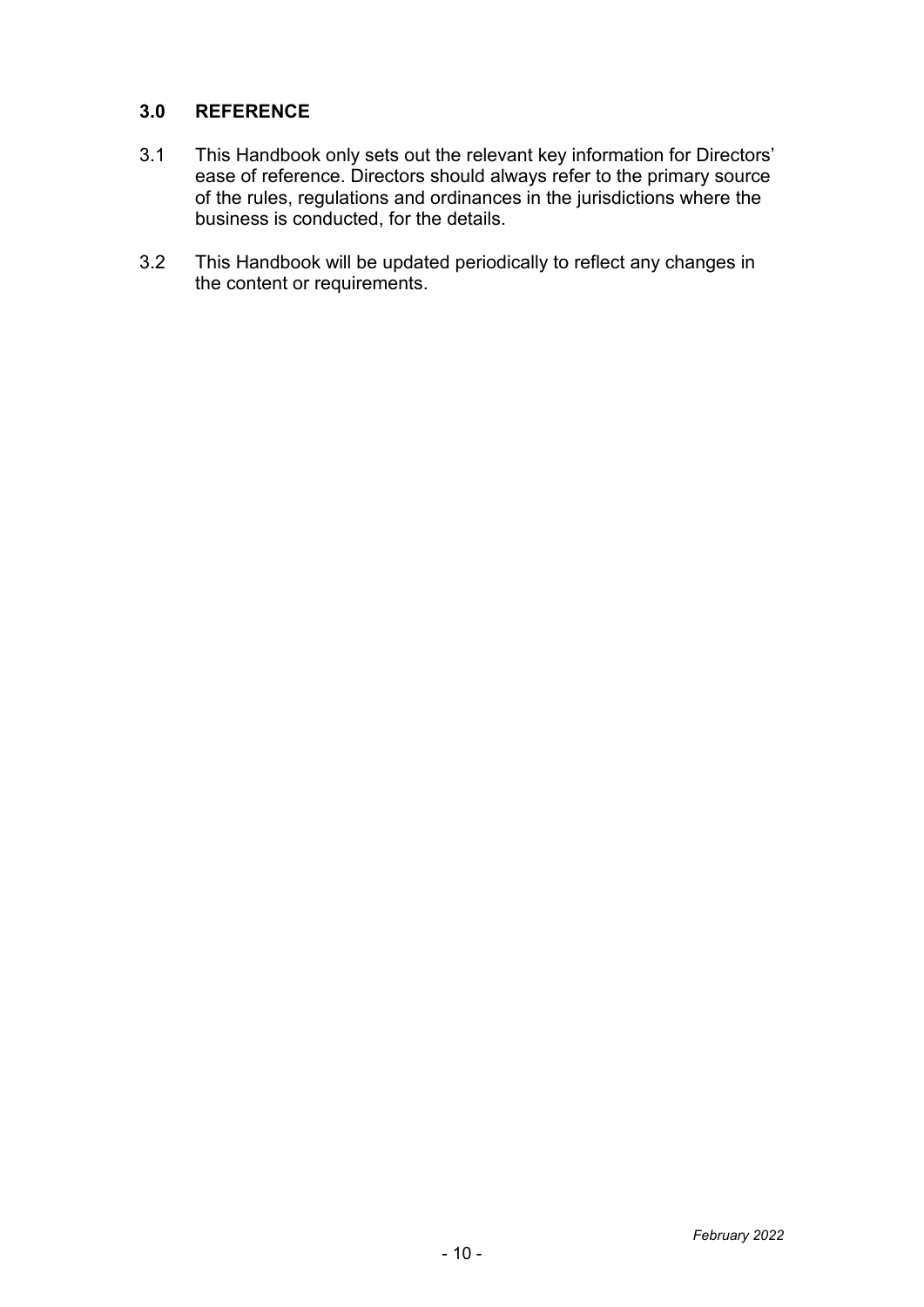## **1.0 BOARD OF DIRECTORS**

(In this Chapter, the AA, Board, Chairman, Director(s), Chief Executive and Company Secretary refer to those of HKEX.)

1.1 The following is the current Board structure

| <b>Board Structure</b>                                        |                                                  |                                                       |  |  |  |
|---------------------------------------------------------------|--------------------------------------------------|-------------------------------------------------------|--|--|--|
| <b>.</b><br><b>6 Government</b><br><b>Appointed Directors</b> | <b>.</b><br><b>6 Elected</b><br><b>Directors</b> | <b>An Ex-officio Board</b><br><b>Member</b>           |  |  |  |
| (All are Independent Non-executive Directors)                 |                                                  | (The Chief Executive who<br>is an Executive Director) |  |  |  |

- 1.2 The number of Directors shall be not less than two and not more than thirteen. (Article 84, AA)
- 1.3 The Financial Secretary of Hong Kong may appoint not more than 8 persons to be members of the Board. (Section 77(1), SFO)
- 1.4 However, immediately following the annual general meeting of HKEX held in 2003 and thereafter, the number of Government Appointed Directors shall not be more than the maximum number of other members of the Board but excluding the Chief Executive. (Section 77(2), SFO)
- 1.5 Government Appointed Directors may not be removed by a resolution of the other Directors or a special resolution of HKEX. (Section 77(4), SFO)
- 1.6 The Financial Secretary may at any time, subject to Section 77 of the SFO, appoint any person as a Government Appointed Director, and remove from office any person so appointed (whether or not his term has been completed). Any Director so appointed shall be appointed for a term of not more than approximately three years expiring at the conclusion of the annual general meeting held in the third year following the year of his appointment. (Article 88(4), AA)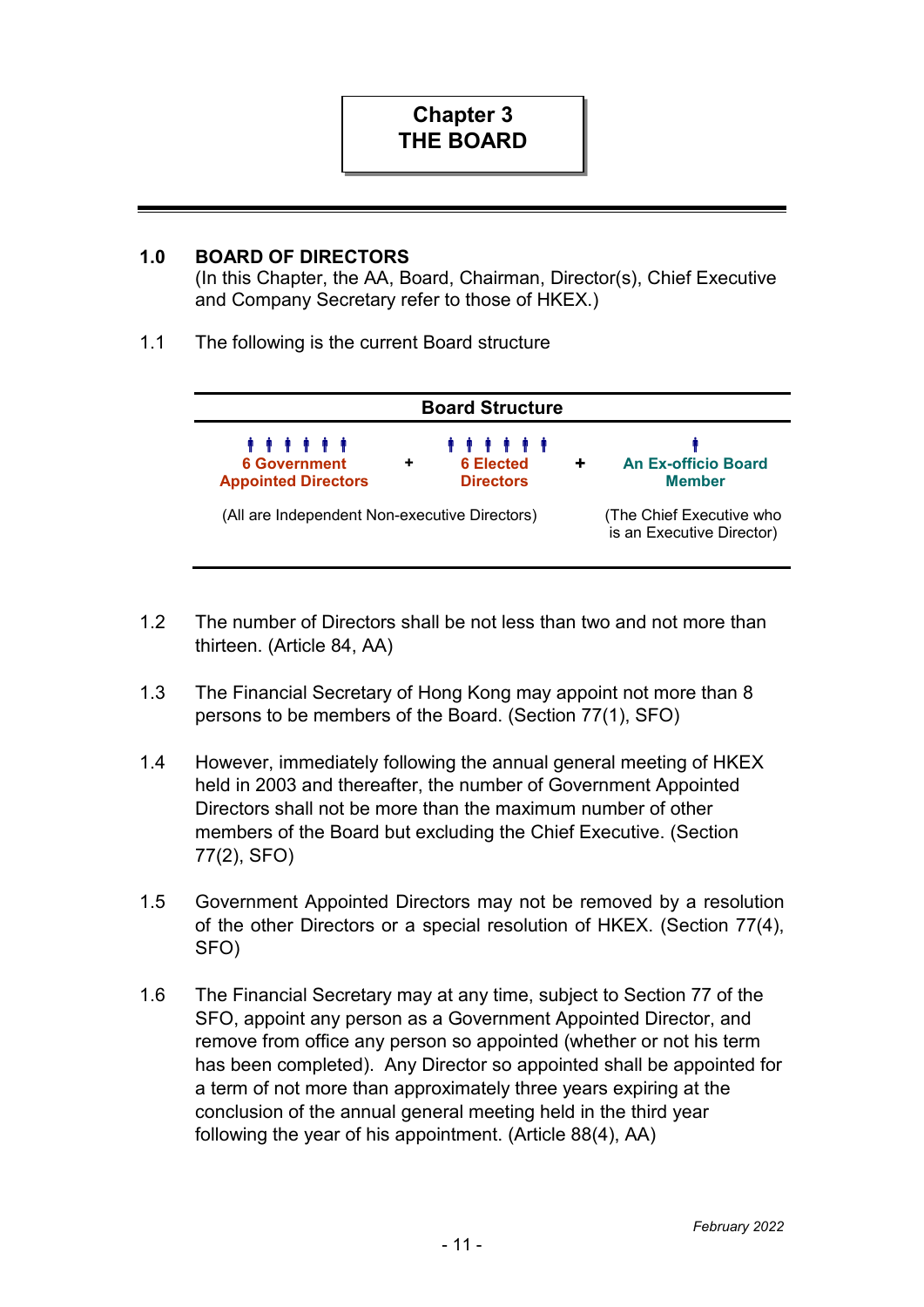- 1.7 HKEX may by ordinary resolution elect any person to be a Director, but the total number of Directors so elected shall not at any time exceed six. (Article 88(1), AA)
- 1.8 Any Elected Director shall be elected for a term of not more than approximately three years expiring at the conclusion of the annual general meeting held in the third year following the year of his appointment. (Article 88(2), AA)
- 1.9 Without prejudice to the power of HKEX in general meetings to appoint any person to be a Director, the Directors may at any time, and from time to time, appoint any person to be a Director (other than a Government Appointed Director), either to fill a casual vacancy or by way of addition to the number but the total number of Directors (other than Government Appointed Directors) shall not exceed the maximum number fixed by Article 88(1). The Director so appointed shall hold office only until the next following general meeting (in the case of filling a casual vacancy) or until the next following annual general meeting (in the case of an addition to their number), and shall be eligible for reappointment. (Article 90, AA)
- 1.10 An Elected Director may be removed from office by an ordinary resolution of HKEX or by giving him notice to that effect signed by all the other Directors. (Article 92, AA)
- 1.11 A retiring Director shall be eligible for reappointment. (Article 91(2), AA) Retiring Directors, save for those who have served as Non-executive Directors for a period of 9 consecutive years, are eligible for nomination by the Board to stand for re-election at a general meeting. (HKEX's Nomination Policy)
- 1.12 No person shall be appointed or re-appointed a Director at any general meeting unless:
	- $\triangleright$  he is recommended by the Directors, or
	- $\triangleright$  he is nominated by notice in writing by a member (other than the person to be proposed) entitled to attend and vote at the meeting, and such notice of nomination shall be given to the Company Secretary within the seven-day period commencing the day after the despatch of the notice of the meeting (or such other period, being a period of not less than seven days, commencing no earlier than the day after the despatch of the notice of such meeting and ending no later than seven days prior to the date appointed for such meeting, as may be determined by the Directors from time to time). The notice of nomination shall be accompanied by a notice signed by the proposed candidate indicating his willingness to be appointed or re-appointed. (Article 88(3), AA)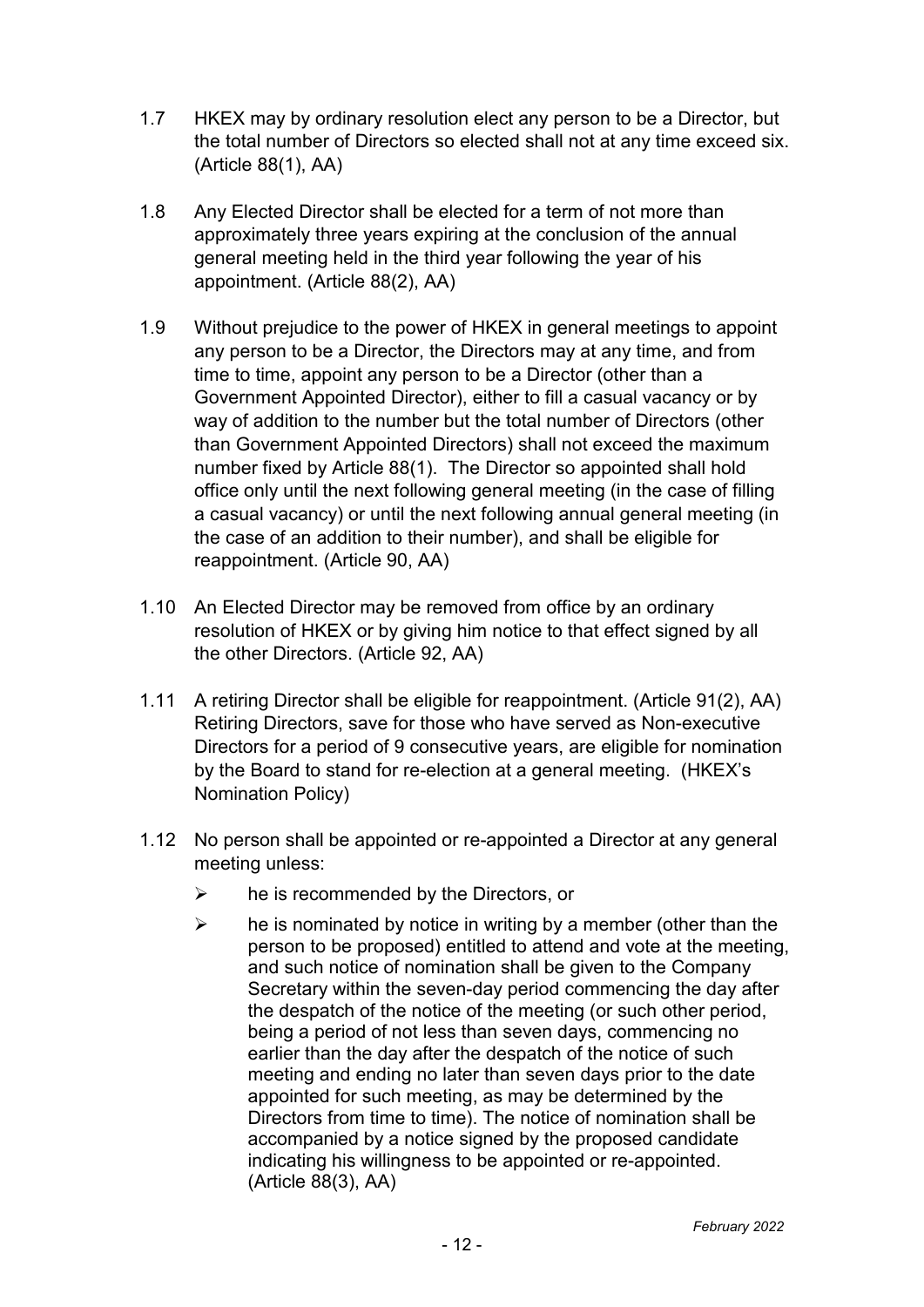1.13 A Director shall not vote (or be counted in the quorum at a meeting) in respect of any resolution concerning his own appointment (including fixing or varying its terms), or the termination of his own appointment, as the holder of any office or place of profit with HKEX or any other company in which HKEX is interested. (Article 99(14), AA)

# **2.0 CHAIRMAN**

- 2.1 No person shall be the Chairman of a recognized exchange controller unless he has the approval in writing of the Chief Executive of Hong Kong to hold that office. (Section 69(1), SFO)
- 2.2 The Chairman shall be a non-executive Director and shall be appointed for an initial term coinciding with his term as a non-executive Director and may be re-appointed for a further period or periods up to a maximum of the longer of six consecutive years or six consecutive annual general meetings. After having served for the maximum consecutive periods, the Chairman shall not be eligible for reappointment until the later of one year after he ceases to be the Chairman or the next annual general meeting after he ceases to hold office. (Article 109(2), AA)
- 2.3 A person may only be removed from his office as Chairman by:
	- $\triangleright$  a resolution of the Directors passed by two-thirds in number of the Directors from time to time; or
	- $\triangleright$  written notice from the Chief Executive of Hong Kong removing him from his office in accordance with Section 69 of the SFO.

(Article 109(2), AA)

# **3.0 CHIEF EXECUTIVE / CHIEF OPERATING OFFICER**

- 3.1 No appointment of a person as the Chief Executive or the Chief Operating Officer of a recognized exchange controller shall have effect unless the appointment has been approved by the SFC in writing. (Section 70(1), SFO)
- 3.2 The Chief Executive shall be an ex-officio Director and whose term will be coterminous with the term of his employment as the Chief Executive established in his employment contract. (Article 88(5), AA)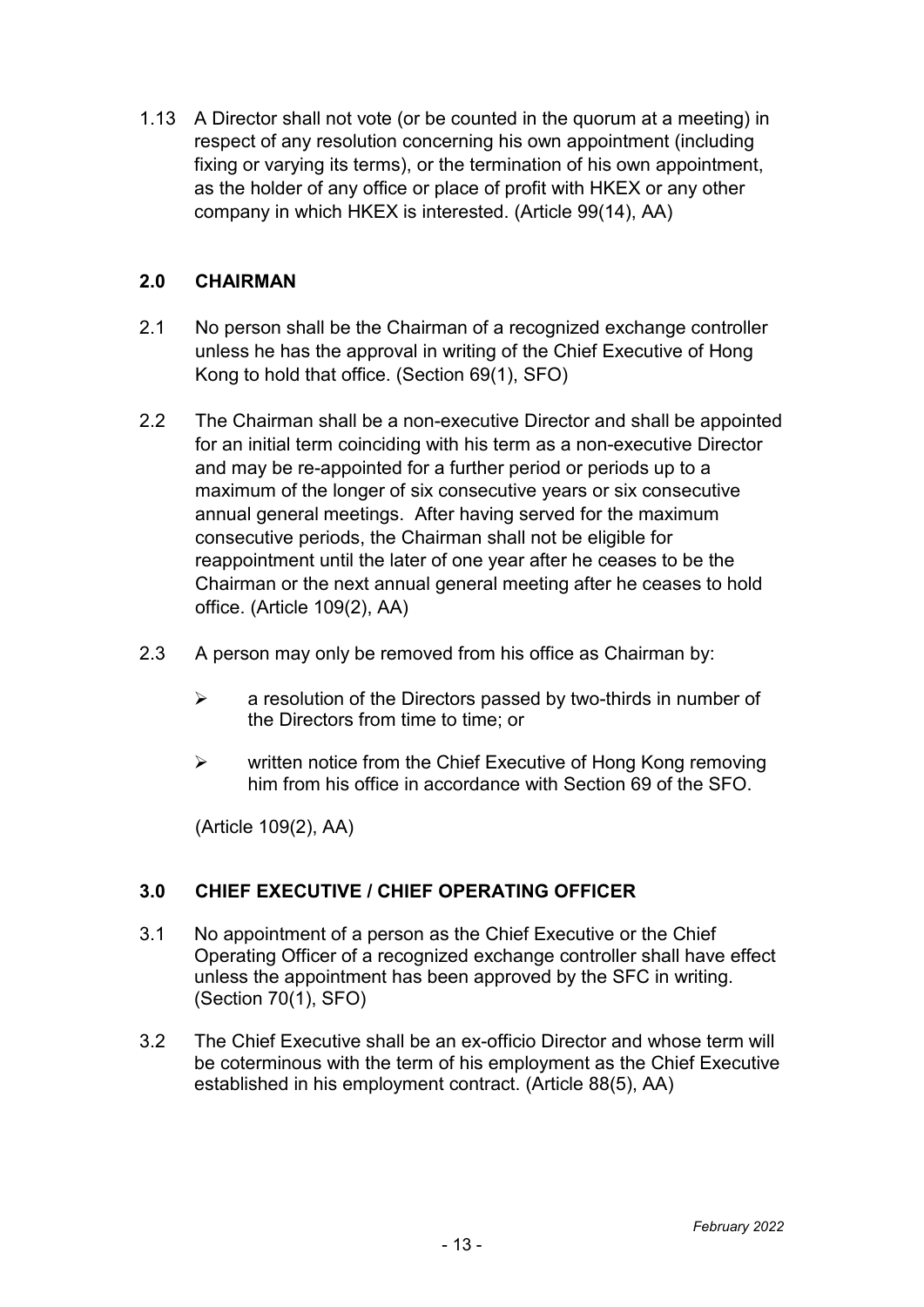# **4.0 BOARD PROCEEDINGS**

- 4.1 Four Directors shall constitute a quorum for a Board meeting provided not less than half of such number of Directors as shall constitute a quorum from time to time shall be Government Appointed Directors. (Article 100, AA)
- 4.2 Board meeting may consist of a conference between the Directors some or all of whom are in different places provided that each Director is able:
	- $\triangleright$  to hear each of the other participating Directors addressing the meeting; and
	- $\triangleright$  if he so wishes, to address all of the other participating Directors simultaneously,

whether directly, by conference telephone or by any other form of communications equipment or by a combination of those methods. A quorum is deemed to be present if these conditions are satisfied in respect of at least the number of Directors required to form a quorum. (Article 106(2)(a)&(b), AA)

The Chairman is entitled to have a second or casting vote at the Board meetings in case of an equality of votes. (Article 100, AA)

- 4.3 A Director shall not vote or be counted in the quorum at a meeting in relation to any resolution relating to any transaction, arrangement or contract or other proposal in which he or any of his associates<sup>[1](#page-17-0)</sup> or any entity connected with him<sup>[2](#page-17-1)</sup> has a material interest, except in situations as prescribed in Article 99(15), AA.
- 4.4 If any question arises at any Board meetings as to the materiality of an interest of a Director or any of his associates<sup>1</sup> or any entity connected with him<sup>2</sup> or as to the entitlement of any Director to vote, the question shall be referred to the Chairman of the Board meeting and his ruling in relation to the Director concerned shall be final and conclusive. If any question arises in respect of the Chairman of the Board meeting or any of his associates<sup>1</sup> or any entity connected with him<sup>2</sup>, the question shall be decided by a resolution of the Directors. (Article 99(16), AA)
- 4.5 In the event that a Director requests to consult an external professional adviser, he shall inform the Company Secretary specifying the matter concerned. If there is no disagreement received from the other Board members, the Company Secretary, having obtained the Chairman's approval, will proceed to obtain independent professional advice. (Code Provision C.5.6 of the CG Code)

<sup>-</sup><sup>1</sup> An "associate" in this context shall have the meaning given to it under the Listing Rules.

<sup>2</sup> An "**entity connected with a Director**" in this context shall have the meaning given to it under Section 486 of the Companies Ordinance.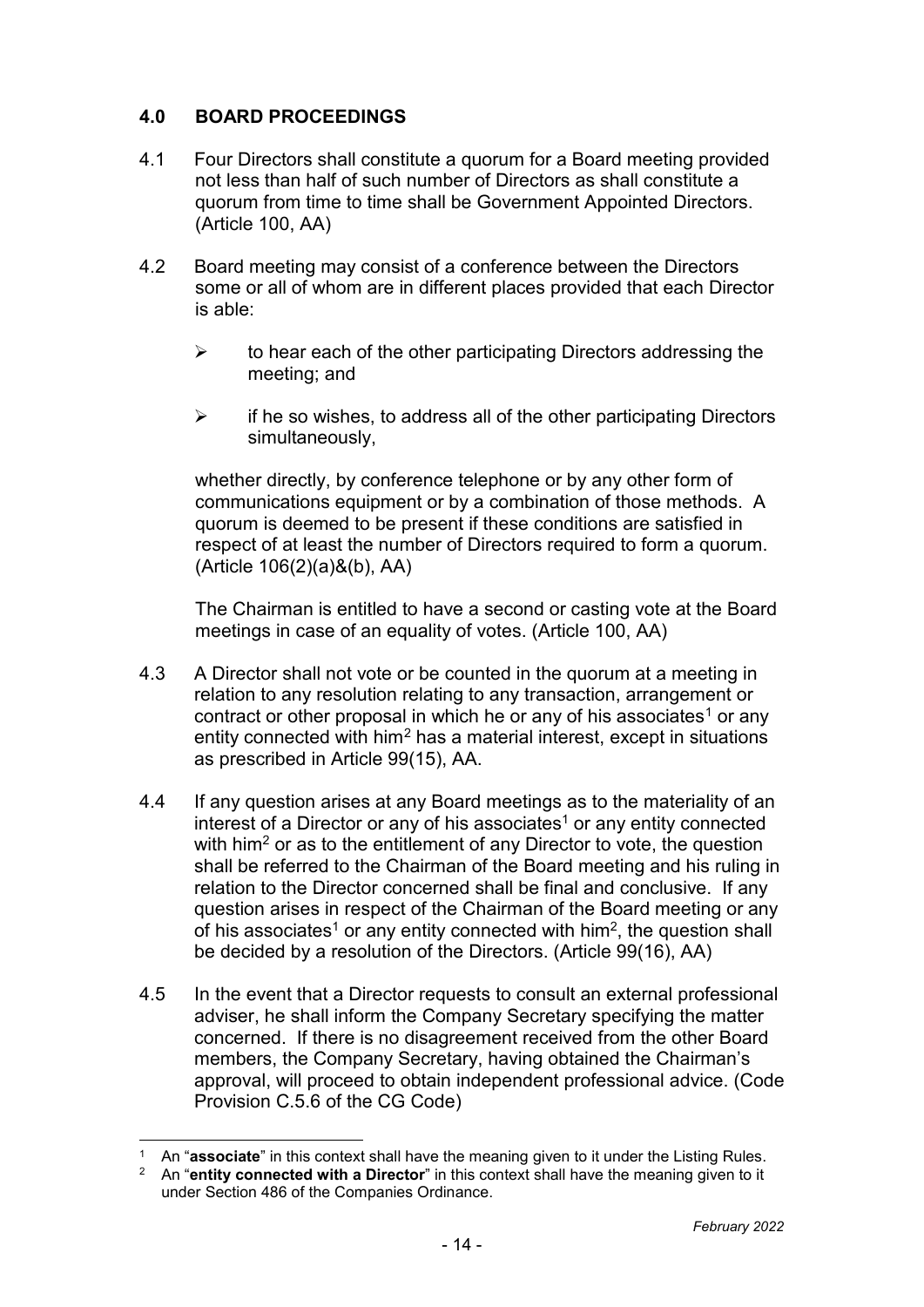## **5.0 INDEPENDENT NON-EXECUTIVE DIRECTORS (INEDs)**

- 5.1 Under Rule 3.10A of the Listing Rules, at least one-third of the board members shall be INEDs. In assessing the independence of a nonexecutive Director, SEHK (in the case of HKEX, the SFC) will take into account the factors as set out in Rule 3.13 of the Listing Rules. Every non-executive Director of HKEX has written to the SFC confirming his independence.
- 5.2 Pursuant to paragraph 12B of the Appendix 16 to the Listing Rules, each INED has to make an annual confirmation of his independence pursuant to Rule 3.13 of the Listing Rules.
- 5.3 The Nomination and Governance Committee will annually review and assess the independence of INEDs pursuant to Code Provision B.3.1(c) of the CG Code.
- 5.4 The Listing Rules set out the following requirements.
	- $\triangleright$  When determining the independence of a Director, the Director's immediate family members' connection with HKEX should be taken into consideration. (Note to Rule 3.13, Listing Rules)
	- $\triangleright$  Should a proposed INED have cross-directorships or significant links with other Directors, HKEX should disclose in the Corporate Governance Report why the individual is still considered independent. (Recommended Best Practice B.1.6 of the CG Code)
	- $\triangleright$  If a proposed INED who stands for election/re-election at the general meeting will be holding his seventh (or more) listed company directorships, HKEX is required to explain in the circular to shareholders accompanying the resolution the reasons why the Board believes the individual would still be able to devote sufficient time to the Board. (Code Provision B.3.4 of the CG Code) (Also see paragraph 2.4 of *Chapter 4* of this Handbook on the limit of the number of directorships to be held by Directors)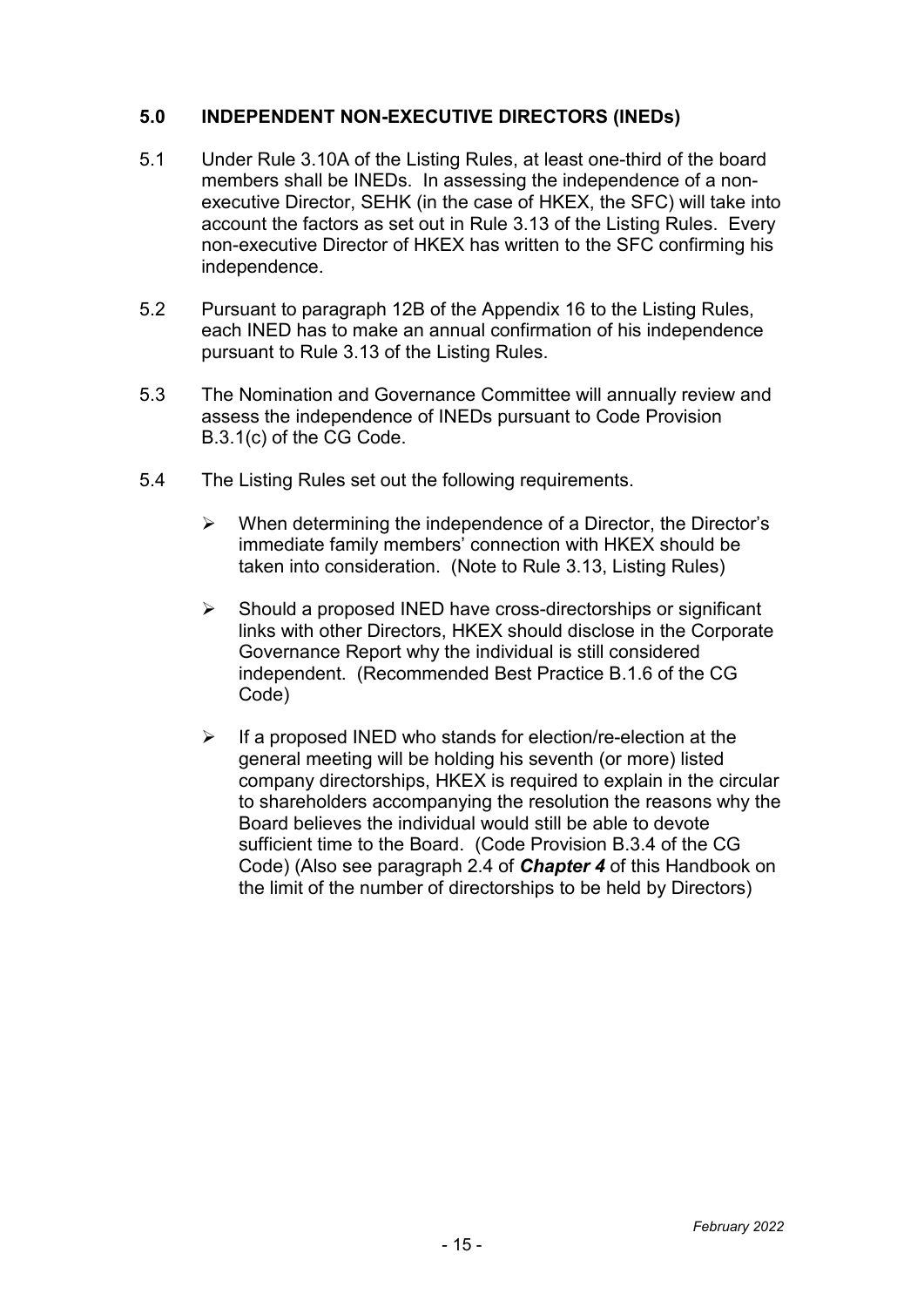

#### **1.0 INTRODUCTION**

- 1.1 The Guidelines on Conduct (the "HKEX Guidelines") serve to provide guidance for Directors and committee members of the Group on the requirements to avoid conflict of interest and circumstances under which declaration of interest shall be made, and to observe the prohibitions and guidelines under the Group Anti-Bribery and Anti-Corruption Policy on giving/acceptance of gifts, entertainment, sponsored travel or sponsored events in their respective capacities as Directors and committee members of the Group.
- 1.2 As HKEX is a listed company, all Directors are subject to the provisions of the Listing Rules regarding their transactions with HKEX or its subsidiaries. In order to protect HKEX's interest, all Directors and committee members of the Group are required to declare at all times the nature and extent of any conflict of interest, whether direct or indirect, or whether actual or potential, in relation to any HKEX's business activities, and all Directors and committee members of HKEX as well as members of the Main Board and GEM Listing Committees of SEHK ("Listing Committee Members") and members of the Listing Review Committee of SEHK ("Listing Review Committee Members") are further subject to disclosure requirements of their interests. Section 2.0 of the HKEX Guidelines –"Declaration of Interest" sets out the declaration requirements.
- 1.3 In addition, all Directors and committee members of the Group are required to comply with the Group Anti-Bribery and Anti-Corruption Policy. All directors and committee members of HKEX and those of its principal subsidiaries, namely, SEHK, HKFE, HKSCC, SEOCH and HKCC are regarded as "public servants", and their conduct is further governed by the Prevention of Bribery Ordinance. Section 3.0 of the HKEX Guidelines – "Group Anti-Bribery and Anti-Corruption Policy" provides guidance on the consideration of giving/acceptance of gifts, entertainment, sponsored travel and sponsored events, and the relevant declaration or approval and annual confirmation requirements.

# **2.0 DECLARATION OF INTEREST**

<span id="page-17-1"></span><span id="page-17-0"></span>2.1 To protect HKEX's interests and reputation, and those of the Directors and committee members of the Group, Directors and committee members are required to declare at all times the nature and extent of any conflict of interest, whether direct or indirect, or whether actual or potential, in relation to their private concerns and shall take such action as is necessary in order to ensure that they do not take any part whatsoever in any HKEX's business in relation to which they may have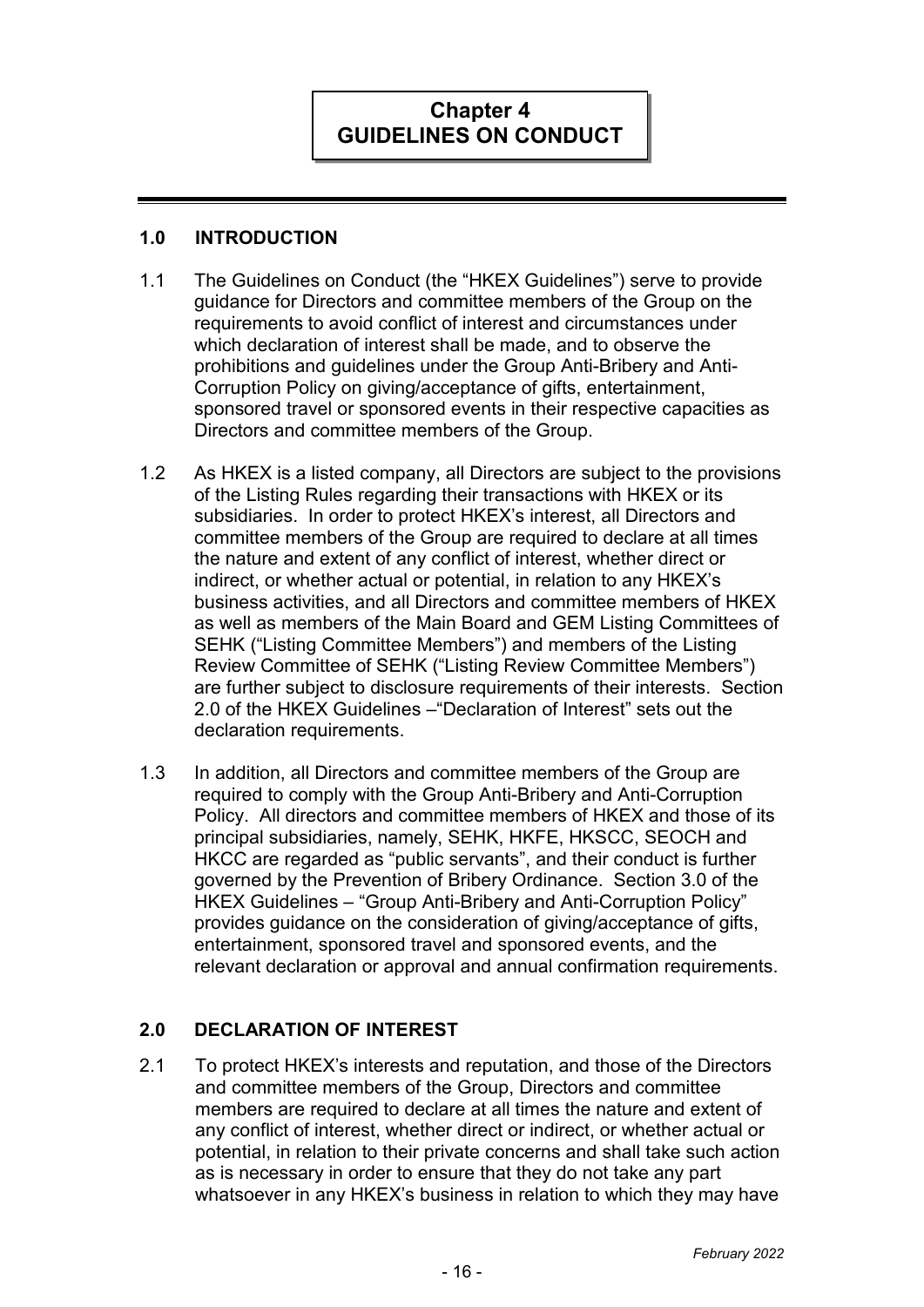such a conflict of interest. In particular, they shall, notwithstanding the declarations of interest made under paragraph 2.3 below, make the relevant declaration at each meeting at which such business is discussed. If required to do so by the relevant board or committee, the relevant Director or committee member shall withdraw from the meeting of the board or any of its committees before any discussion on such matters commences. Directors and committee members having such a conflict of interest shall return all relevant papers to the relevant secretary of the board or committee as soon as they become aware of the conflict.

- 2.2 Directors and committee members of the Group shall also refer to the AA of the relevant company or terms of reference of the relevant board or committee for the details in determining whether they may vote and be counted in a quorum in respect of any resolution concerning transactions, arrangements or contracts, or proposed transactions, arrangements or contracts where they have or may have interests.
- 2.3 HKEX as a listed company and also a recognized exchange controller, Directors and committee members of HKEX are further subject to disclosure requirements of their interests as set out in paragraphs 2.4 and/or 2.5 below. Given SEHK's role as the frontline regulator of listed companies, the relevant disclosure requirements equally apply to the Listing Committee Members, to which SEHK's board has delegated all its powers and functions in respect of all listing matters, and to the Listing Review Committee Members.
- 2.4 Upon appointment, each Director or committee member<sup>[3](#page-20-0)</sup> is required to complete the Initial Declaration of Interest in respect of:
	- (a) all directorships and offices held by him in companies or other entities, whether formed in Hong Kong or overseas, and other significant commitments;
	- (b) his interests in any corporation, whether formed in Hong Kong or overseas, when such interests are 10% or more of that corporation's issued shares. Where the company is a company listed on SEHK, a declaration should be made when the Director's or committee member's interests are 5% or more of its issued shares; and
	- (c) the shareholding/economic/other interest held by himself, and/or to the extent he is aware of it, by his family members<sup>[4](#page-20-1)</sup> or relevant person or entity<sup>[5](#page-20-2)</sup>, individually or together, which is 5%<sup>5</sup> or more or an interest that is otherwise material, in companies or other entities

j  $3$  All references to "committee member" in paragraph 2.4 should be construed as referring to committee members of HKEX, the Listing Committee Members and the Listing Review Committee Members.

<sup>4</sup> See paragraph 2.16 below for the definitions of "family member" and "relevant person or entity" in relation to a Director or a committee member

<sup>&</sup>lt;sup>5</sup> This 5% threshold is a reference figure only. A Director/committee member may have material interest in a transaction with a company even if he is interested in no more than 5% of that company's issued shares. A Director/committee member shall declare his interests whenever he considers them to be material.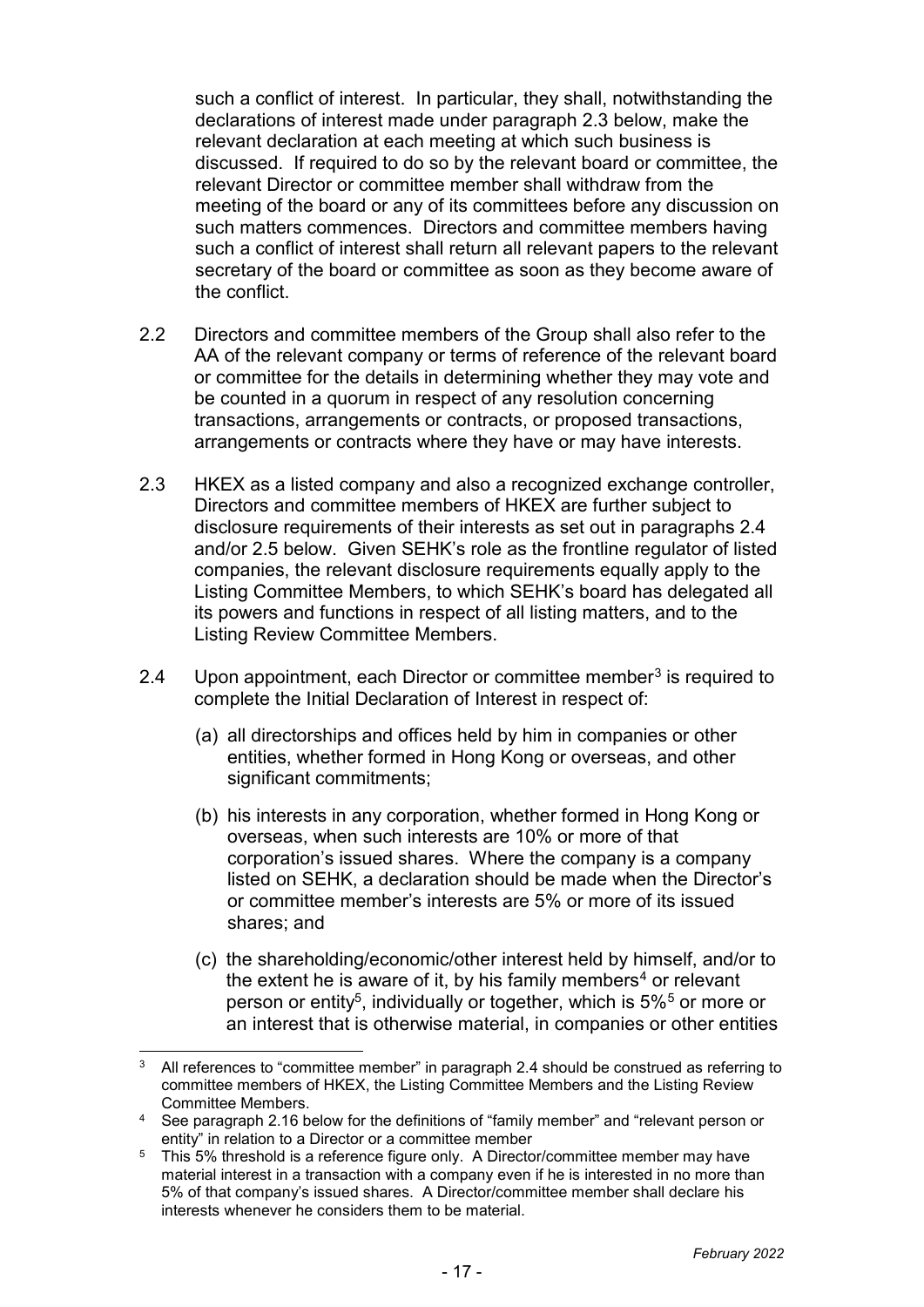which have or will have dealings with HKEX or any of its subsidiaries.

To ensure that sufficient time and attention is devoted to HKEX's affairs, each Director should limit the number of appointments he has as a director in companies listed on SEHK or on any overseas exchange to four (excluding HKEX) unless the Nomination and Governance Committee determines otherwise after considering the circumstances of the particular case.

During the term of office, each Director or committee member shall notify HKEX immediately upon him becoming aware of any change in directorship/office, significant commitments and/or interest, by completing the Notification of Change in Interest.

- 2.5 To avoid any potential conflicts of interest arising from the Exchange's role as the frontline regulator of listed companies, subject to the Listing Rules, no Director shall be a Listing Committee Member or a Listing Review Committee Member. Further, before accepting appointment as a director, or in any other position such as advisor or employee, of a company either seeking a new listing or already listed on the Exchange, each Director shall seek prior approval from the Nomination and Governance Committee.
	- (a) Subject to paragraph (b), approval will normally be granted if the relevant Director has taken the following steps to avoid potential conflicts of interest:
		- (i) where the proposed appointment involves a company seeking a new listing on the Exchange, advising the company and its listing sponsor(s) that he cannot be involved in any way in: (a) any marketing or promotional activities in relation to the new listing; or (b) any communications with the Exchange or the SFC in relation to the new listing application or any listing compliance matter of the company post-listing (other than solely in his capacity as a director or potential director of the relevant listing applicant or listed company, as the case may be); or
		- (ii) where the proposed appointment involves a company listed on the Exchange, advising the company that he cannot be involved in any way in any communications with the Exchange or the SFC in relation to any listing compliance matter of the company (other than solely in his capacity as a director or potential director of the relevant listing applicant or listed company, as the case may be); and
		- (iii) providing a confirmation to HKEX that the advice referred to in paragraph (i) or (ii) above (as applicable) has been duly given.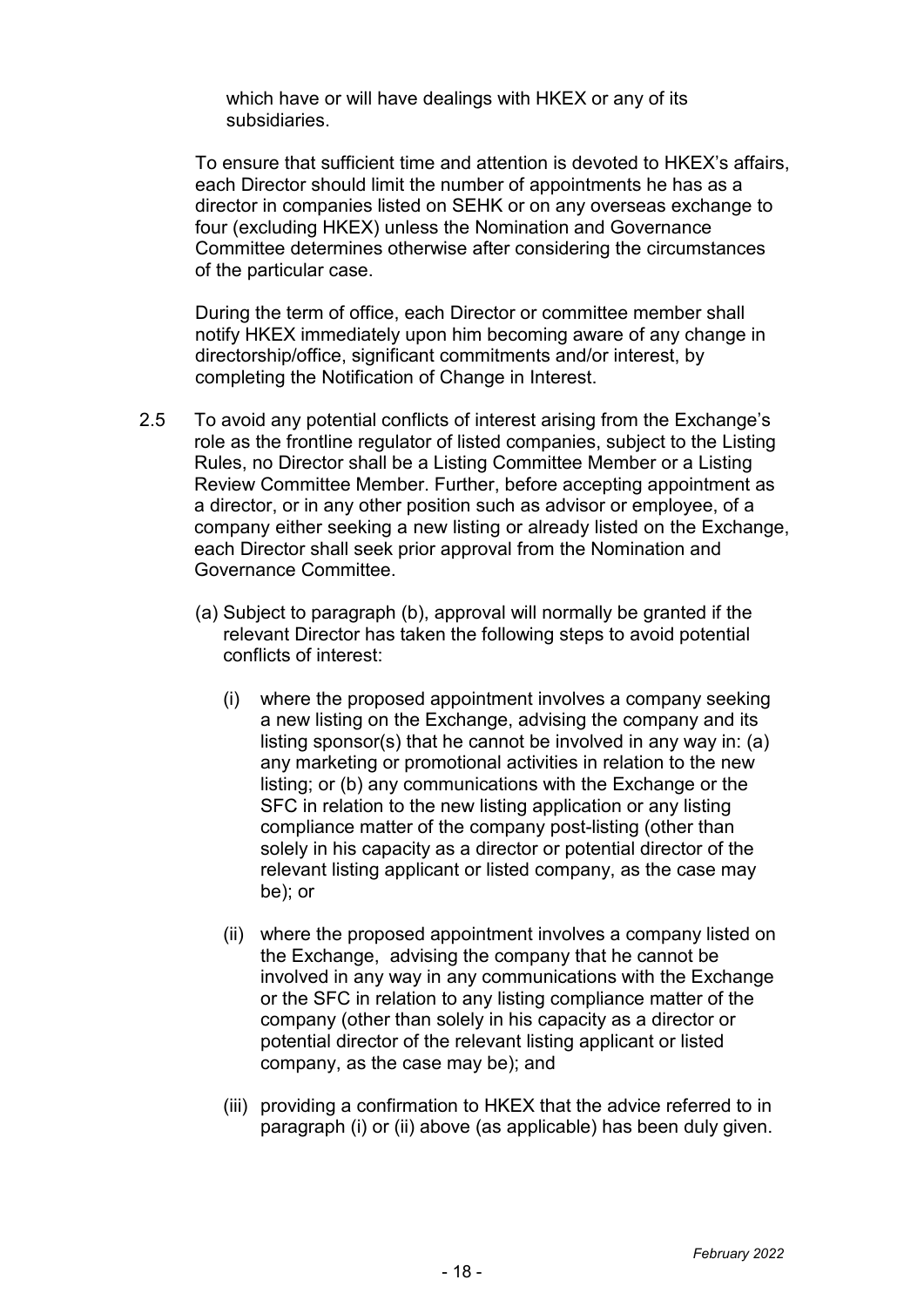For the avoidance of doubt, any reference in this paragraph 2.5 to a Director accepting an appointment as a director of a company seeking a new listing on the Exchange includes such Director permitting his name to be included as a director, actual or proposed, in any listing application by the company.

- (b) In deciding whether an approval should be granted under this paragraph 2.5, the Nomination and Governance Committee may take into account any reputational or competing business risk that a proposed appointment may pose to HKEX or any regulatory or other concerns, having regard to HKEX's role as a recognized exchange controller and its public interest duties under the SFO.
- (c) A Director wishing to accept an appointment as a director, or in any other position such as advisor or employee, of an unlisted company or a company listed overseas should ensure that such appointment will not pose any reputational or competing business risk to HKEX. The Nomination and Governance Committee will make a determination in case of doubt. Where a Director has accepted an appointment in an unlisted company or a company listed overseas and that company subsequently seeks a new listing on the Exchange, the Director shall be required to obtain the approval of the Nomination and Governance Committee before permitting his name to be included as a director in any listing application by the company and the applicable requirements set out in paragraph 2.5(a) above shall apply.
- (d) For the avoidance of doubt, the Director, after obtaining the necessary approval, shall make declaration of the appointment by completing the Notification of Change in Interest, as provided in paragraph 2.6 below.
- (e) In addition to this paragraph 2.5, Directors who are employees of the Group should comply with the provisions of the relevant HR Manual on accepting external appointments, including the requirement to obtain prior written approval from their department heads or line managers to avoid any conflict of interest.
- <span id="page-20-2"></span><span id="page-20-1"></span><span id="page-20-0"></span>2.6 The Initial Declaration of Interest and the Notification of Change in Interest forms should be sent to the Secretary of the relevant company/committee, who shall arrange them for acknowledgement by the chairman of the relevant Group's company and/or HKEX's Chairman or Chief Executive as appropriate. In case if the declaration is made by HKEX's Chairman, such declaration shall be acknowledged by HKEX's Chief Executive. A register of Directors' declarations will be maintained and shall be open to inspection by the relevant company's Directors.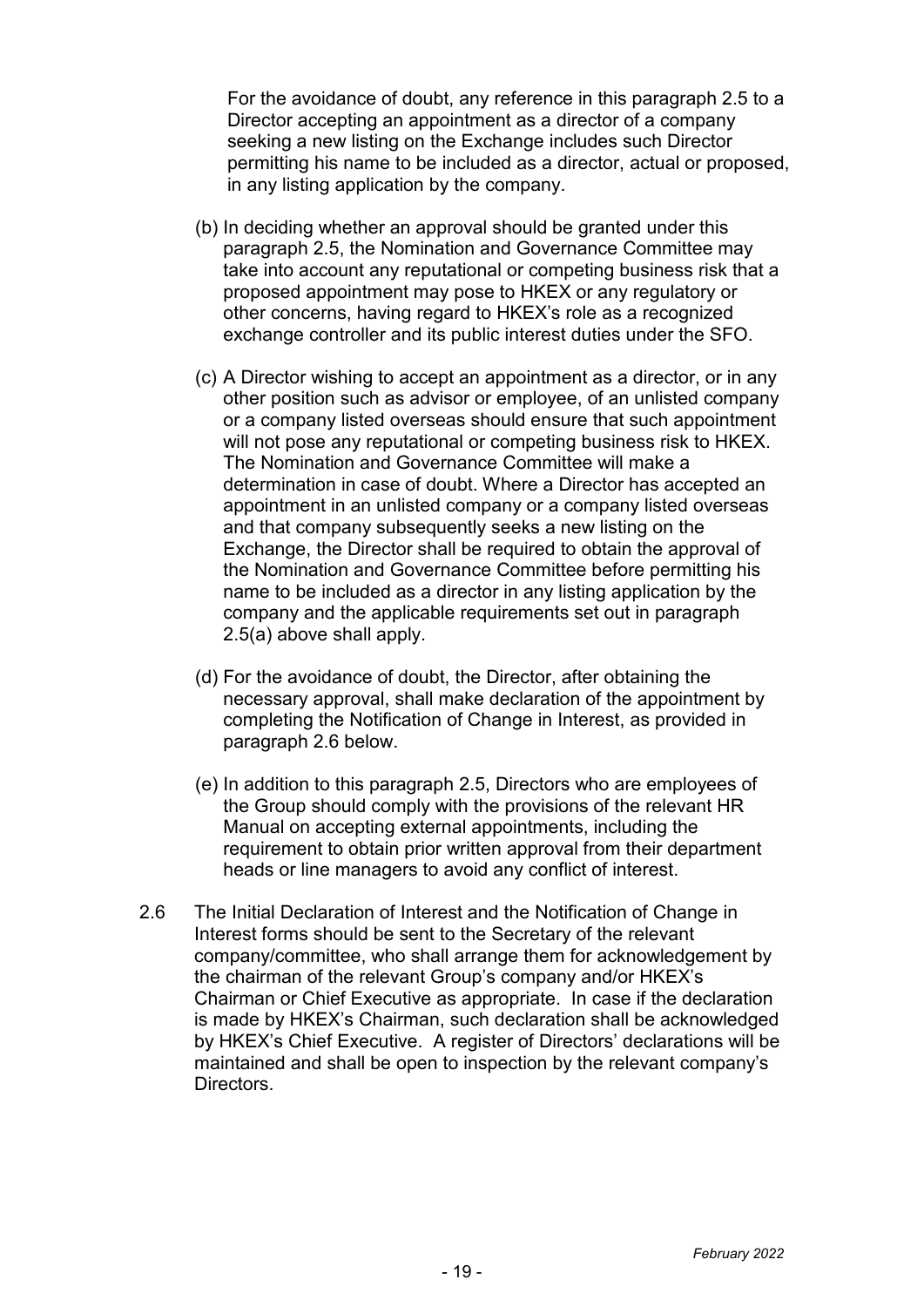The Nomination and Governance Committee will periodically review the register of interests of HKEX Directors (which is compiled from declaration or change of interest forms and summaries of directorships/ other offices submitted by Directors) and assess if any appointment being taken up requires specific consideration in light of the provisions of the HKEX Guidelines.

- 2.7 Where a company in which a Director or committee member, a member of his family  $4$  or any other relevant person or entity  $4$  of the Director or committee member in aggregate own 5% <sup>5</sup> or more is materially interested in a transaction, an arrangement or a contract, or a proposed transaction, arrangement or contract, he may also be deemed materially interested in that transaction, arrangement or contract, or that proposed transaction, arrangement or contract. If required to do so by the relevant board or committee, the Director or committee member should withdraw from any consideration of the matter or any participation in decision making process on such matter.
- 2.8 In order to facilitate the open exchange of views during meetings of the Directors and committee members of the Group, and for the proper conduct of the business at hand, it is essential for the board and committee proceedings to be conducted on the basis that all papers and discussions are confidential unless it is clearly stated otherwise. All Directors and committee members shall treat all papers which they receive in their capacity as such and all discussions at board and committee meetings as confidential and shall not disclose them, their contents or the gist of their contents to anyone outside of the board or committee, as the case may be, unless expressly authorised by the board or the committee to do so.
- 2.9 All Directors and committee members of the Group shall not use for the benefit of themselves, or any other person any confidential information that may come into their knowledge by virtue of their membership of any board, committee or working group by whatever name called, nor take advantage for the benefit of themselves, or for any other person, of opportunities which should be taken for the benefit of HKEX.
- 2.10 A Director or committee member of the Group who fails to make the declaration of a conflict of interest as required under the HKEX Guidelines or who is in violation of the duties of confidentiality imposed shall be liable to account to HKEX for any profit made or benefit received from or in respect of such failure or violation.
- 2.11 A Director or committee member of the Group may be regarded as having a conflict of interest where the company or firm he is associated with derives a financial benefit from his being a Director or committee member. Therefore, a Director and committee member is required at all times to declare such conflict and, if so required by the relevant board or committee, to withdraw from any consideration of a matter in which the Director/member may have an interest unless the relevant interest is permitted in the relevant company's AA.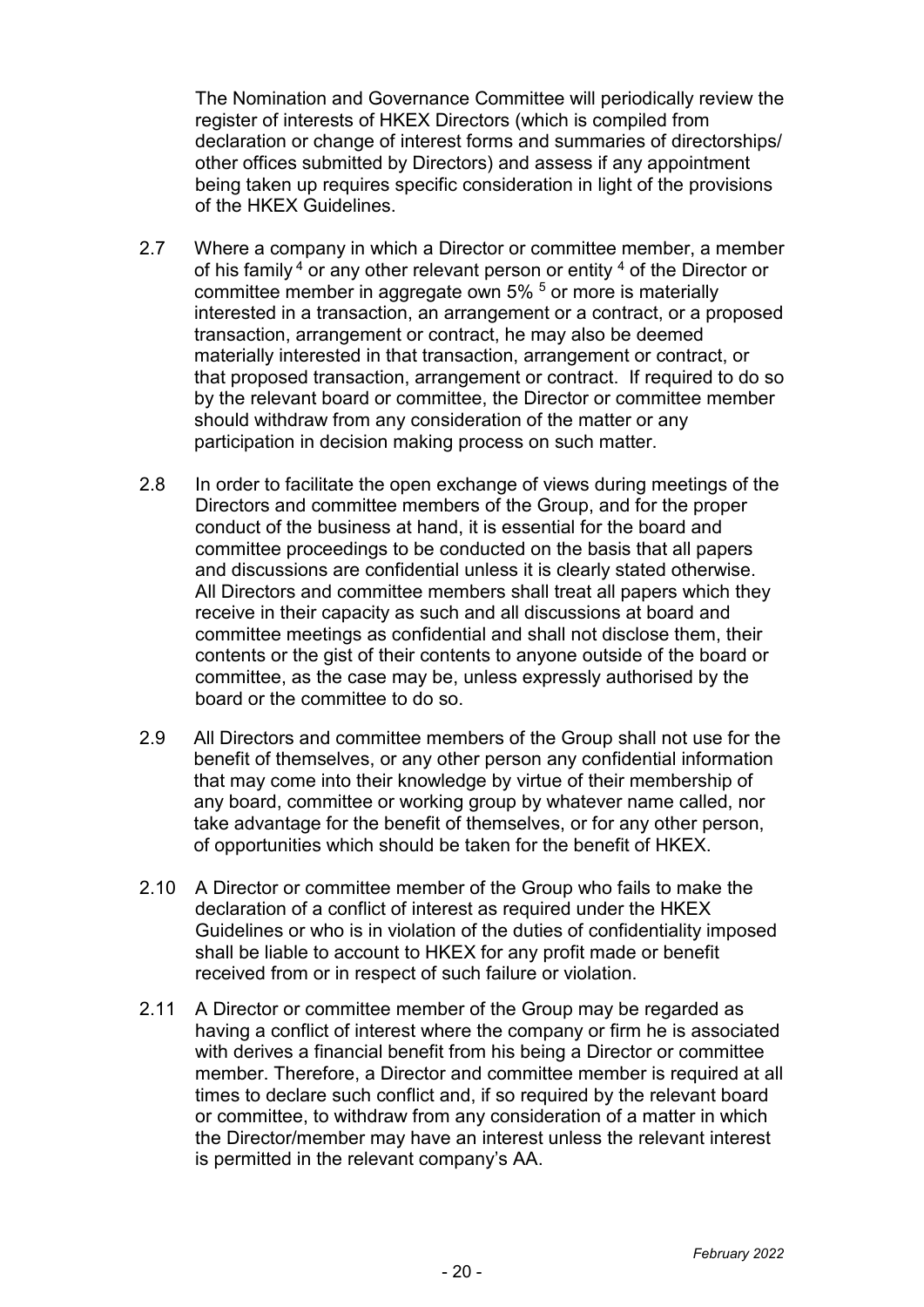- 2.12 A Director or committee member of the Group who, in his professional capacity, advises a company, firm or individual on any dealing with HKEX or its subsidiaries, including without limitation the award, by tender or otherwise, of a contract or concession, should declare an interest and, if so required by HKEX or its subsidiaries, withdraw from any consideration of the matter or any participation in the decision on entering into such dealing.
- 2.13 A Director or committee member of the Group who is a director or employee of a company, or a partner in or proprietor of a firm, which proposes to have any dealing with HKEX or its subsidiaries, including without limitation tendering for any contract or concession, should declare an interest and, if so required by HKEX or its subsidiaries, withdraw from any consideration of the matter or any participation in the decision on entering into such dealing.
- 2.14 Although the HKEX Guidelines are drafted to cover, as far as possible, a wide range of potential scenarios, prudence dictates that if any Director and committee member of the Group is uncertain as to whether a particular transaction, act or omission falls within their terms, he should consult his own professional advisers. The HKEX Guidelines do not in any way mean to set out comprehensively the duties and obligations that a person has to fulfill under any laws, rules, codes of conduct or guidelines issued by the relevant companies and authorities to whom they are subject to. To the extent that the HKEX Guidelines impose less stringent obligations than any relevant laws, regulations, codes and rules which apply to the same transaction, conduct, act or omission, the more stringent standard should be observed.
- 2.15 Part XIII and Part XIV of the SFO prohibit persons from using inside information to deal in securities or their derivatives. Directors and committee members of the Group should take special precaution to comply with the relevant provisions of the SFO.

Directors shall refer to *Chapter 5* of this Handbook where restrictions on securities dealing are broadly discussed.

- 2.16 For the purpose of this section 2.0, references to
	- (a) "**a member of family**" or "**family member**" of a Director or a committee member shall be construed to include:
		- (i) spouse or a person cohabiting as spouse;
		- (ii) child or step-child;
		- (iii) parent or step-parent; or
		- (iv) brother, sister, step-brother or step-sister.
	- (b) "**a relevant person or entity**" of a Director or a committee member shall be construed to include:
		- (i) the trustee, acting in the capacity as trustee of a trust of which the Director or committee member, his spouse or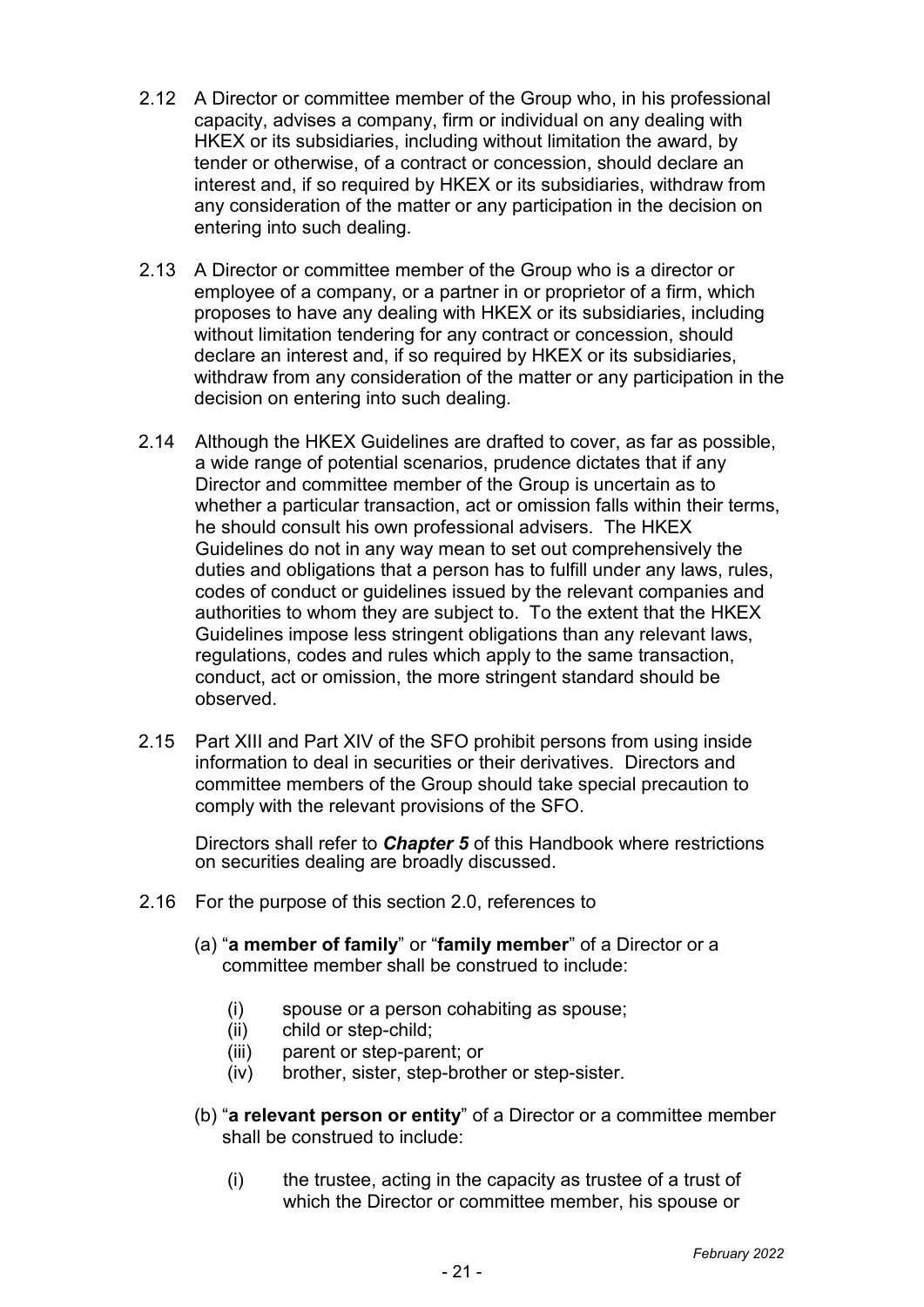minor child is a beneficiary, or in case a discretionary trust, is (to his knowledge) a discretionary object;

- (ii) any body corporate of which the Director or committee member, his spouse, minor child and trustees in the nature as specified in (i) above, taken together (directly or indirectly) can exercise or control the exercise of 30% or more of the voting power at any general meeting of that body corporate, or control the composition of a majority of the board of directors, and any of its subsidiaries;
- (iii) any body corporate of which the Director or committee member and his family members (individually or together) together with the trustees as specified in (i) above, can exercise or control the exercise of more than 50% of the voting power at any meeting of such body corporate, or control the composition of a majority of the board of directors, and any of its subsidiaries;
- (iv) a partner of the Director, his spouse or minor child or the trustee in the nature specified in (i) above  $(Note)$ ; or
- (v) any body corporate of which the directors or majority of the directors of that body corporate are accustomed to act in accordance with the directions or instructions of the Director, his family member, or any other relevant person or entity as referred to in (i), (ii), (iii) and (iv) above  $(Note)$ .
- (Note: The scope of "family member" and "relevant person of entity" of a Director or a committee member in (a) and (b) above, in general, follow the definitions of "associate" in Chapter 14A of the Listing Rules and "connected entity" in Part 11 of the Companies Ordinance. However, the "relevant person or entity" of a director as referred to in  $(b)(iv)$  and  $(b)(v)$  above is only applicable to directors of a public company registered under the Companies Ordinance (ie, HKEX).)

# **3.0 GROUP ANTI-BRIBERY AND ANTI-CORRUPTION POLICY**

- 3.1 HKEX supports a culture of integrity, ethical conduct, fairness, honesty and openness when doing business, and zero tolerance of bribery. The Group is committed to ensuring that no bribes, kickbacks or similar gifts, payments or advantages are solicited from, or given or offered to, any person, whether in the public or private sector, for any purpose.
- 3.2 All personnel (including employees, officers, consultants, Directors and committee members of the Group) are required to adhere to high standards of professional and ethical conduct, and should always act in the best interest of the Group, place public interest above private interest and ensure that no conduct would bring the Group into disrepute. The Group Anti-Bribery and Anti-Corruption Policy ("Policy") is in place to guide such persons to recognise circumstances which may lead to or give the appearance of corruption or unethical business conduct, avoid conduct which is clearly prohibited, and seek guidance promptly where necessary. The Policy also lays down the policies,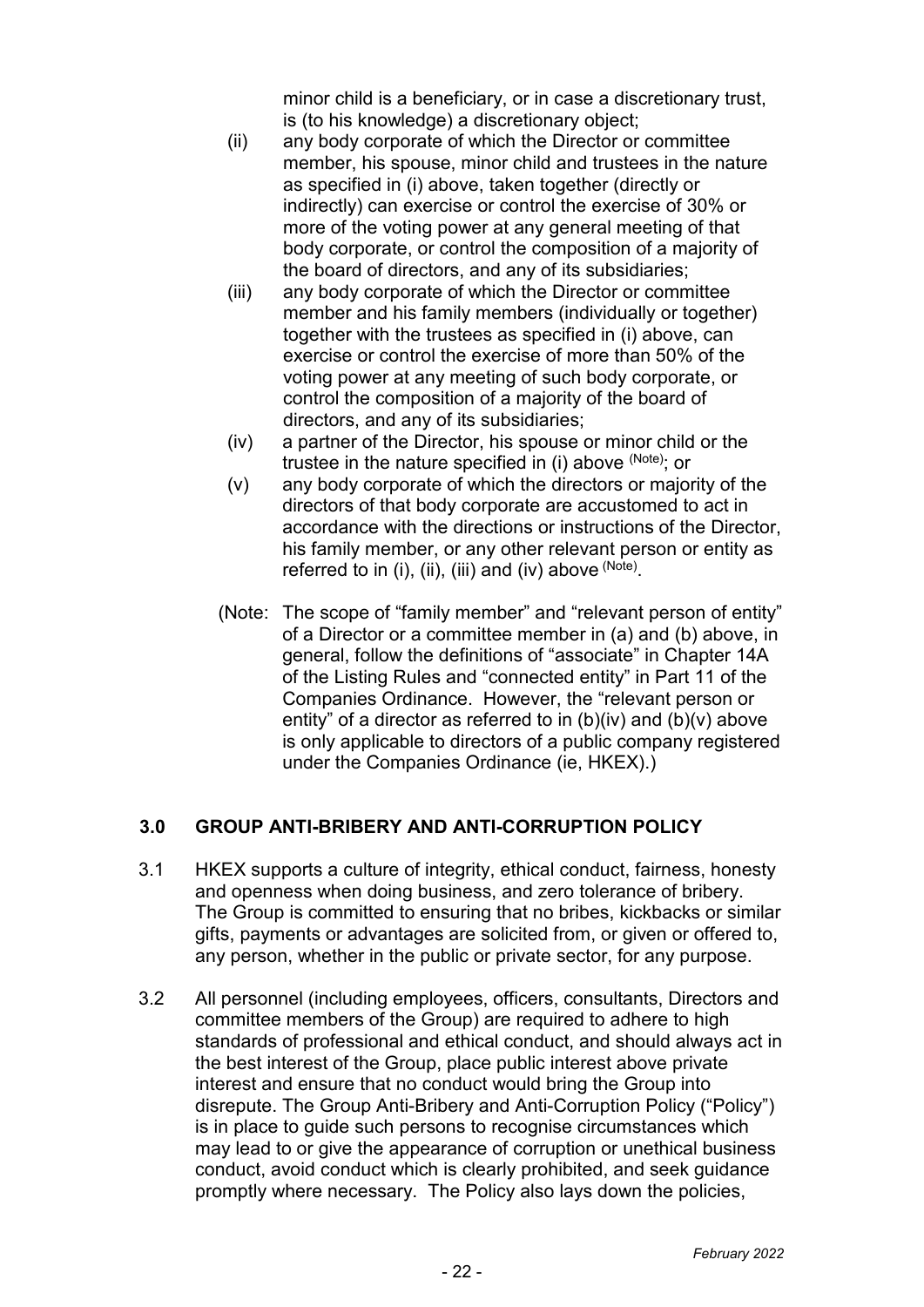standards, quidelines, relevant Acceptable Monetary Threshold <sup>[6](#page-28-0)</sup> and the declaration, approval and annual confirmation requirements against which relevant personnel  $6$  of the Group shall observe and comply with in respect of the giving/acceptance of non-cash gifts  $6$ , entertainment  $6$ , sponsored travel  $6$ , sponsored events  $6$  etc, under certain circumstances.

- 3.3 As the general policy, personnel of the Group, including all Directors and committee members of the Group (whether acting in their own capacity or on the Group's behalf), are strictly prohibited from:
	- (a) **offering, promising, giving or authorising**, directly or indirectly, any bribe, kickback  $6$ , facilitation payment  $6$  or advantage  $6$  to or for the benefit of any person, for the purpose of obtaining business or other benefit for the Group, for themselves, or for anyone else;
	- (b) **soliciting, accepting or receiving**, directly or indirectly, any bribe, kickback, facilitation payment or advantage from any person in return for providing any business or benefit;
	- (c) **otherwise using illegal or improper means** (including bribes, favours, blackmail, financial payments, inducements, secret commissions, loans[7,](#page-28-1) and other advantages) to influence the actions of others; and
	- (d) **acting as an intermediary** for a third party in the solicitation, acceptance, payment or offer of a bribe or kickback.
- 3.4 Each personnel of the Group is required to exercise common sense and judgement in assessing whether any arrangement could be perceived to be corrupt or otherwise inappropriate. Consideration should be given to: (i) whether the nature and frequency of an advantage and/or entertainment will give rise to an obligation to show favour or otherwise assist the other party in business dealings; and (ii) the public perception when accepting an advantage and ensure that the acceptance of any advantages can stand up to public scrutiny and will not bring the Group into disrepute. Personnel of the Group are required to decline an offer of an advantage if the acceptance could affect objectivity orperformance of duties, induce them to act against the Group's interest or place the personnel of the Group under an improper obligation (including where there is a belief the offeror has such an intention), or lead to the perception or allegation of impropriety or conflict of interest  $^8$  $^8$ . As a matter of prudence, each Director or committee member of the Group is required to decline any advantage that is offered by a third party (including listed companies, suppliers, counterparties, participants/members and clients of participants/members or an applicant to be listed or regulated) unless it

 $6$  See section 3 of the Policy for the definitions of "Acceptable Monetary Threshold", "advantage", "Authorising Person", "entertainment", "facilitation payment", "gifts", "kickback", "personnel", "sponsored travel" and "sponsored events"

<sup>7</sup> Except for normal banking facilities, Personnel and their immediately family members (ie, spouse and children) are not allowed to accept loans from or provide or guarantee loans to any individual or organisation that has official dealings with the Group.

<sup>8</sup> Managing conflict of interest is important to good governance and maintaining trust in the Group. Conflict of interest if improperly managed can give rise to criticism of favouritism, abuse of authority or even allegation of corruption and undermine the integrity of personnel of the Group, their decisions and eventually the Group.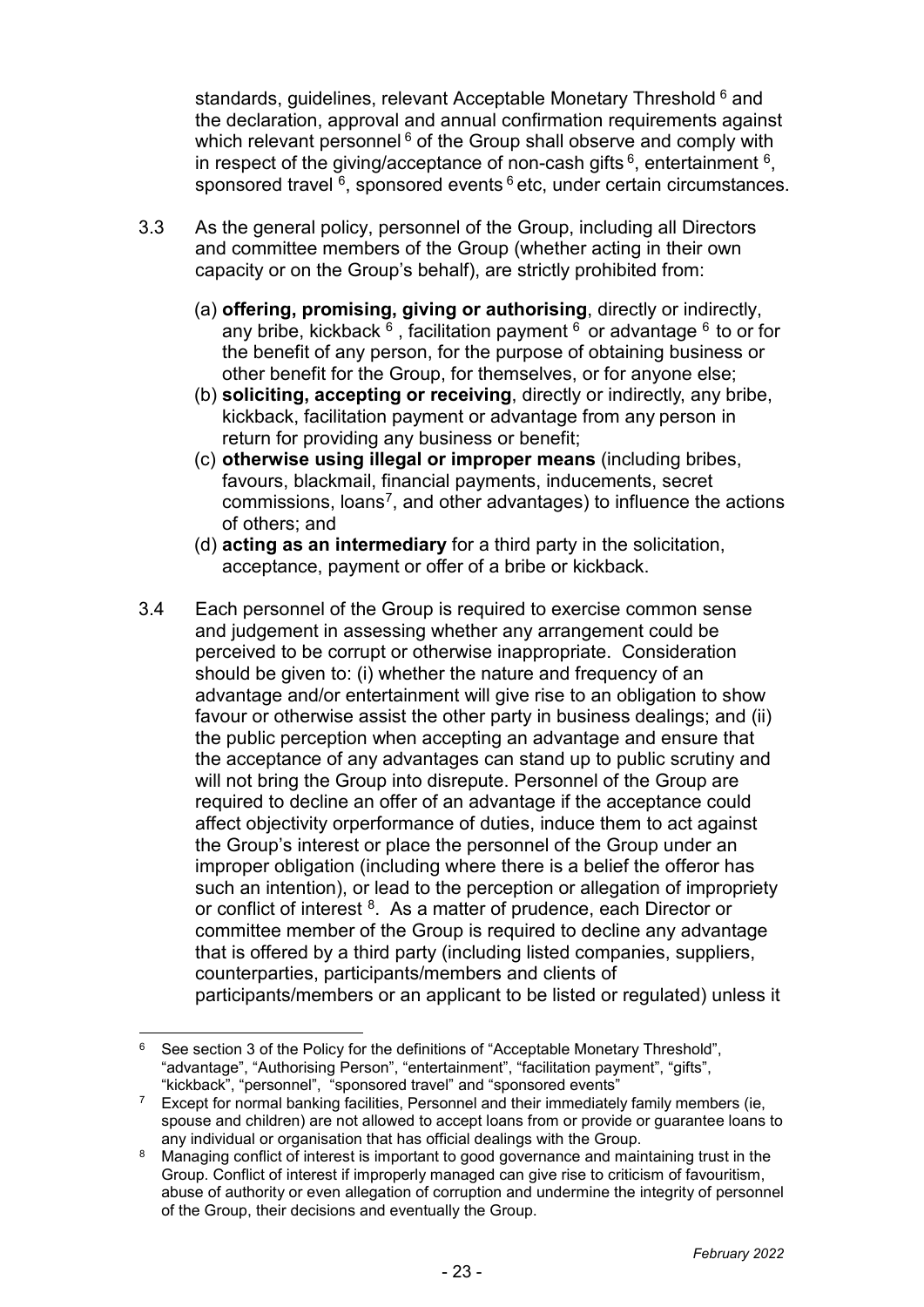is entirely clear that it does not put him in a position or situation described above.

3.5 All personnel of the Group are strictly prohibited from giving and accepting cash and cash equivalents gifts in all circumstances including red packets during Chinese New Year <sup>9</sup>. Subject to the provisions of the Policy, Directors, committee members of certain decision-making committees within the Group, the Listing Committee Members and the Listing Review Committee Members, who wish to give/accept non-cash gifts or entertainment at or above the respective Acceptable Monetary Threshold (as set out in paragraph 3.6 below), or provide/accept any sponsored travel or sponsorship (regardless of value) must declare to and/or obtain prior approval from the relevant Authorising Person 6 and/or HKEX Regulatory Compliance Department or the LME Group Regulation and Compliance Department, as applicable.

Directors of the Group with iForm access are required to seek the relevant approval for the giving and receiving of gifts, entertainment and sponsored travel by completing the iForm, which is available on the HKEX intranet.

For Directors and Committee members without iForm access, the approval and declaration forms are made available upon request to the HKEX or LME secretarial services department or the Listing Division (for members of the Listing Committee or Listing Review Committee), as appropriate.

<sup>&</sup>lt;sup>9</sup> For the avoidance of doubt, red packets given or received during Chinese New Year between staff, Directors and committee members of the Group, in a personal capacity are not covered by the Policy.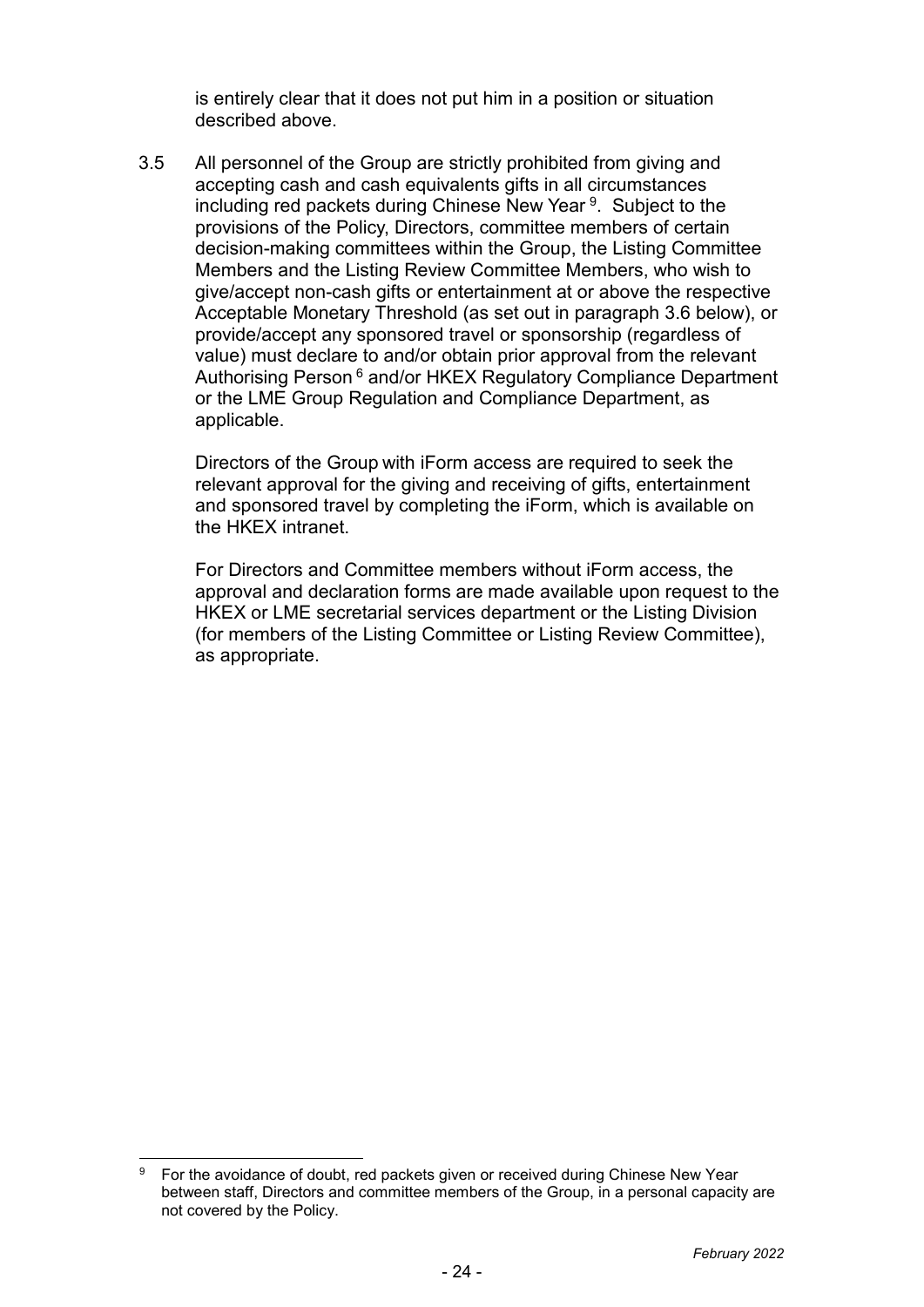3.6 Pursuant to the Policy, the relevant Acceptable Monetary Threshold applicable to Directors and committee members for offering/accepting non-cash gifts, entertainment, sponsored travel and sponsored events are set out below.

|                              | <b>Acceptable Monetary Threshold</b> |                                    |                          |  |
|------------------------------|--------------------------------------|------------------------------------|--------------------------|--|
|                              | <b>Non-cash Gifts</b>                | Entertainment                      | <b>Sponsored Travel/</b> |  |
|                              |                                      |                                    | <b>Sponsored Events</b>  |  |
| <b>Committee Members and</b> | Prior declaration                    |                                    | Prior approval is        |  |
| Directors of HKEX and its    | ≥ HK\$2,500                          |                                    | required regardless      |  |
| subsidiaries (including the  |                                      | or equivalent in local currency of | of the value to be       |  |
| LME Group) (a), (b)          | the Group entity by which the        |                                    | given/accepted.          |  |
|                              | personnel is engaged                 |                                    |                          |  |
|                              |                                      |                                    |                          |  |
| <b>Listing Committee</b>     | Prior declaration                    | Prior declaration                  |                          |  |
| <b>Members and Listing</b>   | ≥ HK\$500 or                         | ≥HK\$2,000 or                      |                          |  |
| <b>Review Committee</b>      | equivalent in                        | equivalent in local                |                          |  |
| Members <sup>(c)</sup>       | local currency of                    | currency of the                    |                          |  |
|                              | the Group entity                     | Group entity by                    |                          |  |
|                              | by which the                         | which the                          |                          |  |
|                              | personnel is                         | personnel is                       |                          |  |
|                              | engaged                              | engaged                            |                          |  |
|                              |                                      |                                    |                          |  |

- (a) Committee Members and Directors include the Chief Executive of HKEX but exclude (i) other members or directors who are employees of HKEX, (ii) all Listing Committee Members and (iii) all Listing Review Committee Members, who are subject to lower thresholds.
- (b) Personnel serving multiple roles within the Group (e.g. as a Director of both HKEX and LME Group) are subject to the relevant Acceptable Monetary Threshold applicable to HKEX and LME Group depending on their capacity when dealing with non-cash gifts and entertainment matters.
- (c) Listing Committee Members exclude all members who are also employees of the Group. Due to the nature of the role of Listing Committee Members and Listing Review Committee Members, the thresholds are lower to ensure that there is no perception of bias.
- 3.7 On an annual basis, Directors and committee members of the Group must provide confirmations to HKEX Regulatory Compliance Department or the LME Group Regulation and Compliance Department, as appropriate, in respect of compliance with the Policy.
- 3.8 Directors and committee members of the Group<sup>[10](#page-30-0)</sup> are required to follow all applicable laws, rules and regulations related to anti-bribery and corruption in jurisdictions in which the Group operates, in particular the Prevention of Bribery Ordinance (Chapter 201 of the

<sup>&</sup>lt;sup>10</sup> HKEX and certain of its principal subsidiaries, namely, SEHK, HKFE, HKSCC, SEOCH and HKCC are each a public body listed in Schedule 2 of the Prevention of Bribery Ordinance. All directors and committee members of these companies are "public servants" for the purpose of the Prevention of Bribery Ordinance and are subject to its provisions. The solicitation or acceptance of any advantage given on account of any act performed by a public servant in his public capacity may render him liable to prosecution under Section 4 of the Prevention of Bribery Ordinance.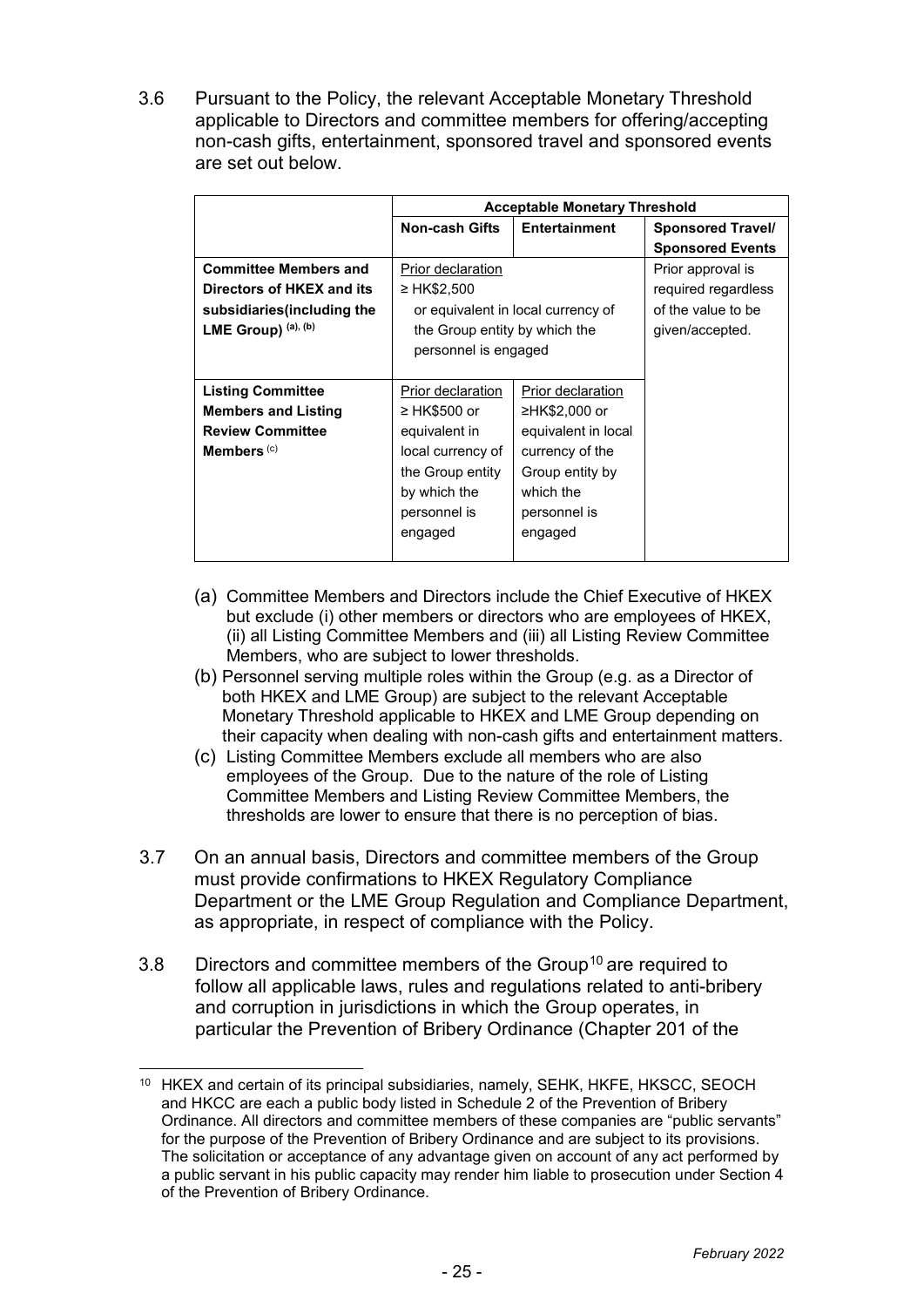Laws of Hong Kong) (available at: [https://www.elegislation.gov.hk/hk/cap201\)](https://www.elegislation.gov.hk/hk/cap201) and the UK Bribery Act 2010 (available at: [http://www.legislation.gov.uk/ukpga/2010/23/contents\)](http://www.legislation.gov.uk/ukpga/2010/23/contents). It should be noted in particular that the UK Bribery Act 2010 applies not only to the UK entities within the Group, but also to persons who are British citizens.

3.9 Breach of applicable anti-bribery and corruption laws, rules and regulations may result in civil, criminal and/or regulatory penalties including fines, disgorgement of profits and imprisonment. Actual or perceived violations of these laws and regulations could also result in severe reputational damage to the Group.

Any contravention of the Policy may lead to the initiation of disciplinary proceedings, and, where appropriate, referral to relevant Government authorities and law enforcement agencies. A serious breach may lead to summary dismissal.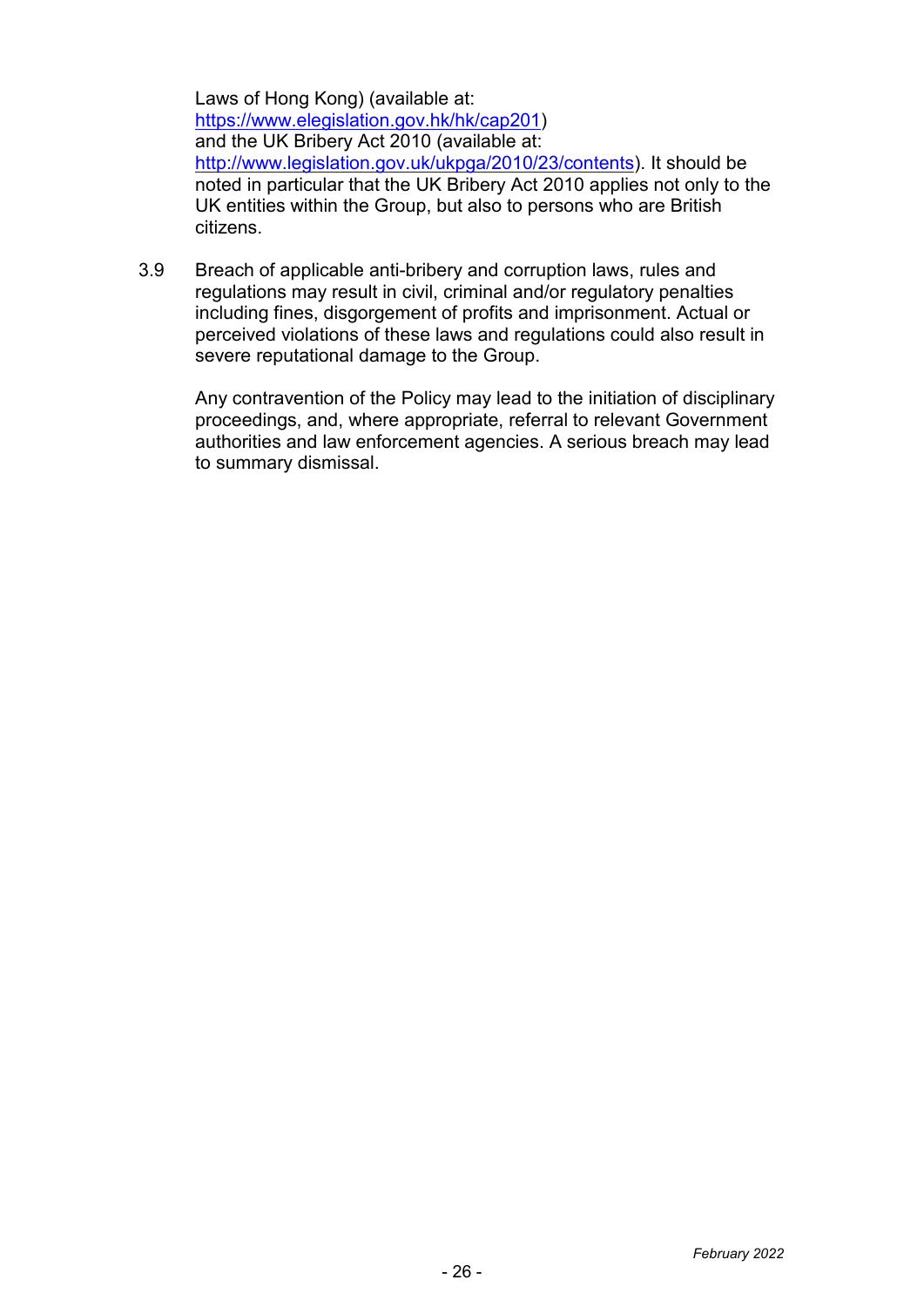## **1.0 INTRODUCTION**

Part XIII, XIV and XV of the SFO and the Model Code lay down the restrictions on securities dealing and the reporting requirements by Directors.

The key provisions of the SFO relating to restrictions on dealing in securities and the reporting requirements by Directors and the Model Code are summarised herein below.

# **2.0 THE SECURITIES AND FUTURES ORDINANCE**

- 2.1 The SFO has consolidated, updated and amended 10 ordinances which include the then Securities (Insider Dealing) Ordinance and the Securities (Disclosure of Interests) Ordinance. Part XIII and Part XIV of the SFO are relating to the prohibition of insider dealing. In essence, those persons who are **"connected with"** a listed company must not deal in the listed securities of that company (or warrants, options and other rights, whether themselves listed or not, which are derivatives of such securities) if they have **"inside information"** about that company. Inside information is specific information which is not generally known to the public but if known, would likely affect the price of those securities materially. It applies to both on and off-market dealings.
- 2.2 Other than directors or employees of a listed company, persons **"connected with"** a listed company include anyone with access to inside information due to his being connected with another company where the inside information relates to a transaction involving both of those companies or involving one of them and the listed securities of the other (or their derivatives), or to the fact that the relevant transaction is no longer contemplated. A person is also connected with a company if he was connected at any time within the six months preceding the dealing. A company is deemed to be connected with another company if any of its directors or employees is connected with that company.

<span id="page-28-2"></span><span id="page-28-1"></span><span id="page-28-0"></span>Insider dealing also takes place when a connected person passes on inside information to other persons or counsels or procures others to deal in such securities (or their derivatives), knowing or having reasonable cause to believe that the other person will deal in a company's securities (or their derivatives). It is also an insider dealing where a person who knowingly receives inside information directly or indirectly from a connected person deals in relevant securities (or their derivatives) or counsels or procures another person to do so.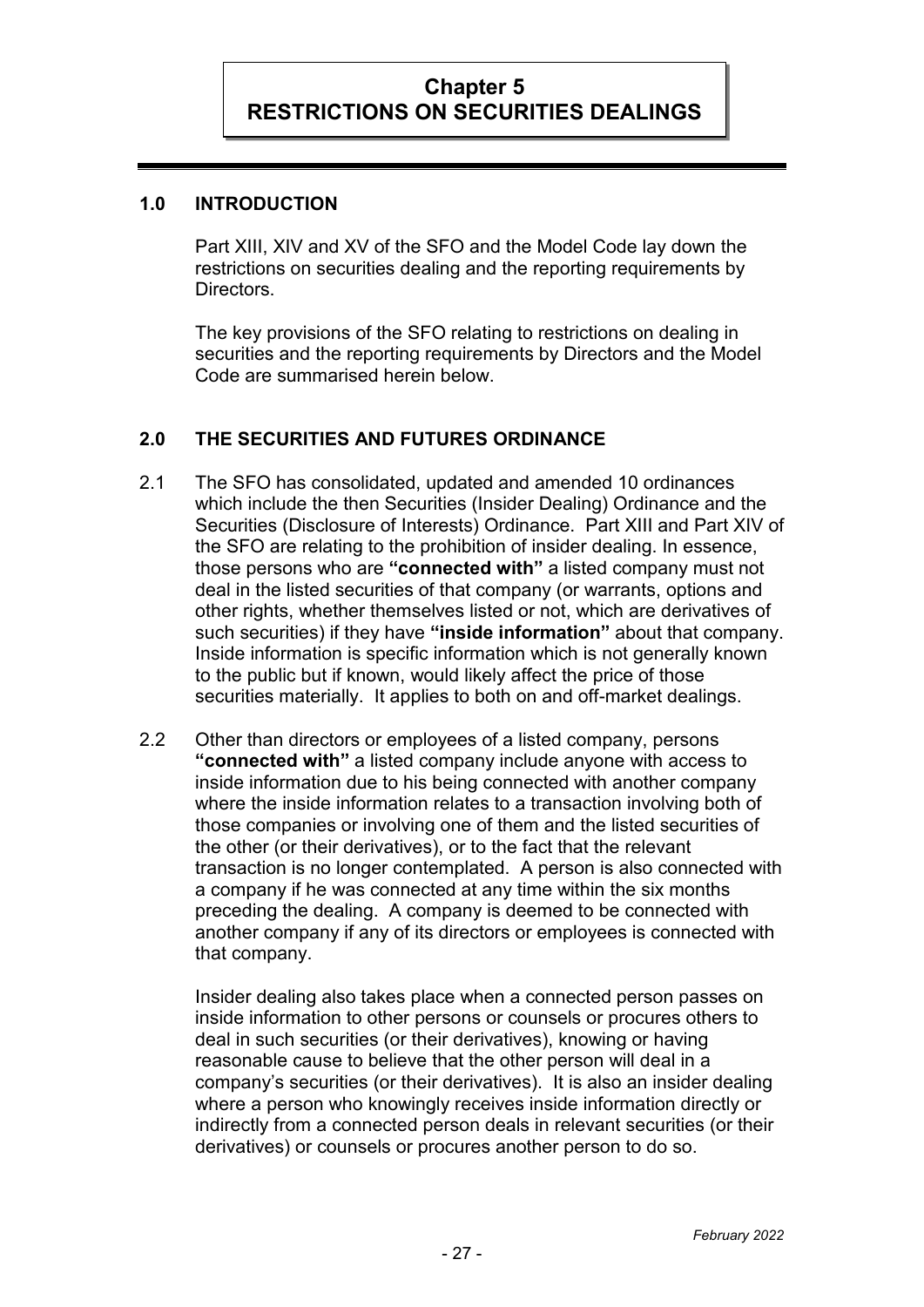2.3 A person who becomes an HKEX's Director or Chief Executive and at the time when he does so is interested in shares in or debenture of, or has a short position in shares in, HKEX or any associated corporation of HKEX has a duty under Part XV of the SFO to give notification to SEHK and HKEX by submitting the prescribed Form 3A (DI Form) electronically through the Disclosure of Interests Online (DION) System.

An associated corporation of HKEX means a corporation which is a subsidiary or holding company of HKEX or a subsidiary of HKEX's holding company or (not being a subsidiary of HKEX) a corporation in which HKEX has an interest in the shares of a class comprised in its share capital exceeding one-fifth in number of the issued shares of that class.

- 2.4 During his term of office with HKEX, an HKEX's Director or Chief Executive is under a duty to notify HKEX's Group Company Secretary and to complete and file the prescribed DI Form through the DION System to notify SEHK and HKEX of the occurrence of any of the following events:
	- (i) when he becomes, or ceases to be, interested in shares in or debentures of HKEX or any associated corporation of HKEX;
	- (ii) the entering into by him of a contract to sell any such shares or debentures;
	- (iii) the assignment by him of a right granted to him by HKEX to subscribe for shares in or debentures of HKEX;
	- (iv) the grant to him by an associated corporation of HKEX of a right to subscribe for shares in or debentures of that associated corporation, the exercise of such a right granted to him and the assignment by him of such a right so granted;
	- (v) when the nature of interest in shares in or debentures of HKEX or any associated corporation of HKEX, which has previously been notified, changes;
	- (vi) when a corporation becomes an associated corporation of HKEX where he is immediately after the event interested in shares in or debentures of or has short position in shares in the corporation;
	- (vii) when he comes to have or ceases to have a short position in shares in HKEX or any associated corporation of HKEX; and
	- (viii) when he becomes a Director or Chief Executive of HKEX and at that time he has an interest in shares in or debentures of, or has a short position in shares in, HKEX or any associated corporation of HKEX.

<span id="page-29-0"></span>A notification made under (viii) is regarded as an "Initial Notification".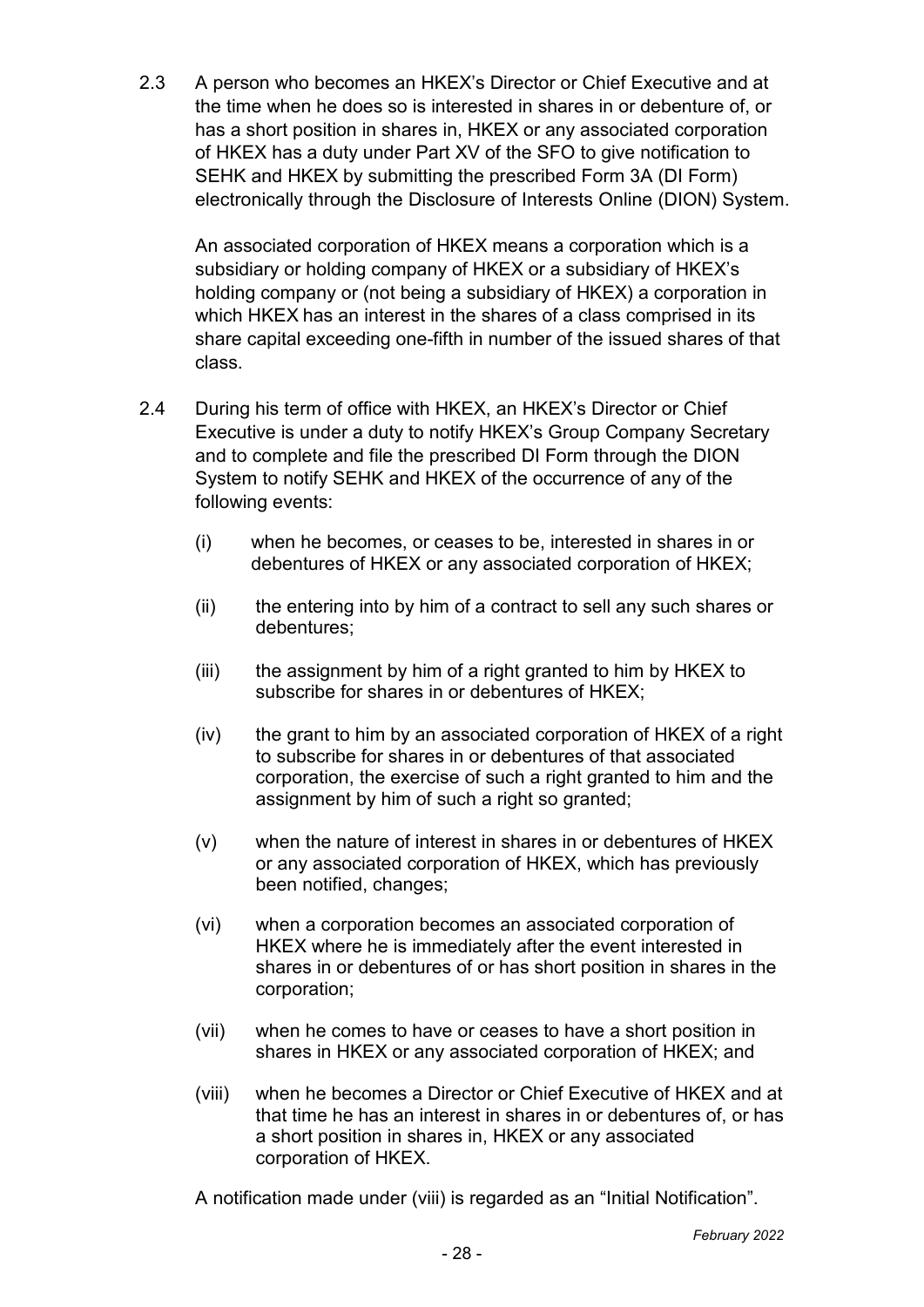2.5 Notification in all cases of events (i) to (vii) in paragraph 2.4 must be made within the **next three business days** following the occurrence of the event giving rise to the notification obligation. The term "business day" means a day other than a public holiday, a Saturday and a day on which a black rainstorm warning or a gale warning is in force.

For an initial notification for event as specified in (viii) in paragraph 2.4, notification must be made within the next 10 business days following the date of his appointment.

2.6 Notification includes:

**all interests** of an HKEX's Director in any shares or debentures of HKEX or any associated corporation of HKEX. Under the SFO, his interests also include the interests of:

- $\triangleright$  a spouse:
- $\triangleright$  a minor children (under age of 18);
- $\triangleright$  a corporation whose directors are accustomed to act in accordance with his directions or instructions;
- $\triangleright$  a corporation in which he is entitled to exercise or control the exercise of 1/3 or more of the voting power at general meetings of that corporation;
- $\triangleright$  a trust where the Director or any one of the above is a beneficiary;
- $\triangleright$  a discretionary trust where the Director had the trust set up or put assets into it and can influence how the trustee exercises his discretion;
- $\triangleright$  a trust where the Director is a trustee: and
- $\triangleright$  an agreement in which the Director is a party who has agreed to acquire interests in shares in HKEX.

HKEX's Director shall use the prescribed DI form for making such disclosure through the DION System.

- 2.7 A person
	- $\triangleright$  who, without reasonable excuse, fails to make a disclosure within the specified period; or
	- $\triangleright$  makes a statement which is false or misleading in a material particular and knows that, or is reckless as to whether, the statement is false or misleading in a material particular,

<span id="page-30-0"></span>commits an offence and is liable on conviction on indictment to a fine up to HK\$100,000 and to imprisonment for two years; or on summary conviction to a fine up to HK\$10,000 and to imprisonment for six months.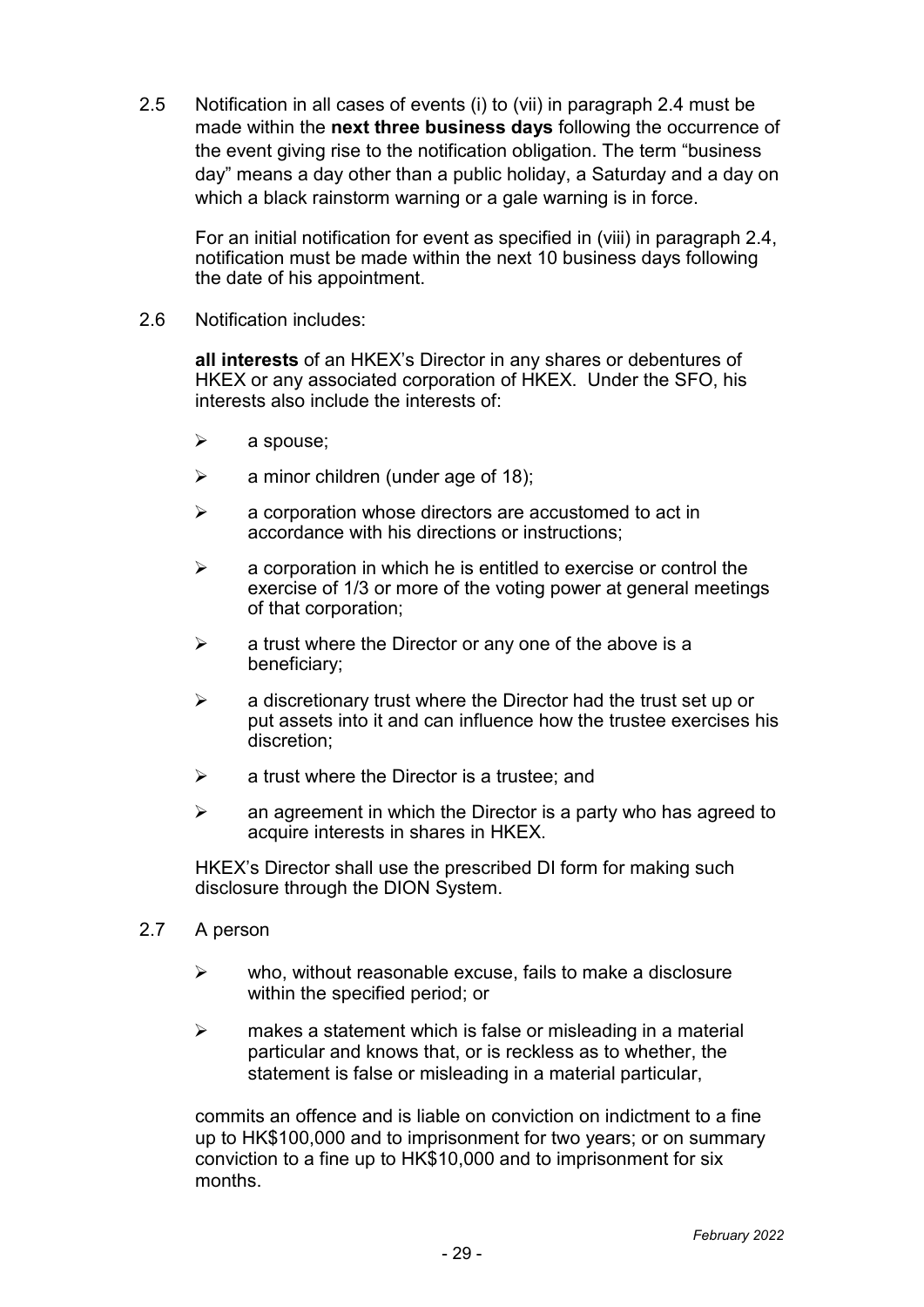2.8 For the purpose of publishing the interim and annual reports, HKEX's Directors are each requested to confirm his interests in HKEX's securities biannually.

## **3.0 THE MODEL CODE FOR SECURITIES TRANSACTIONS BY DIRECTORS OF LISTED ISSUERS**

- 3.1 The Model Code contains restrictions on dealings (both on and offmarket) by directors in a listed company's securities and sets a minimum standard of good practice against which listed companies should measure the equivalent restrictions which they are required to adopt.
- 3.2 All Directors are subject to the restrictions in dealings in HKEX's securities and reporting requirements under the Model Code, and upon their appointment, they are requested to declare to HKEX his interest, if any, in HKEX's securities.
- 3.3 The key provisions of the Model Code are as follows:
	- $\triangleright$  For the purpose of the Model Code, "dealing" includes, subject to certain exclusions as specified in paragraph 7(d) of the Model Code, (i) any acquisition, disposal or transfer of, or (ii) offer to acquire, dispose of or transfer, or (iii) creation of pledge, charge or any other security interest in, any securities of HKEX or any entity whose assets solely or substantially comprise securities of HKEX, and (iv) the grant, acceptance, acquisition, disposal, transfer, exercise or discharge of any option or other right or obligation to acquire, dispose of or transfer securities, or any interest in securities of HKEX or any such entity, in each case whether or not for consideration and any agreements to do any of the foregoing, and "deal" shall be construed accordingly. (Interpretation 7)
	- $\triangleright$  The grant to a Director of an option to subscribe or purchase HKEX securities shall be regarded as a dealing by him, if the price at which such option may be exercised is fixed at the time of such grant. If the price is to be fixed at the time of exercise, the dealing is to be regarded as taking place at the time of exercise. (Interpretation 8)
	- $\triangleright$  When a Director places investment funds under professional management, even where discretion is given, the managers must nonetheless be made subject to the same restrictions and procedures as the Director himself. (Rule A7)
	- $\triangleright$  A Director must not deal in the securities of HKEX at any time when he possesses inside information in relation to HKEX. (Rule A1)
	- $\triangleright$  A Director must not deal in the securities of any other listed companies when by virtue of his position as a Director, he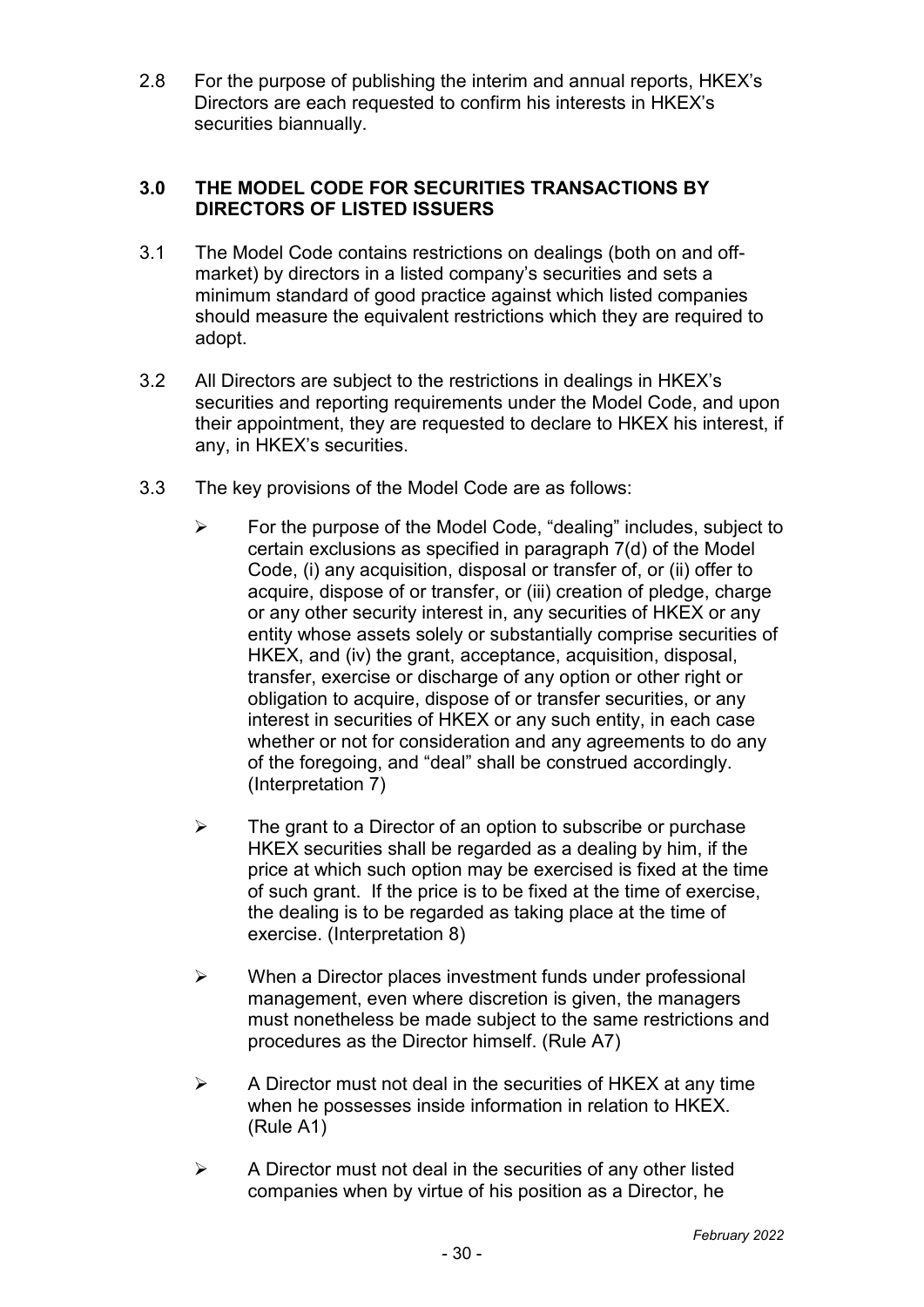possesses inside information in relation to those securities. (Rule A2)

- $\triangleright$  A Director must not, deal in any securities of HKEX on the day when its financial results are published and:
	- (i) during the period of 60 days immediately preceding the publication date of the annual results or, if shorter, the period from the end of the relevant financial year up to the publication date of the results; and
	- (ii) during the period of 30 days immediately preceding the publication date of the quarterly results and half-year results or, if shorter, the period from the end of the relevant quarter or half-year period up to the publication date of the results,

unless the circumstances are exceptional, for example, there is a pressing financial commitment to be met under Rule C14, but he must comply with Rule B8 as stated herein below. (Rule A3)

- $\triangleright$  Restrictions on Directors apply equally to the Director's spouse or infant child (under age of 18) and any interested parties as defined in the SFO. (Rule A6)
- $\triangleright$  A Director must not deal in any securities of HKEX without first notifying in writing HKEX's Chairman, or in his absence, HKEX's Chief Executive, or failing him, any member of HKEX's Audit Committee, and receiving a dated written acknowledgement. As for HKEX's Chairman, he should first notify HKEX's Chief Executive, or in his absence, any member of HKEX's Audit Committee, and receive a dated written acknowledgement before dealing. In each case,
	- (i) a response to a request for clearance to deal must be given to the relevant Director within five business days (being any day on which SEHK is open for the business of dealing in securities) of the request being made (in practice, the acknowledgement will be issued, as far as practicable, within the same day of the request); and
	- (ii) the clearance to deal in accordance with (i) above must be valid for no longer than five business days of clearance being received.

(Rule B8)

- $\triangleright$  Any Director who acts as trustee of a trust should ensure that his co-trustees are aware of his capacity as a Director so as to enable them to anticipate possible difficulties. A Director having funds under management should likewise advise the investment manager. (Rule B10)
- $\triangleright$  Any Director who is a beneficiary, but not a trustee, of a trust should ensure that the trustees: (1) are aware that he is a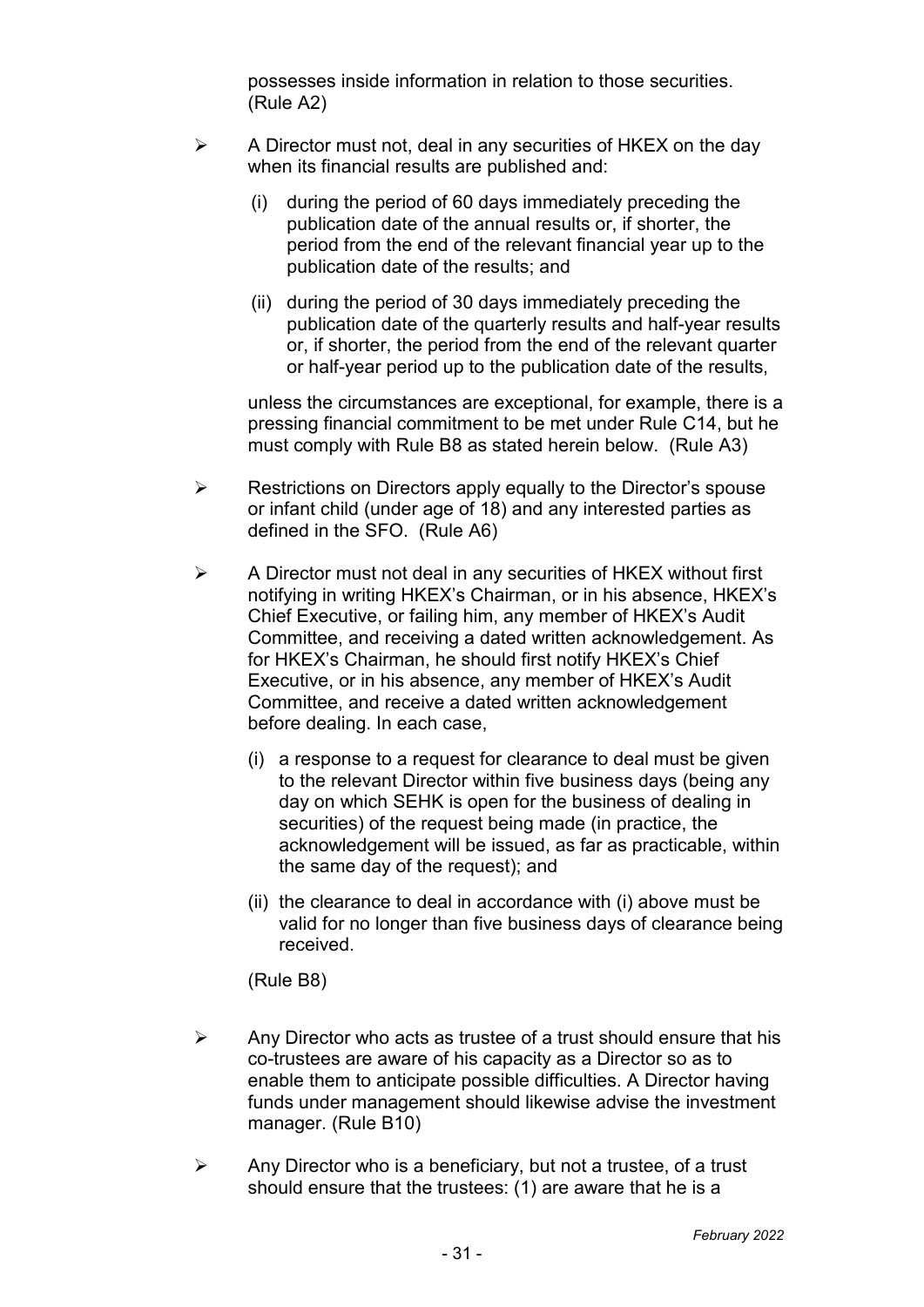Director and (2) notify him after they have dealt in the securities of HKEX on behalf of the trust in order that the Director may in turn make the proper notifications. (Rule B11)

- $\triangleright$  HKEX's Directors should jointly as a board and severally endeavour to ensure the employees of HKEX or directors or employees of a subsidiary company of HKEX shall not deal in the securities of HKEX when they are likely to possess inside information in relation to HKEX. (Rule B13)
- 3.4 According to provisions of the Model Code, HKEX is required to disclose in its interim reports and the Corporate Governance Report contained in its annual reports, having made specific enquiry to all its Directors, whether its Directors have complied with, or committed any non-compliance with, the required standard set out in the Model Code.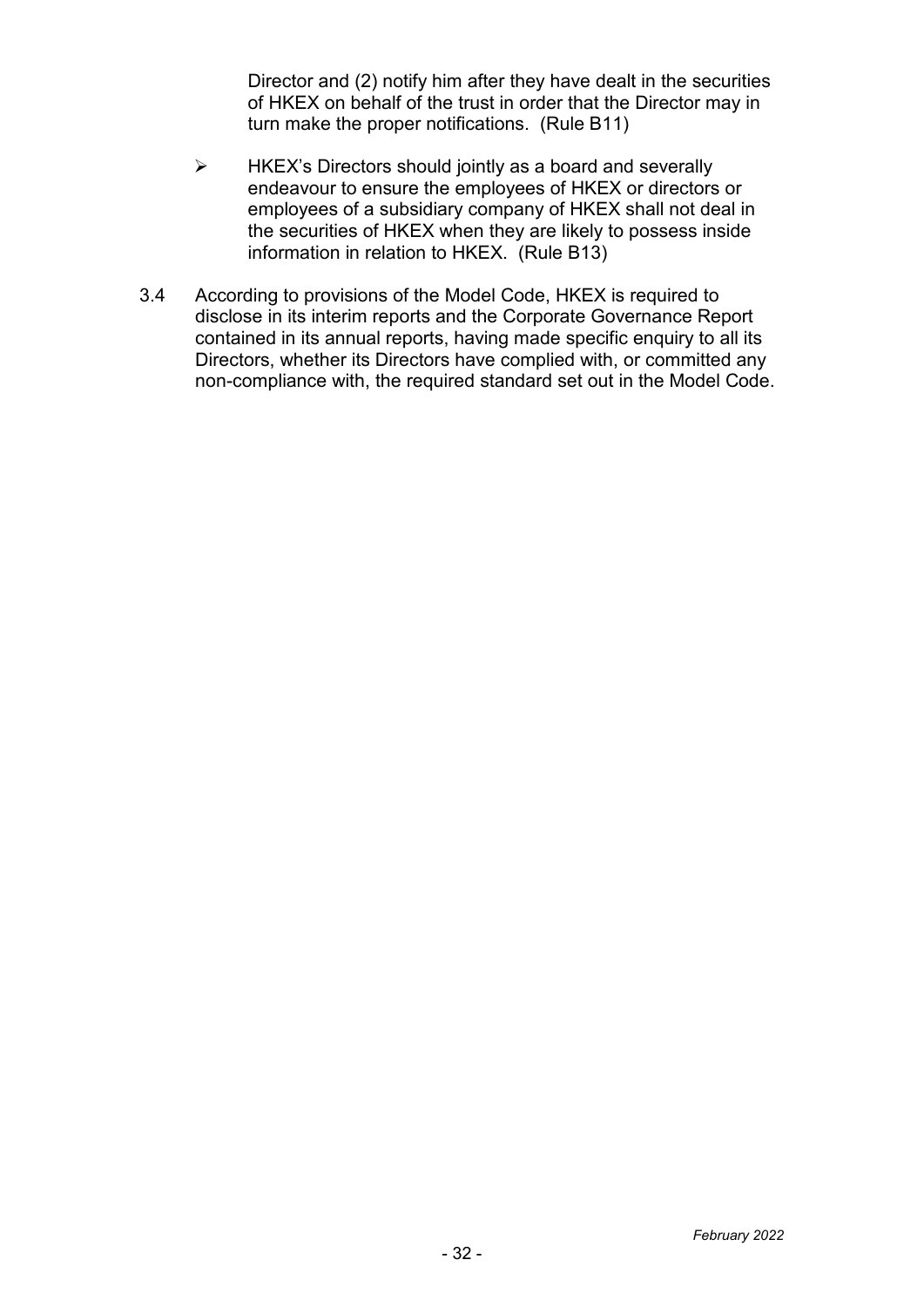# **Chapter 6 CONNECTED TRANSACTIONS**

# **1.0 INTRODUCTION**

- 1.1 Chapter 14A of the Listing Rules sets out certain disclosure, reporting and/or shareholder approval requirements for "connected transactions" entered into by a listed issuer's group. In general terms all transactions with connected persons require the publication of an announcement/a circular and independent shareholder approval unless the de minimis or any other exemptions apply.
- 1.2 Under the Listing Rules, a Director (including any person who was a Director in the last 12 months) and his associates (including certain deemed connected persons of HKEX, who are related to the Director) (see paragraphs 2.3.2 and 2.3.3) are connected persons of HKEX, and any transaction between any of such persons and HKEX or any of its subsidiaries will constitute a connected transaction.
- 1.3 To enable HKEX to comply with the disclosure requirements of the Listing Rules, each Director is requested to complete the Initial Disclosure regarding Connected Transactions upon appointment, and on a halfyearly basis, the Half-yearly Confirmation on Connected Transactions. In the event that he is aware of any transaction that may constitute or constitutes a connected transaction of HKEX upon his appointment, during his term of office or within 12 months after cessation of his directorship with the Group company, he shall inform the Group Company Secretary of HKEX immediately.

# **2.0 CONNECTED TRANSACTIONS**

2.1 Connected transactions include any transaction between HKEX or any of its subsidiaries and a connected person, and specified categories of transactions with third parties that may confer benefits on connected persons through their interests in the entities involved in the transactions. They may be one-off transactions or continuing transactions.



#### **Scope of connected transactions**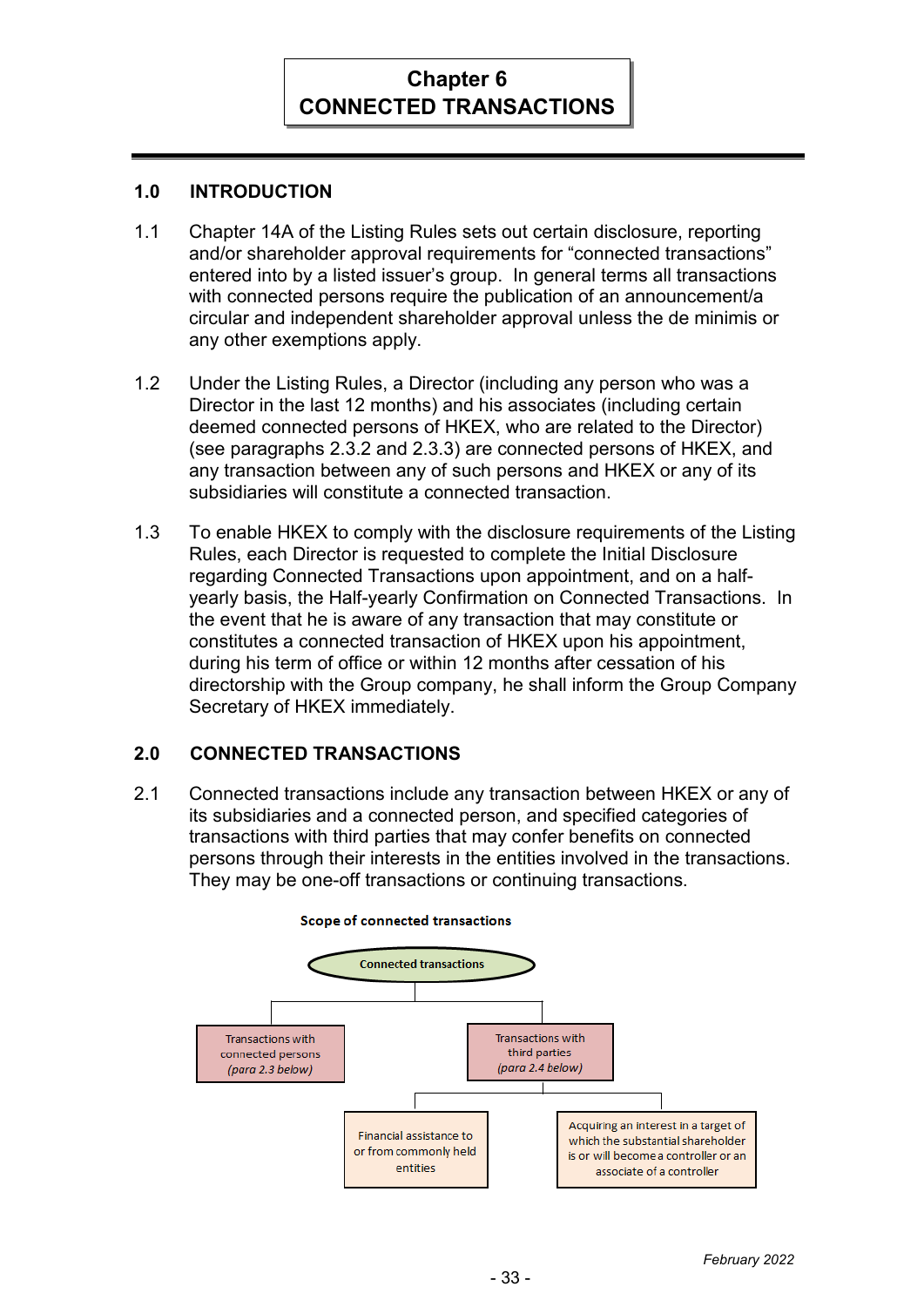- 2.2 "Transactions" include both capital and revenue nature transactions, whether or not conducted in the ordinary and usual course of business of HKEX or its subsidiaries. This includes the following types of transactions:
	- (i) any acquisition or disposal of assets by HKEX or its subsidiaries including a deemed disposal $11$ ;
	- (ii) HKEX's or its subsidiaries' granting, accepting, exercising, transferring or terminating an option<sup>12</sup>, or deciding not to exercise an option, to acquire or dispose of assets or to subscribe for securities;
	- (iii) entering into or terminating finance leases or operating leases or sub-leases;
	- (iv) granting an indemnity or providing or receiving financial assistance;
	- (v) entering into an agreement or arrangement to set up a joint venture in any form (e.g. a partnership of a company), or any other form of joint arrangement;
	- (vi) issuing new securities of HKEX or its subsidiaries;
	- (vii) providing, receiving or sharing services; or
	- (viii) acquiring or providing raw materials, intermediate products and/or finished goods.
- 2.3 Transactions with connected persons

Any transaction between HKEX or any of its subsidiaries and a connected person is a connected transaction.

- 2.3.1 "Connected persons" of HKEX include:
	- (i) a director, chief executive and substantial shareholder of HKEX or its subsidiaries;
	- (ii) any person who was a director of HKEX or any of its subsidiaries in the last 12 months;
	- (iii) any associate of any of the persons as referred to in (i) or (ii) above;
	- (iv) a connected subsidiary; or

 $\overline{a}$ 

(v) a person deemed to be connected by the SFC.

<sup>11</sup> A "**deemed disposal**" means allotments of share capital by a subsidiary of HKEX which would result in a reduction of the percentage equity interest of HKEX in such subsidiary.

<sup>12</sup> An "**option**" shall have the meaning given to it under Rule 14.72 of the Listing Rules, and it refers to the right, but not obligation, to buy or sell something.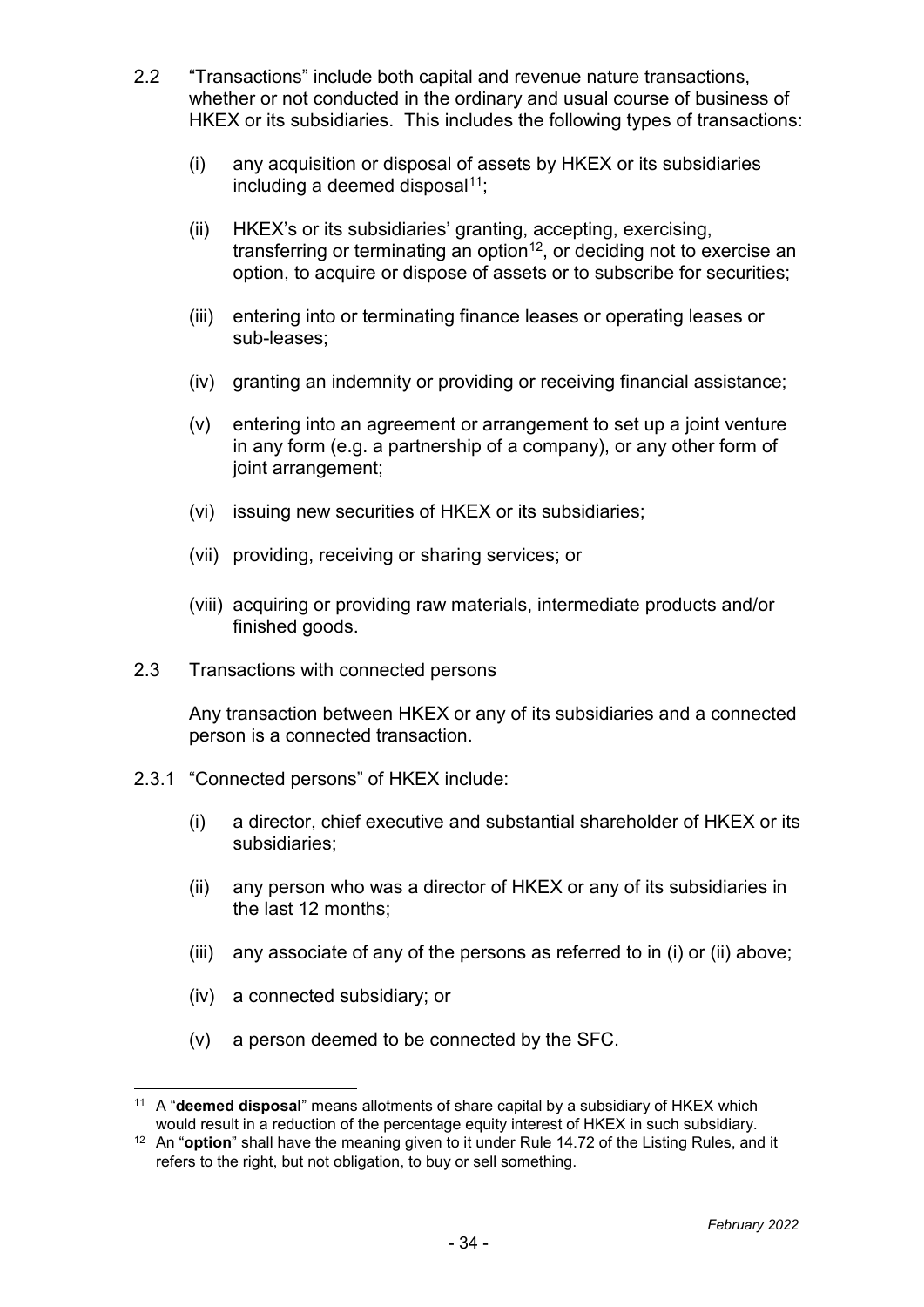

Connected persons do not include wholly-owned subsidiaries of HKEX. Connected persons described in 2.3.1(i) and (ii) above do not include a director, chief executive or substantial shareholder of HKEX's insignificant subsidiaries (see 3.6 below).

- 2.3.2 An "associate" of a connected person described in 2.3.1(i) and (ii) above who is an individual includes:
	- (i) his spouse, his (or his spouse's) child or step-child, natural or adopted, under the age of 18 years (each an "immediate family member");
	- (ii) the trustees, acting in their capacity as such trustees of any trust of which the individual or his immediate family member is a beneficiary or, in the case of a discretionary trust, is (to his knowledge) a discretionary object (other than a trust which is an employees' share scheme or occupational pension scheme established for a wide scope of participants and the connected persons' aggregate interests in the scheme are less than 30%) (the "trustees"); or
	- (iii) a 30%-controlled company held, directly or indirectly, by such person, his immediate family members and/or the trustees (individually or together), or any of its subsidiaries; or

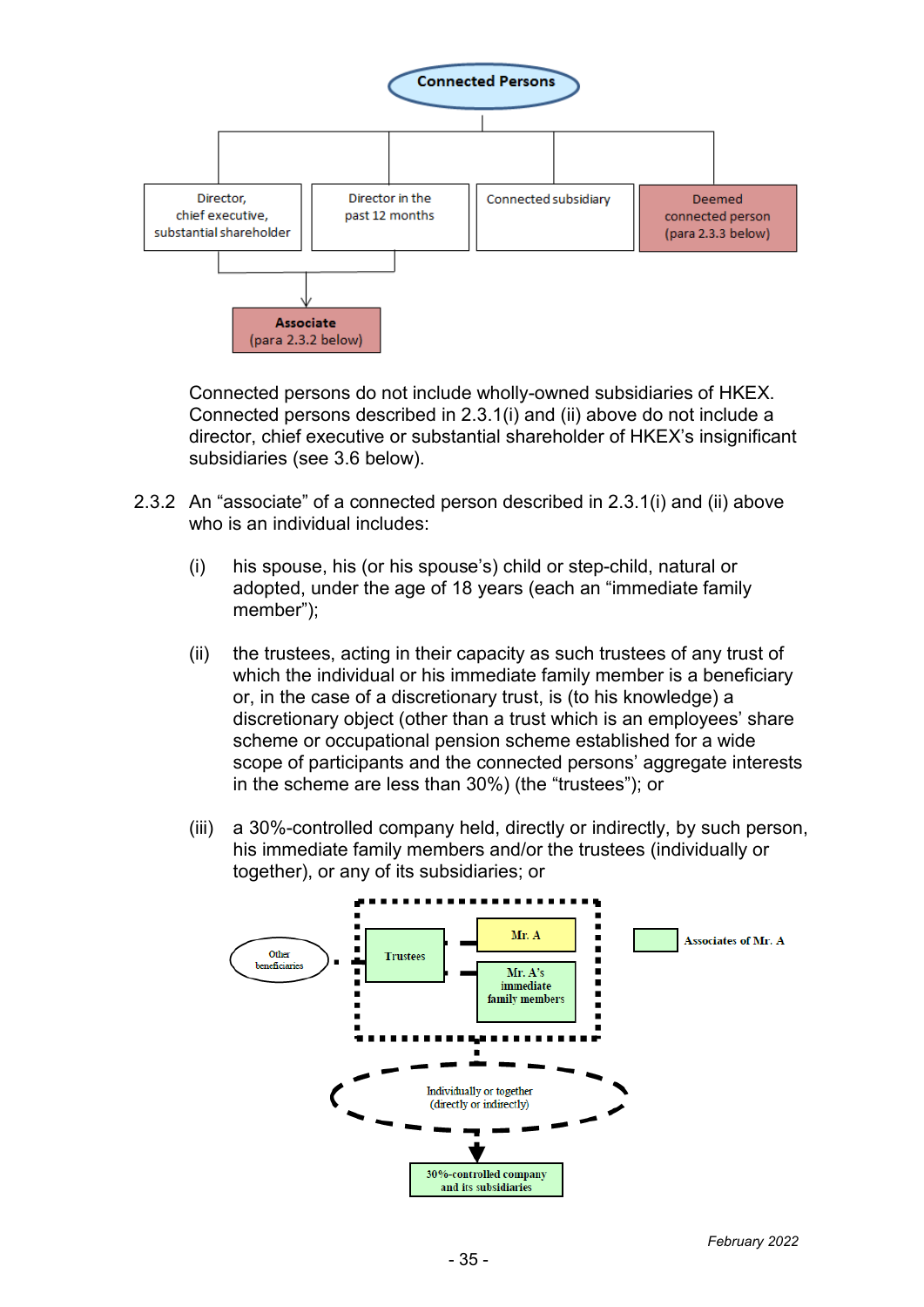(iv) a person cohabiting with him as a spouse, or his child, step-child, parent, step-parent, brother, step-brother, sister or step-sister (each a "family member"); or



(v) a majority-controlled company held, directly or indirectly, by the family members (individually or together), or held by the family members together with such person, his immediate family members and/or the trustees, or any of its subsidiaries.

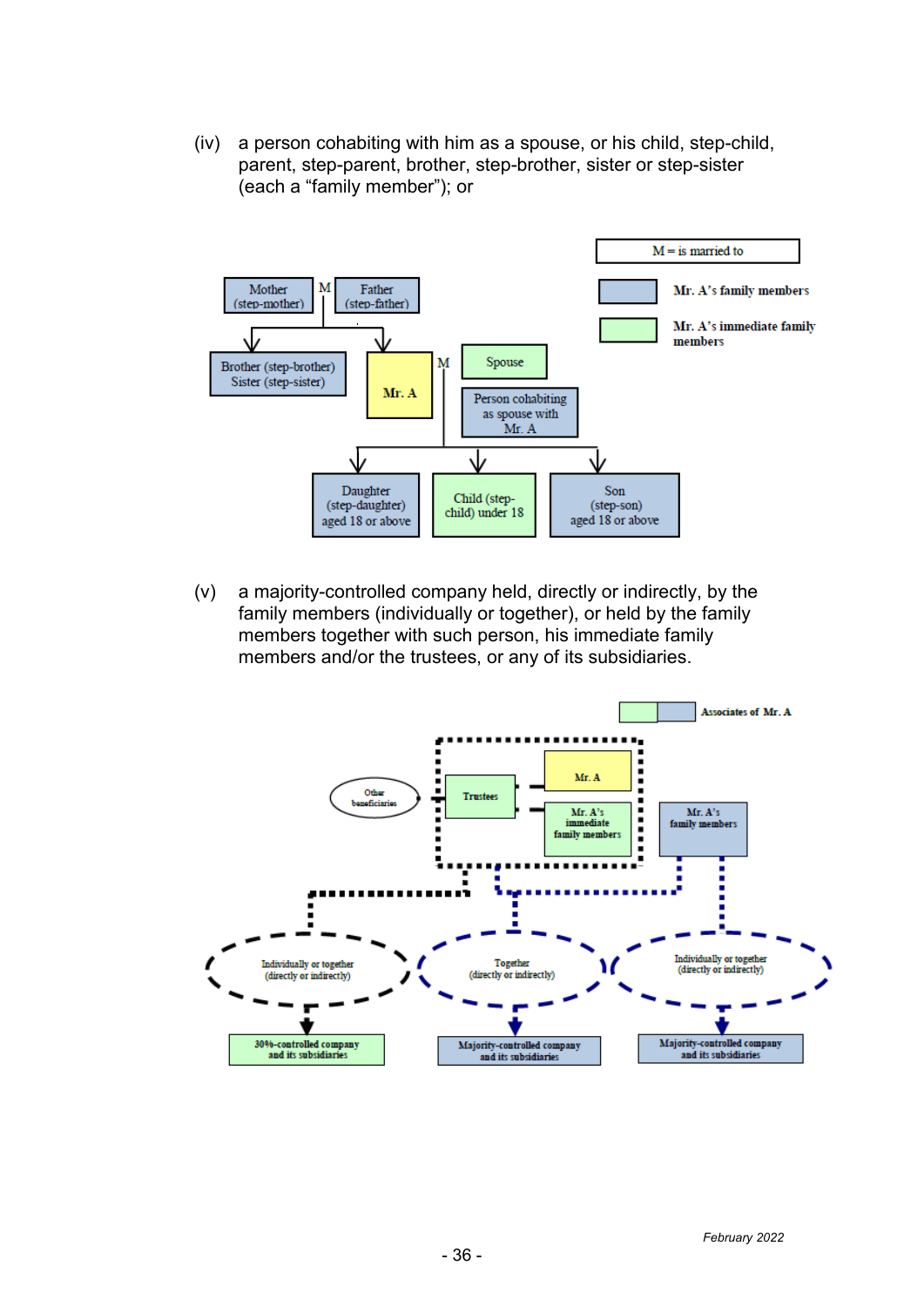## 2.3.3 Deemed connected persons

A "deemed connected person" includes a person:

 $(i)(a)$  who is:

(1) his father-in-law, mother-in-law, son-in-law, daughter-in-law, brother-in-law, sister-in-law, grandparent, grandchild, uncle, aunt, cousin, nephew and niece (each a "relative") of a connected person described in 2.3.1(i) and (ii) above; or



(2) a majority-controlled company held, directly or indirectly, by the relatives (individually or together), or held by the relatives together with such person, the trustees, his immediate family members and/or family members, or any subsidiary of that majority-controlled company; and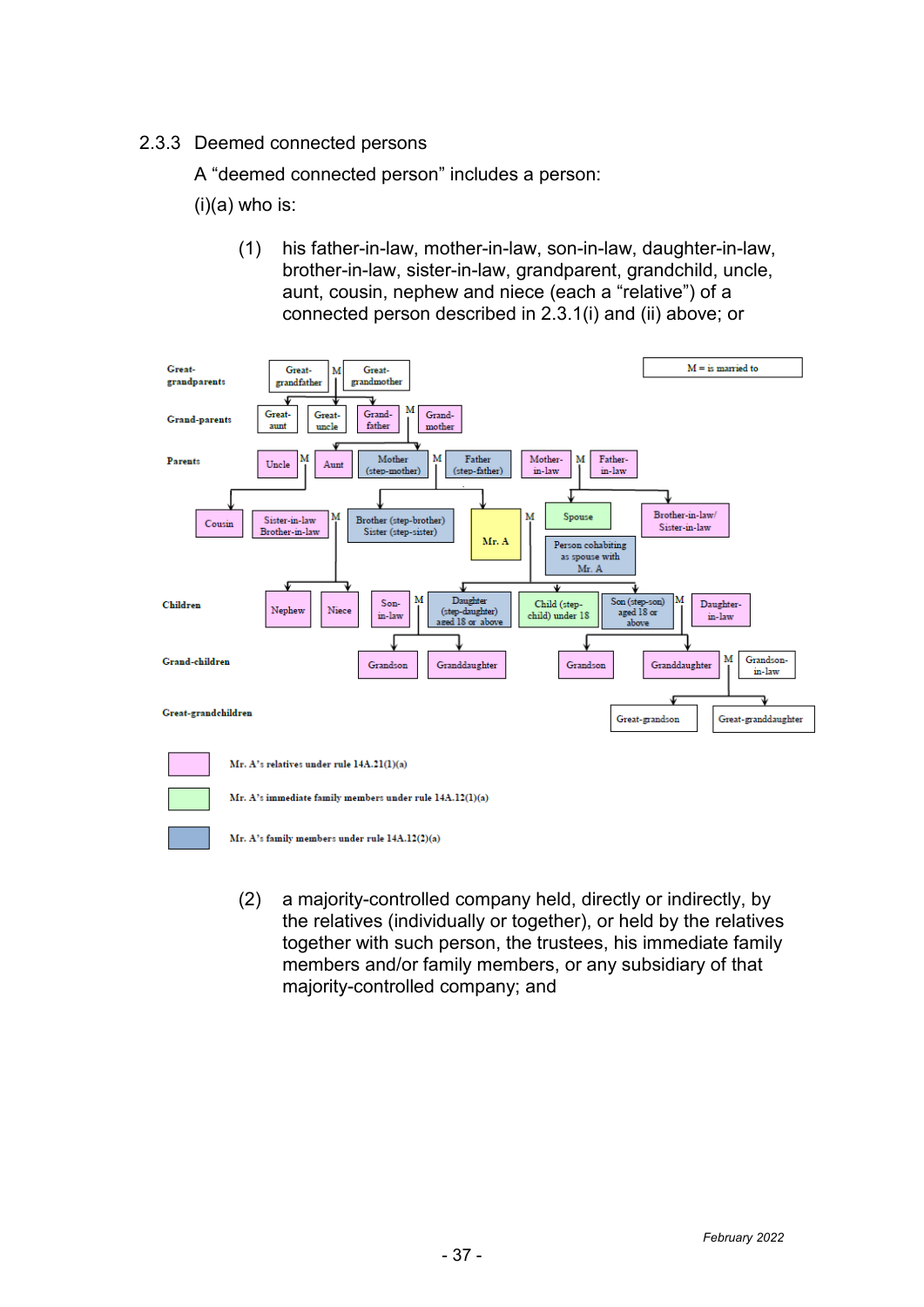

- (i)(b) whose association with the connected person is such that, in the SFC's opinion, the proposed transaction should be subject to the connected transaction requirements.
- (ii) who has entered, or proposes to enter, into a transaction with HKEX or any of its subsidiaries, and an agreement, arrangement, understanding or undertaking (whether formal or informal and whether express or implied) with a connected person described in 2.3.1(i) and (ii) above with respect to the transaction, and who, in the SFC's opinion, should be considered as a connected person.

Under the Listing Rules, HKEX must inform the SFC of any proposed transaction with deemed connected person unless it is exempt from all of the connected transaction requirements. It must provide information to the SFC to demonstrate whether or not the transaction should be subject to connected transaction requirements.

- <span id="page-39-1"></span><span id="page-39-0"></span>2.4 Transactions with third parties
	- $\triangleright$  Financial assistance to or from commonly held entities

Financial assistance provided by HKEX or any of its subsidiaries to, or received by HKEX or any of its subsidiaries from, a commonly held entity is a connected transaction.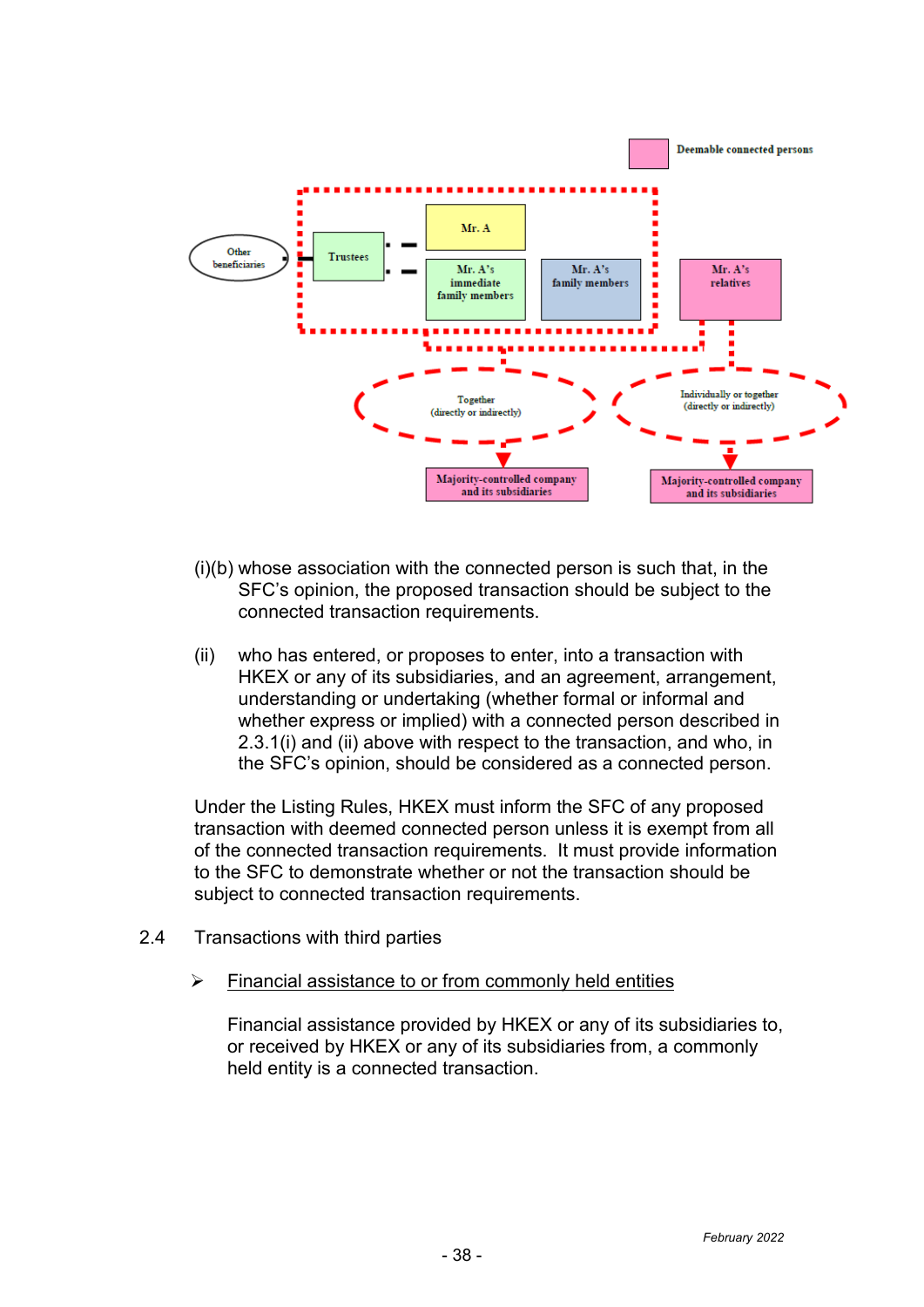$\triangleright$  Acquiring an interest in a company

HKEX or any of its subsidiaries acquiring an interest in a company (the "target company") from a person who is not a connected person is a connected transaction if the target company's substantial shareholder:

- (i) is, or is proposed to be, a controller; or
- $(ii)$  is, or will, as a result of the transaction, become, an associate of a controller or proposed controller.

The SFC may aggregate the interests of the controller and his or its associates in the target company to decide whether they together are the target company's substantial shareholder.

# **3.0 DEFINITIONS**

- 3.1 A "30%-controlled company" means a company held by a person who can (a) exercise or control the exercise of 30% (or an amount for triggering a mandatory general offer under the Code on Takeovers and Mergers approved by the SFC) or more of the voting power at general meetings, or (b) control the composition of a majority of the board of directors.
- 3.2 A "commonly held entity" means a company whose shareholders include (i) HKEX or any of its subsidiaries, and (ii) any connected person(s) at the level of HKEX who, individually or together, can exercise or control the exercise of 10% or more of the voting power at the company's general meeting. This 10% excludes any indirect interest held by the connected person(s) through HKEX.
- 3.3 A "connected subsidiary" means a non wholly-owned subsidiary of HKEX where any connected person(s) at the level of HKEX, individually or together, can exercise or control the exercise of 10% or more of the voting power at the subsidiary's general meeting, or any subsidiary of such non wholly-owned subsidiary. The 10%-voting power as referred above excludes any indirect interest in the subsidiary which is held by the connected person(s) through HKEX.
- 3.4 A "controller" means a director, chief executive or controlling shareholder (ie, ≥30% or in a position to control the composition of a majority of the board of directors) of HKEX.
- 3.5 "Financial assistance" includes granting credit, lending money, or providing an indemnity against obligations under a loan, or guaranteeing or providing security for a loan.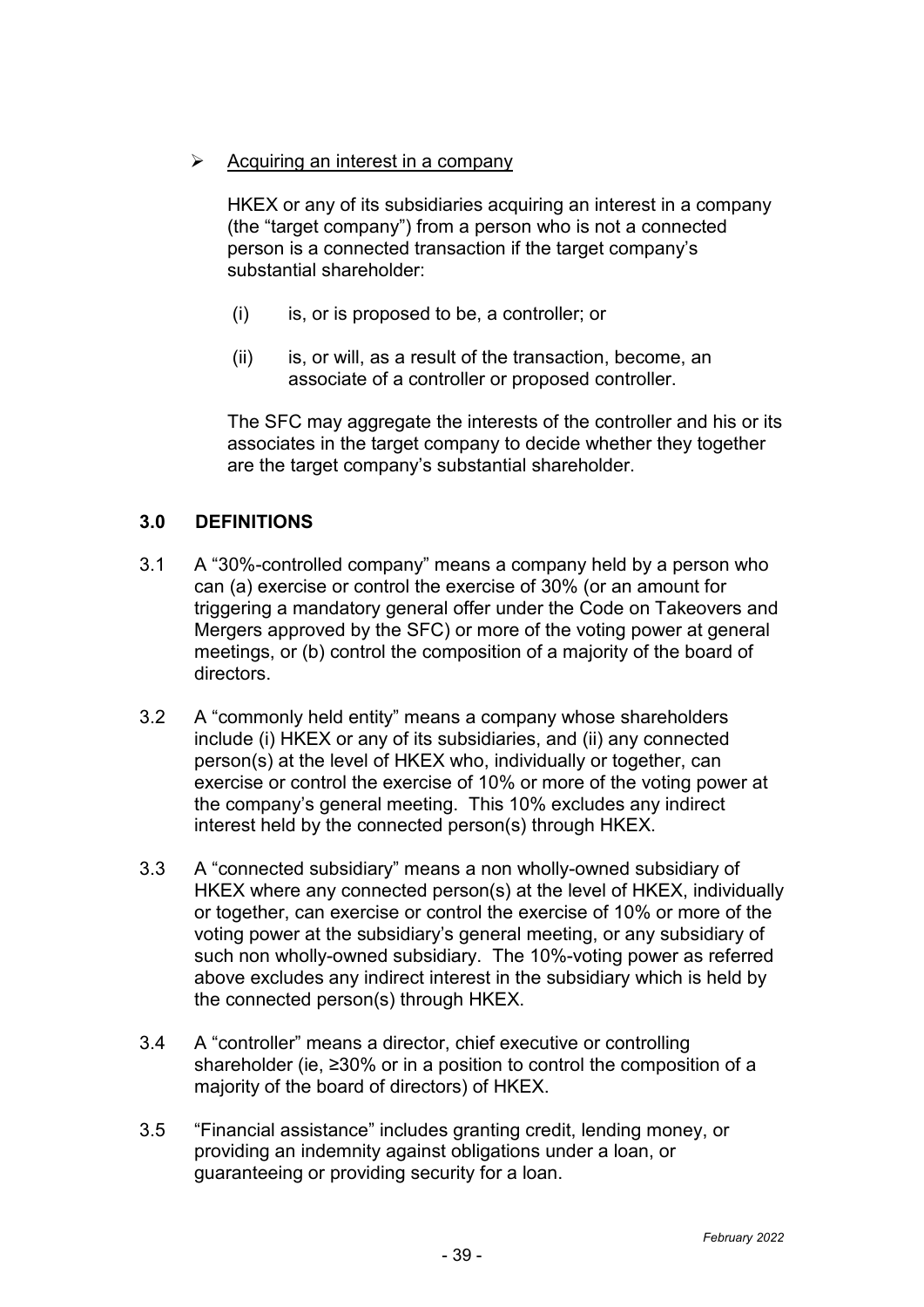- 3.6 An "insignificant subsidiary" means a subsidiary of HKEX, whose total assets, profits and revenue compared to that of the Group are less than (a) 10% under the percentage ratios for each of the latest three financial years (or if less, the period since the incorporation or establishment of the subsidiary); or (b) 5% under the percentage ratios for the latest financial year.
- 3.7 A "majority-controlled company" means a company held by a person who can exercise or control the exercise of more than 50% of the voting power at general meetings, or control the composition of a majority of the board of directors.
- 3.8 A "substantial shareholder" in relation to a company means a person who is entitled to exercise, or control the exercise of, 10% or more of the voting power at any general meeting of the company.

## **4.0 WAIVERS FROM THE SFC ON CONNECTED TRANSACTIONS**

- 4.1 The SFC had since 21 June 2000, granted waivers to HKEX from strict compliance with the Listing Rules (Chapter 14 which was revised as Chapter 14A with effect from 31 March 2004) in respect of certain ongoing connected transactions of HKEX.
- 4.2 The "connected persons" as covered under the waivers are:
	- $\triangleright$  Directors or associates of Directors of any member of the Group which are or may become Exchange Participants, Clearing Participants and/or holders of Trading Rights;
	- $\triangleright$  associates of Directors of any member of the Group which are or may become listed companies on SEHK or listing applicants; and
	- $\triangleright$  Directors or associates of Directors of any member of the Group which are or may become "Buy-in Brokers" for and on behalf of HKSCC.
- 4.3 Activities conducted between the connected persons and the Group in its regulatory role regarding its operation of the respective exchanges and clearing houses under the applicable rules of the Group are not "transactions" for the purposes of the "connected transactions" requirements in Chapter 14A of the Listing Rules. Without limiting the generality of the foregoing, these activities include the disciplinary proceedings against them as Exchange Participants or Clearing Participants, and the vetting of announcements, circulars or other documents to be issued by the relevant connected persons as listed companies pursuant to the Listing Rules.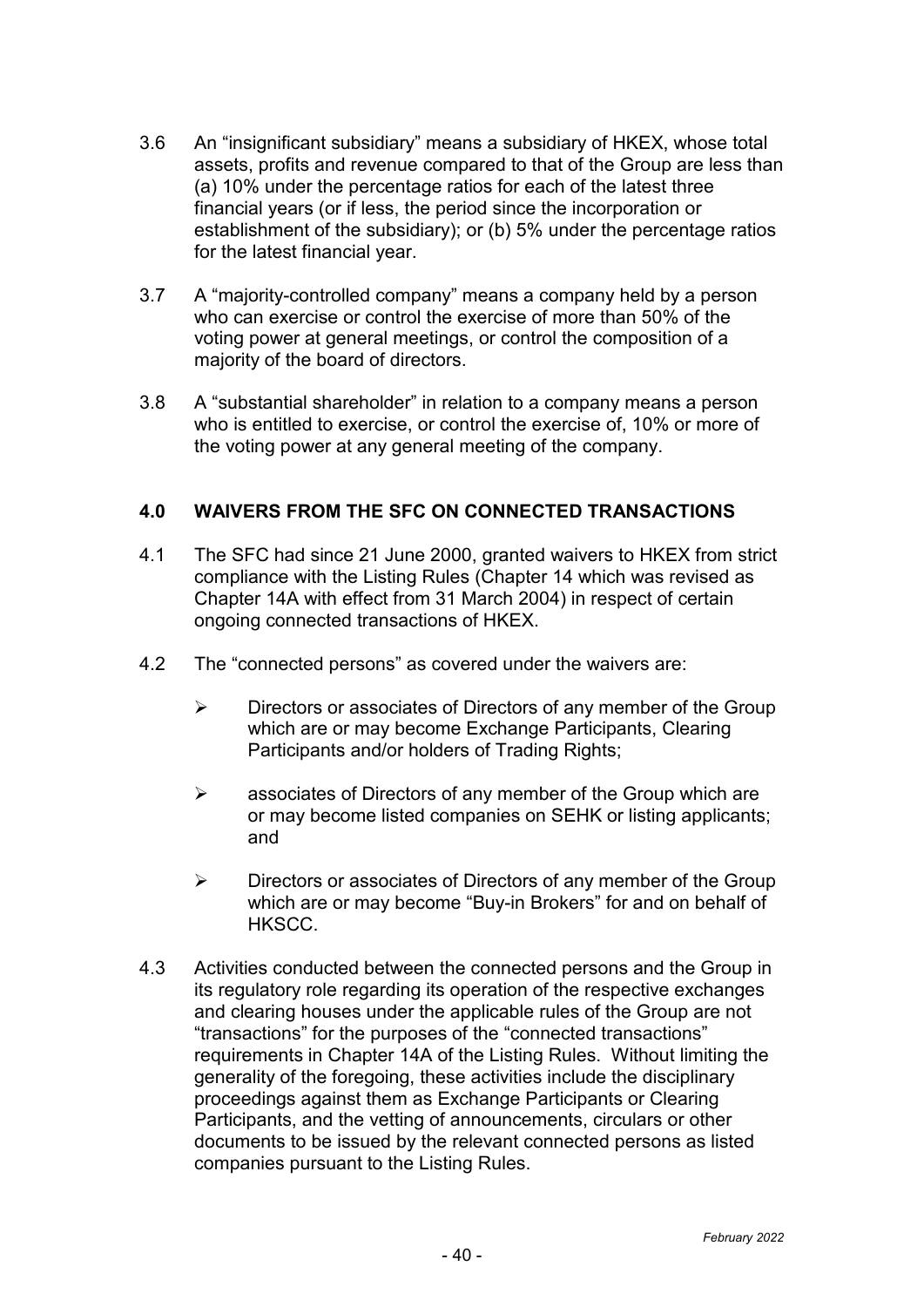Whilst the regulatory type activities carried out by the Group on those relevant connected persons are not governed by the connected transaction rules in the Listing Rules, the Directors of any member of the Group are nonetheless required to observe the applicable rules and guidelines of the relevant Group company in dealing with potential or actual conflict of interest situations when such regulatory activities relate to associates of the relevant Directors of any member of the Group.

- 4.4 The following connected transactions (collectively referred as "Connected Transactions") are waived from strict compliance with the connected transaction requirements in Chapter 14A of the Listing Rules:
	- $\triangleright$  all transactions between a relevant connected person and the Group arising from or in connection with that person's use, or proposed use, of (i) the facilities provided by the Group for the trading, clearing and/or settlement of securities and futures products and transactions, and (ii) all services offered by the Group which are ancillary, incidental or otherwise related to the foregoing;
	- $\triangleright$  all transactions between a relevant connected person and the Group arising from or in connection with that person's listing, or proposed listing, of securities on a market maintained by the Group and all services offered by the Group which are ancillary, incidental or otherwise related to the foregoing; and
	- $\triangleright$  all transactions between a relevant connected person and the Group arising from or in connection with HKSCC arrangement on behalf of a Clearing Participant for (i) carrying out "buy-in" when a Clearing Participant fails to deliver securities on time for settlement under the Continuous Net Settlement (CNS) System or the Isolated Trades System operated by CCASS (Central Clearing and Settlement System); (ii) the purchase or sale of securities in connection with the liquidation of defaulting Participant's positions; and (iii) the sale of entitlements of securities held through CCASS (collectively referred as "Buy-in Transactions").
- 4.5 Under the waivers granted by the SFC, the Connected Transactions shall be exempted from the requirements of Chapter 14A of the Listing Rules in relation to the continuing connected transactions, subject to the conditions that:
	- (a) (i) the Connected Transactions are entered into in the ordinary and usual course of business of the Group and on normal commercial terms or on terms no more favourable than terms available to independent third parties;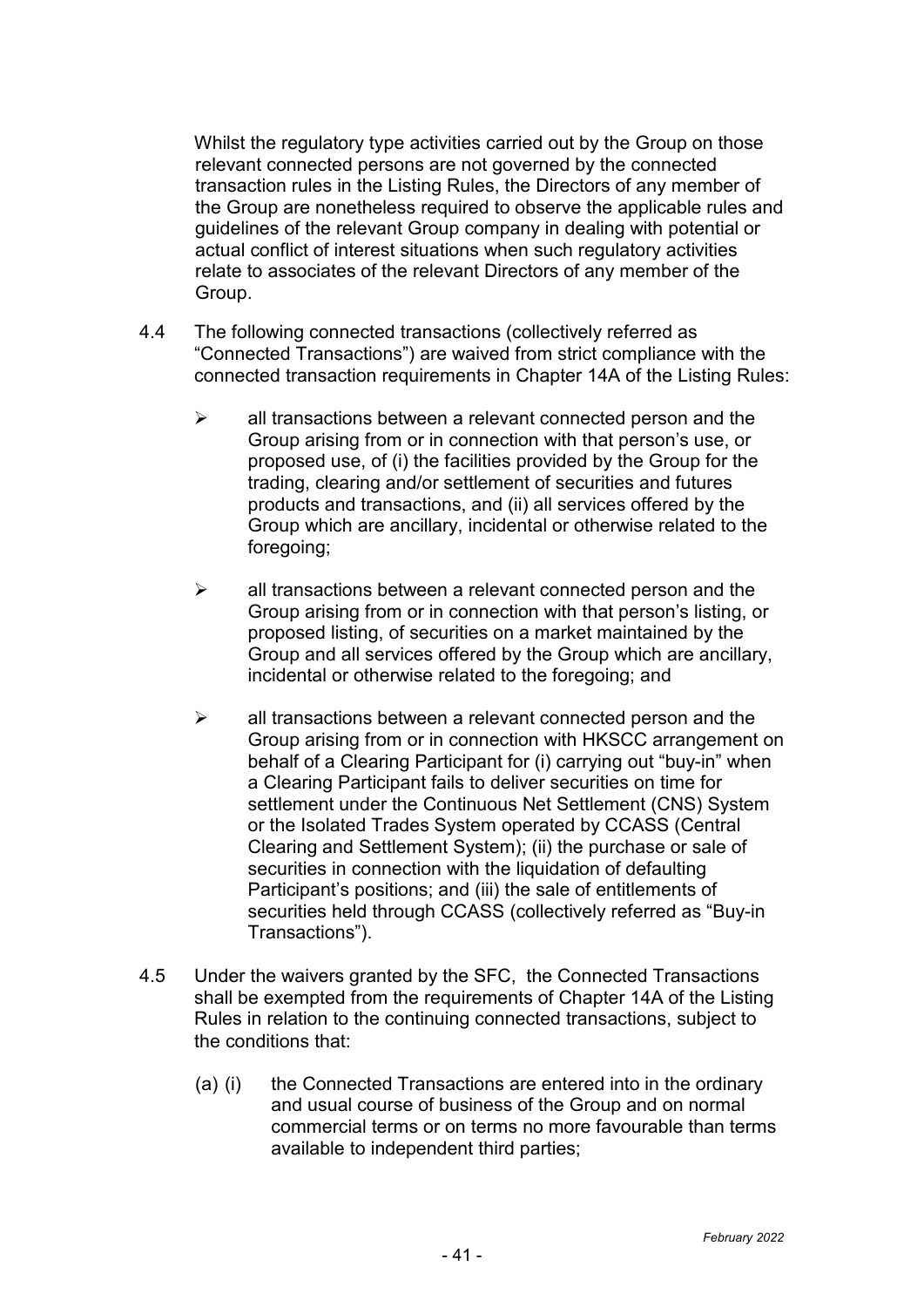- (ii) the Connected Transactions other than Buy-in Transactions are conducted in accordance with the rules and regulations of the relevant Group company governing such transactions and where the rules and regulations do not govern these transactions in full, in accordance with the standard terms and conditions of the relevant Group company relating to such transactions;
- (iii) the Connected Transactions which are Buy-in Transactions are conducted in accordance with the standard terms and conditions of HKSCC applicable generally to all Buy-in Brokers and at the mutually agreed commission rate payable by HKSCC in respect of all such Buy-in Transactions generally; and
- (iv) the Connected Transactions are in the opinion of HKEX's Directors fair and reasonable so far as the Shareholders are concerned and in the interests of the Shareholders as a whole.
- (b) for Connected Transactions other than Buy-in Transactions, the details set out in the Listing Rules shall be disclosed in HKEX's subsequent annual reports provided however that the dates and the total consideration of the transactions need not be disclosed but instead there should be disclosure of the period during which the transactions were conducted;
- (c) for the Connected Transactions that are Buy-in Transactions, the details set out in the Listing Rules shall be disclosed in HKEX's subsequent annual reports provided however that the dates of the transactions need not be disclosed but instead there should be disclosure of the period during which the transactions were conducted; and
- (d) HKEX would give the SFC prior notice of any proposed change in its procedures concerning the Buy-in Transactions or its terms with Buy-in Brokers generally or with connected Buy-in Brokers specifically. Pending an agreement being reached with the SFC as to the appropriate treatment of Buy-in Transactions following any such change, HKEX shall procure that no company within the Group shall enter into any such transactions with the connected persons.

For the avoidance of doubt, the annual review requirements in the Listing Rules must be complied with in relation to the Connected **Transactions**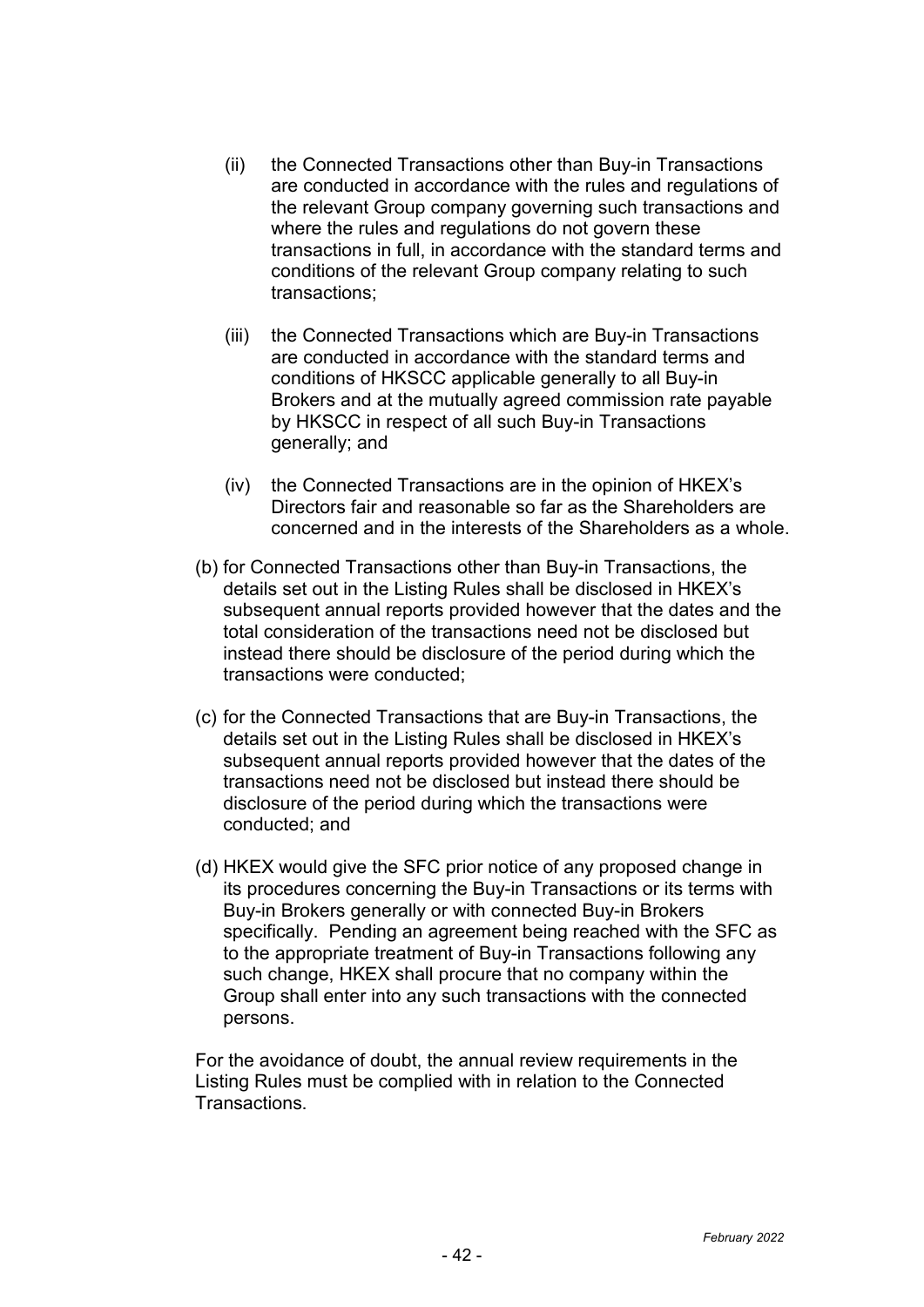4.6 To enable HKEX to comply with the disclosure requirements of the Listing Rules, a Director is requested to complete the Initial Disclosure regarding Connected Transactions upon his appointment and deliver it to the Group Company Secretary of HKEX as soon as possible. In the event that he is aware of any transaction that may constitute or constitutes a connected transaction of HKEX as a result of his appointment as a Director, he shall inform the Group Company Secretary of HKEX immediately. To ensure compliance with the connected transaction requirements and to meet the disclosure requirement in relation to paragraph 4.5 above, Directors are also requested to complete the Half-yearly Confirmation on Connected Transactions.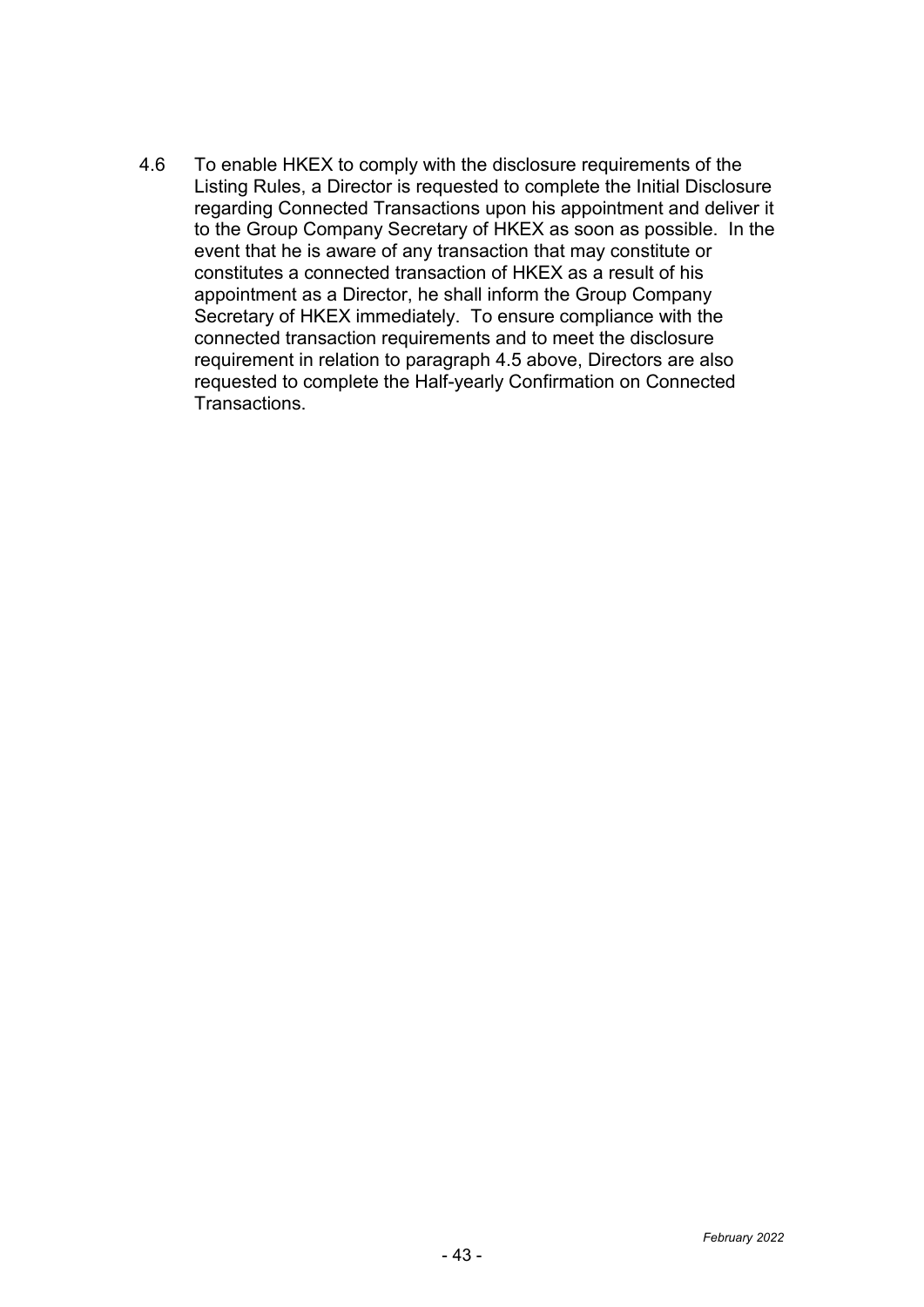# **Chapter 7 CORPORATE GOVERNANCE CODE**

## **1.0 INTRODUCTION**

- 1.1 The CG Code sets out (a) the mandatory requirements for disclosure in an issuer's Corporate Governance Report; and (b) the principles of good corporate governance ("Principles"), the code provisions on a "comply or explain" basis and certain recommended best practices. Issuers are encouraged to adopt the recommended best practices which are for guidance only, on a voluntary basis. Issuers must state whether they have complied with the code provisions for the relevant accounting period in their interim reports and annual reports. If an issuer considers that it can adopt the Principles without applying the code provisions, it may deviate from the code provisions provided that the issuer sets out in its interim reports and in the Corporate Governance Report of its annual reports considered reasons for the deviation and explain how good corporate governance was achieved by means other than strict compliance with the code provisions. Issuers are encouraged to state whether they have complied with the recommended best practices and give considered reasons for any deviation.
- 1.2 For the purpose of the CG Code, the provisions about the Board, Chairman, Director(s), Chief Executive and Committee(s) are applicable to that of HKEX.

# **2.0 KEY PROVISIONS**

2.1 The principles of good corporate governance and relevant code provisions are delineated in Part 2 of the CG Code under six sections and are categorised as follows:

#### **Section A: Corporate Purpose, Strategy and Governance**

- A.1 Corporate strategy, business model and culture
- A.2 Corporate Governance Functions

#### **Section B: Board Composition and Nomination**

- B.1 Board composition, succession and evaluation
- B.2 Appointments, re-election and removal
- B.3 Nomination Committee

#### **Section C: Directors' Responsibilities, Delegation and Board Proceedings**

- C.1 Responsibilities of directors
- C.2 Chairman and Chief Executive
- C.3 Management functions
- C.4 Board Committees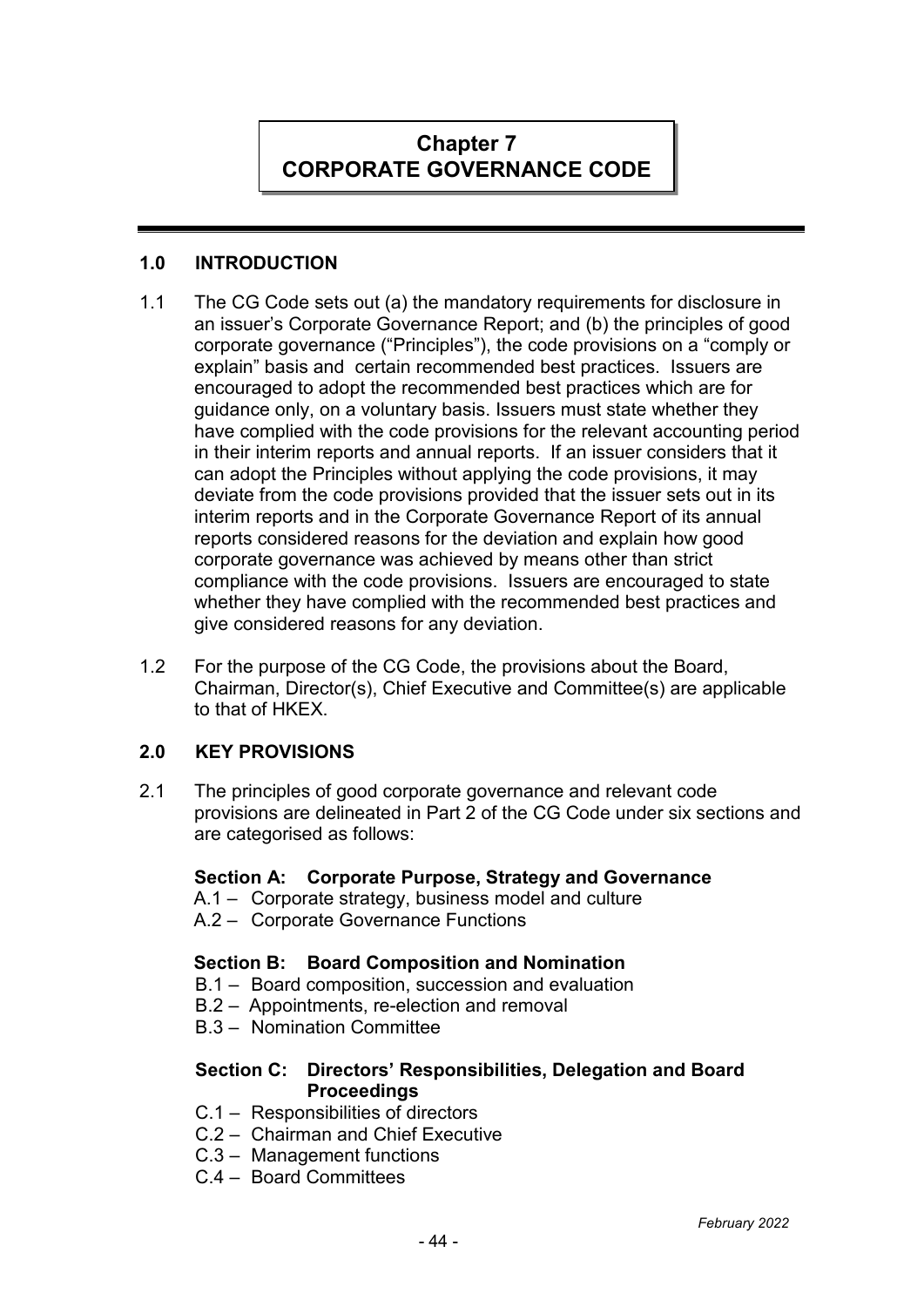- C.5 Conduct of board proceedings and supply of and access to information
- C.6 Company Secretary

#### **Section D: Audit, Internal Control and Risk Management**

- D.1 Financial reporting
- D.2 Risk management and internal control
- D.3 Audit Committee

#### **Section E: Remuneration**

E.1 – The level and make-up of remuneration and disclosure

#### **Section F: Shareholders Engagement**

F.1 – Effective communication

F.2 – Shareholders meetings

2.2 Certain key principles and code provisions are set out below:

#### **A. Corporate Purpose, Strategy and Governance**

- $\triangleright$  The board should establish the issuer's purpose, values and strategy, and satisfy itself that these and the issuer's culture are aligned. All directors must act with integrity, lead by example, and promote the desired culture.
- $\triangleright$  The directors should include a discussion and analysis of the group's performance in the annual report, an explanation of the basis on which the issuer generates or preserves value over the longer term (the business model) and the strategy for delivering the issuer's objectives.
- $\triangleright$  The terms of reference of the board (or a committee or committees performing this function) should include at least: (a) to develop and review an issuer's policies and practices on corporate governance and make recommendations to the board; (b) to review and monitor the training and continuous professional development of directors and senior management; (c) to review and monitor the issuer's policies and practices on compliance with legal and regulatory requirements; (d) to develop, review and monitor the code of conduct and compliance manual (if any) applicable to employees and directors; and (e) to review the issuer's compliance with the Corporate Governance Code and disclosure in the Corporate Governance Report.

#### **B. Board Composition and Nomination**

 $\triangleright$  The board should have a balance of skills, experience and diversity of perspectives appropriate to the requirements of the issuer's business.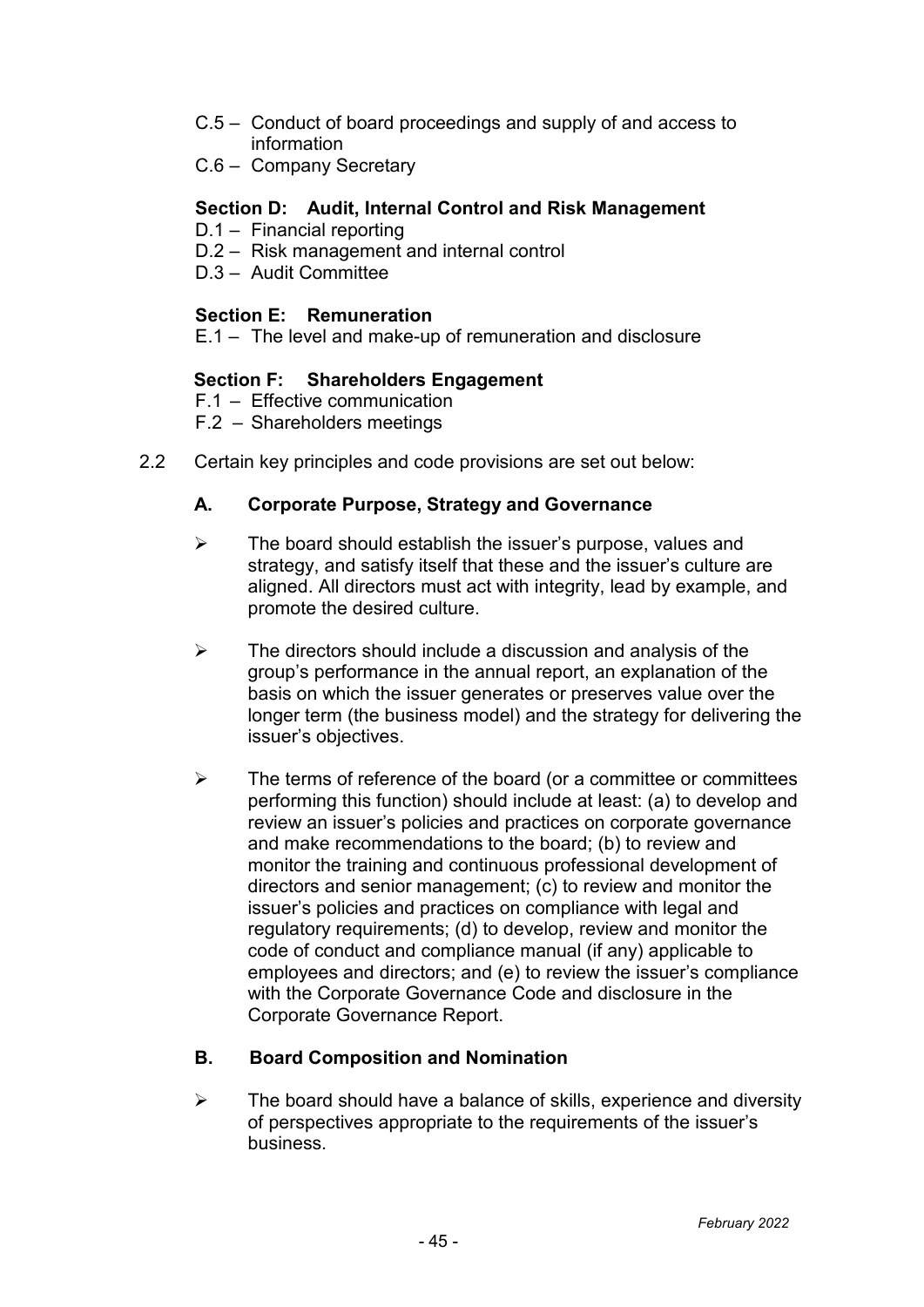- $\triangleright$  The board should review the implementation and effectiveness of the issuer's policy on board diversity on an annual basis.
- $\triangleright$  An issuer should establish mechanism(s) to ensure independent views and input are available to the board and disclose such mechanism(s) in its Corporate Governance Report. The board should review the implementation and effectiveness of such mechanism(s) on an annual basis.
- $\triangleright$  There should be a formal, considered and transparent procedure for the appointment of new directors.
- $\triangleright$  All directors should be subject to re-election at regular intervals.
- $\triangleright$  The nomination committee should be established with specific written terms of reference which deal clearly with its authority and duties, which include, inter alia, to: review the structure, size and composition of the board at least annually to complement the issuer's corporate strategy; identify individuals suitably qualified to become board members; assess the independence of independent non-executive directors; and make recommendations to the board on the appointment or re-appointment of directors and succession planning for directors, in particular the chairman and the chief executive.

# **C. Directors' Responsibilities, Delegation and Board Proceedings**

 $\triangleright$  Every director must always know their responsibilities as a director of an issuer and its conduct, business activities and development; and should participate in continuous professional development to develop and refresh his knowledge and skills. Directors should provide a record of the training they received to the issuer.

Directors' Training Guidelines serve to assist HKEX's Directors in complying with the CG Code and ensure that HKEX's Directors give adequate importance to training and development. HKEX's Directors shall complete "Register of Training" form for disclosing their training received.

- $\triangleright$  An issuer should arrange appropriate insurance cover in respect of legal action against its directors.
- $\triangleright$  The roles of chairman and chief executive should be separate and should not be performed by the same individual.
- $\triangleright$  The chairman should provide leadership for the board and ensure that the board works effectively and performs its responsibilities.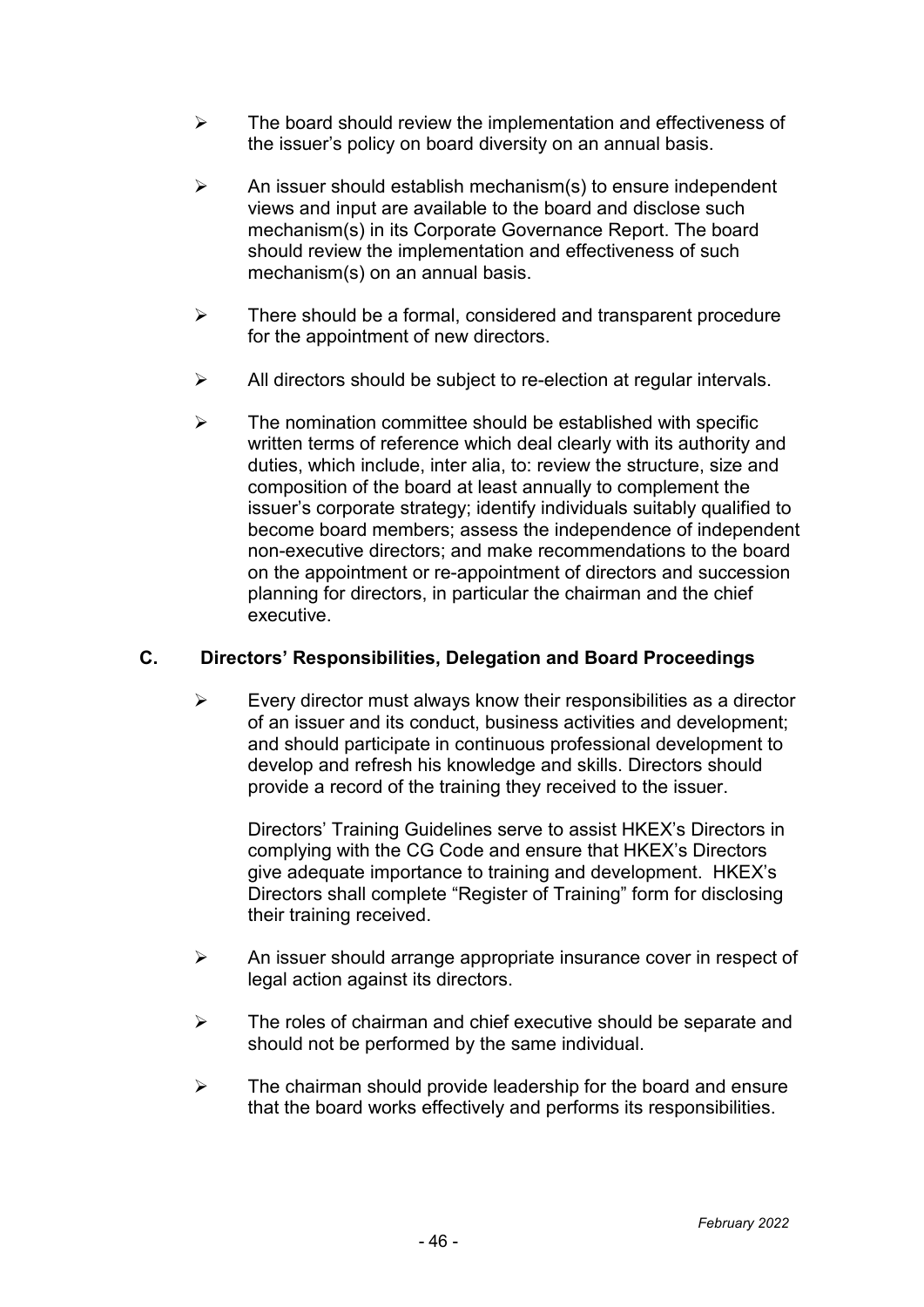- $\triangleright$  The chairman should take primary responsibility for ensuring that good corporate governance practices and procedures are established.
- $\triangleright$  The chairman should at least annually hold meetings with the independent non-executive directors without the presence of other directors.
- $\triangleright$  An issuer should formalise the functions reserved to the board and those delegated to management and should review those arrangements periodically to ensure that they remain appropriate to the issuer's needs.
- $\triangleright$  All board committees should be formed with specific written terms of reference which deal clearly with their authority and duties.
- $\triangleright$  The board should meet regularly and board meetings should be held at least four times a year at approximately quarterly intervals.
- $\triangleright$  Notice of at least 14 days should be given of a regular board meeting to give all directors an opportunity to attend. An agenda and accompanying board papers should be sent in full at least three days before the date of the meeting.
- $\triangleright$  Minutes of board meetings and meetings of board committees should be kept by a duly appointed secretary of the meeting and should be open for inspection at any reasonable time on reasonable notice by any director.
- $\triangleright$  Minutes of board meetings and meetings of board committees should record in sufficient detail the matters considered and decisions reached, including any concerns raised by directors or dissenting views expressed.
- $\triangleright$  There should be a procedure agreed by the board to enable directors, upon reasonable request, to seek independent professional advice in appropriate circumstances, at the issuer's expense.
- $\triangleright$  The company secretary plays an important role in supporting the board by ensuring good information flow within the board and that board policy and procedures are followed. The company secretary is responsible for advising the board through the chairman and/or the chief executive on governance matters and should also facilitate induction and professional development of directors.

# **D. Audit, Internal Control and Risk Management**

 $\triangleright$  Management should provide all members of the board with monthly updates giving a balanced and understandable assessment of the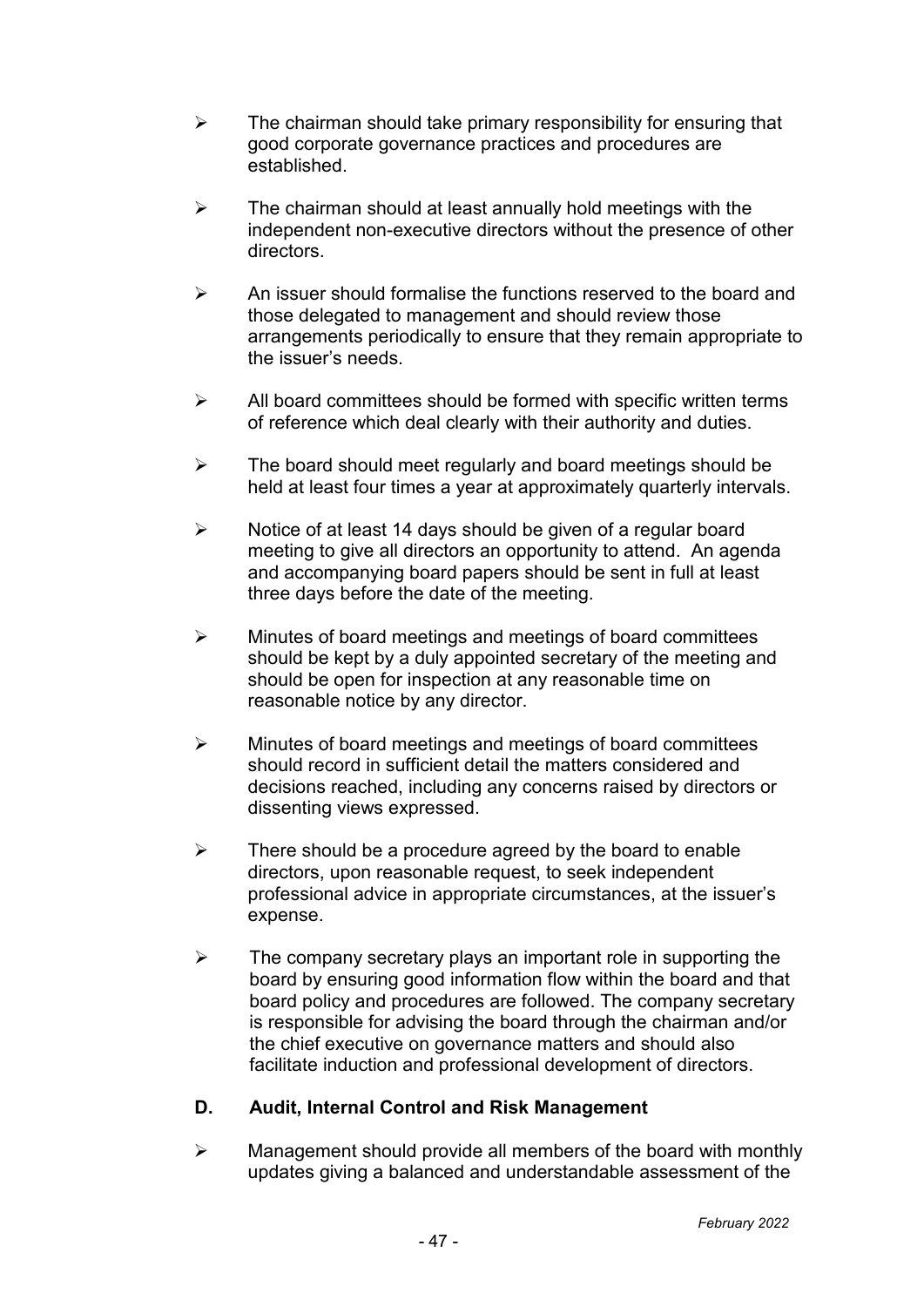issuer's performance, position and prospects in sufficient detail to enable the board as a whole and each director to discharge their duties under Rule 3.08 and Chapter 13.

- $\triangleright$  The directors should acknowledge in the Corporate Governance Report their responsibility for preparing the accounts.
- $\triangleright$  The board should oversee the issuer's risk management and internal control systems on an ongoing basis, ensure that a review of the effectiveness of the issuer's and its subsidiaries' risk management and internal control systems has been conducted at least annually and report to shareholders that it has done so in its Corporate Governance Report. The board's annual review should, in particular, ensure the adequacy of resources, staff qualifications and experience, training programmes and budget of the issuer's accounting, internal audit, financial reporting functions, as well as those relating to the issuer's ESG performance and reporting.
- $\triangleright$  The issuer should establish policy(ies) and system(s) that promote and support anti-corruption laws and regulations.
- $\geq$  The audit committee's written terms of reference should include. inter alia, to: monitor the relationship with the issuer's auditors; review the issuer's financial information; oversee the issuer's financial reporting system, risk management and internal control systems; and review arrangements for employees to raise concerns about possible improprieties.

#### **E. Remuneration**

 $\triangleright$  The remuneration committee's written terms of reference should include, inter alia, to: make recommendations to the board on the issuer's policy and structure for all directors' and senior management remuneration, and on the establishment of a formal and transparent procedure for developing remuneration policy.

# **F. Shareholders Engagement**

 $\triangleright$  The board should be responsible for maintaining an on-going dialogue with shareholders and in particular, use annual general meetings or other general meetings to communicate with them and encourage their participation.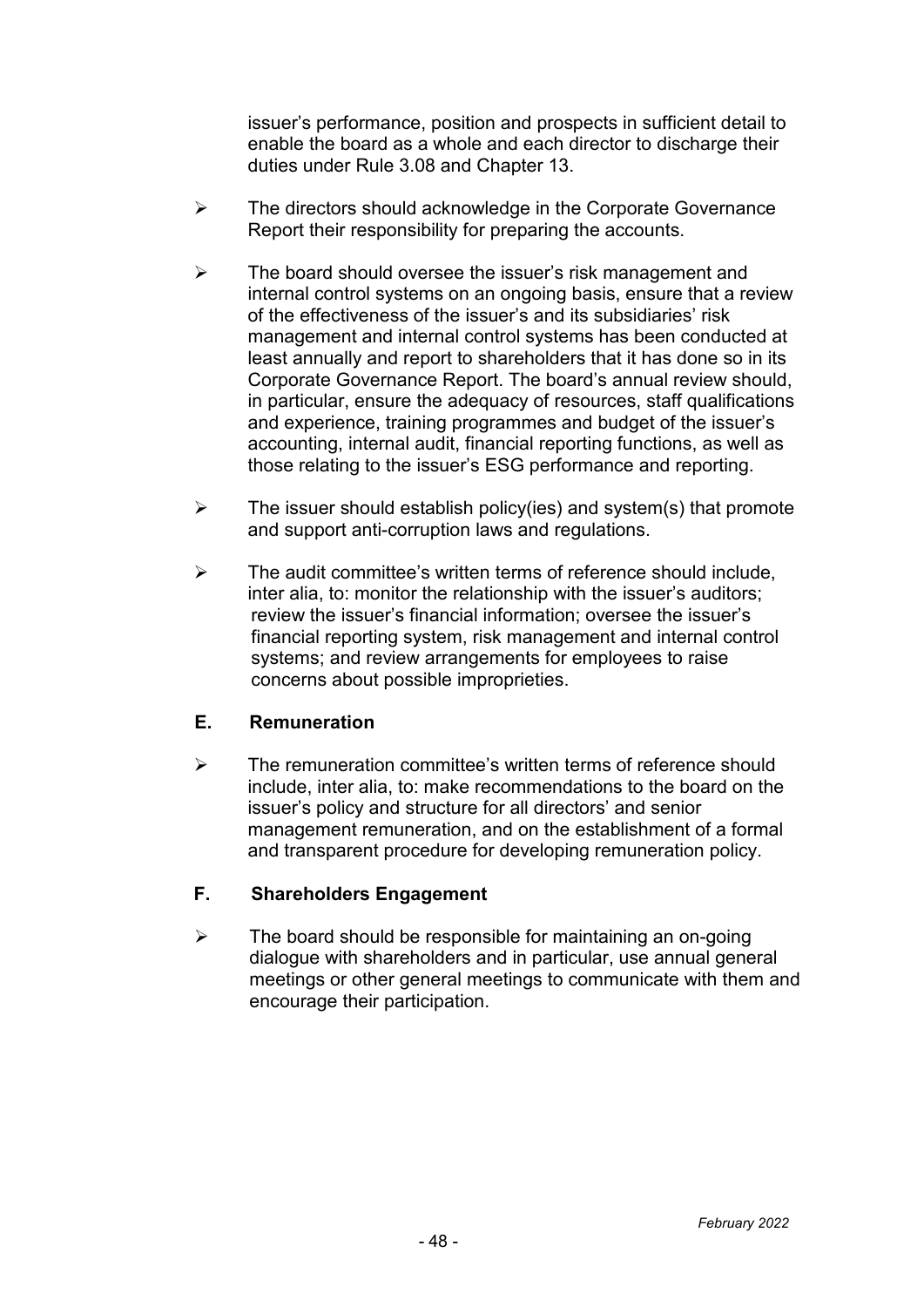## **3.0 CORPORATE GOVERNANCE REPORT**

Issuers are required to include a report on corporate governance practices (the "Corporate Governance Report") prepared by the board of directors in their annual reports according to Appendix 14 to the Listing Rules. The Corporate Governance Report shall contain all the information set out in the section headed "Part 1 – Mandatory disclosure requirements" of Appendix 14 to the Listing Rules. Any failure to do so will be regarded as a breach of the Listing Rules.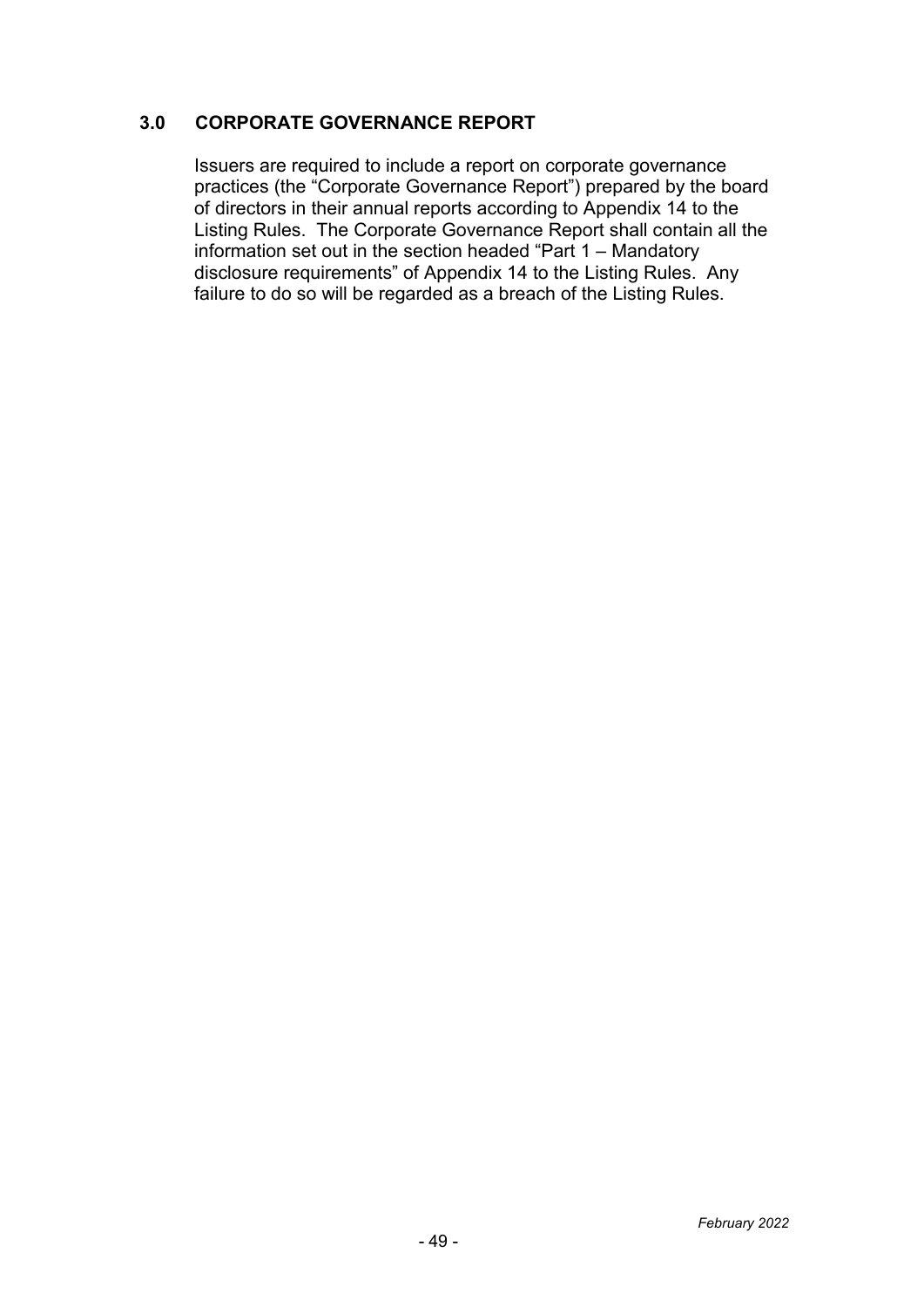# **Chapter 8 GOVERNANCE STRUCTURE**

#### **1.0 GOVERNANCE STRUCTURE**

- 1.1 A [diagram](https://www.hkexgroup.com/-/media/HKEX-Group-Site/ssd/Corporate-Governance/Documents/cg-structure-chart_e.pdf?la=en) summarising the established governance structure of HKEX is available in the Corporate Governance section of the HKEX Group website.
- 1.2 The Board plays a central supporting and supervisory role in HKEX's governance structure. It provides leadership and guidance to the Group's activities, and oversees the execution of the Group's business strategies. In fulfilling HKEX's public responsibilities and corporate responsibilities, the Board leads and supervises the Group's management to act in the interest of the public as well as its shareholders, but in case of conflict, the former shall prevail.
- 1.3 The Board's roles and functions are set out in the Board's terms of reference. Specific matters reserved for the Board's consideration and decision are –
	- $\triangleright$  To determine the Group's objectives, missions, strategies, policies and business plans and monitor their implementation
	- $\triangleright$  To set appropriate policies to manage risks in pursuit of the Group's strategic objectives
	- $\triangleright$  To ensure the integrity of the Group's accounting and financial reporting system and compliance with the relevant laws and standards, and that appropriate internal control systems are in place, including systems for risk management, as well as financial and operational control
	- $\triangleright$  To monitor and control the Group's operations and financial performance through the determination of the annual budget in particular the capital expenditure budget and annual operating plan
	- $\triangleright$  To ensure a transparent Board nomination and election process
	- $\triangleright$  To appoint key senior executives and oversee succession planning
	- $\triangleright$  To ensure timely and accurate disclosure to and communications with stakeholders
	- $\triangleright$  To monitor the effectiveness of the Group's practices in corporate governance and corporate social responsibility ("CSR"), and approve corporate governance and CSR policies and practices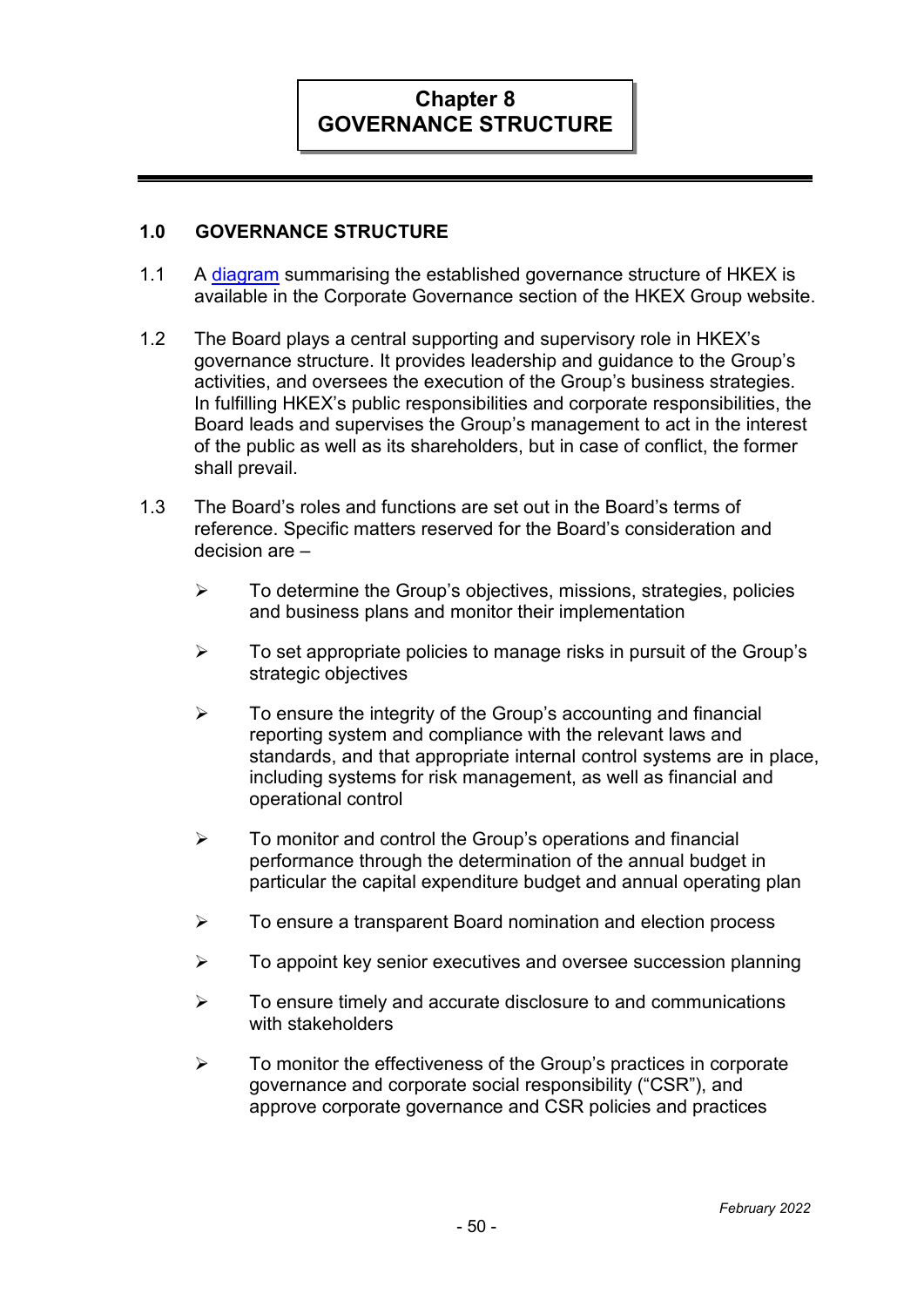- $\triangleright$  To oversee the effectiveness of the compensation structure and to align interests of the employees with that of HKEX
	- $\triangleright$  To ensure the adequacy of resources, and staff qualifications and experience of the Group's accounting and financial reporting function
- 1.4 The Board delegates certain management and operation functions to the Management Committee of HKEX, and other specific functions to various Board Committees, with a view to operating effectively, and giving appropriate attention and considerations to relevant matters.
- 1.5 The key functions, composition and operating mode of these governing bodies of HKEX are summarised in the table below:

|                        |        | <b>Key functions</b>                                                                                                                                                                                                                                               | Composition                                                                                                                                              | <b>Operating mode</b>                                                                                  |
|------------------------|--------|--------------------------------------------------------------------------------------------------------------------------------------------------------------------------------------------------------------------------------------------------------------------|----------------------------------------------------------------------------------------------------------------------------------------------------------|--------------------------------------------------------------------------------------------------------|
| <b>Audit Committee</b> | ⋗<br>➤ | To serve as a focal point for<br>communication between the<br>Directors, external auditor and<br>Internal Audit Department<br>To assist the Board in fulfilling its<br>responsibility by providing an                                                              | $\triangleright$ at least 5 INEDs who are<br>either qualified<br>accountants or<br>professionals with<br>extensive experience in<br>financial management | $\triangleright$ Meet at least 4<br>times a year with<br>additional<br>meetings as the<br>work demands |
|                        |        | independent review and<br>supervision of financial reporting,<br>and monitoring and reviewing the<br>effectiveness of the Group's<br>internal controls and the adequacy<br>of the external and internal audits                                                     |                                                                                                                                                          |                                                                                                        |
|                        | ➤      | To review the appointment of<br>external auditor on an annual basis<br>as well as to oversee the<br>relationship with the external<br>auditor to ensure continuing<br>auditor independence                                                                         |                                                                                                                                                          |                                                                                                        |
|                        | ➤      | To review the Group's assessment<br>of corruption risks and related<br>mitigating controls and to oversee<br>compliance with the Group's Anti-<br>Bribery and Anti-corruption Policy                                                                               |                                                                                                                                                          |                                                                                                        |
|                        | ➤      | To review whistleblowing<br>arrangements for the Group's<br>employees and other stakeholders<br>and to ensure that proper<br>arrangements are in place for fair<br>and independent investigation of<br>the concerns raised and for<br>appropriate follow-up action |                                                                                                                                                          |                                                                                                        |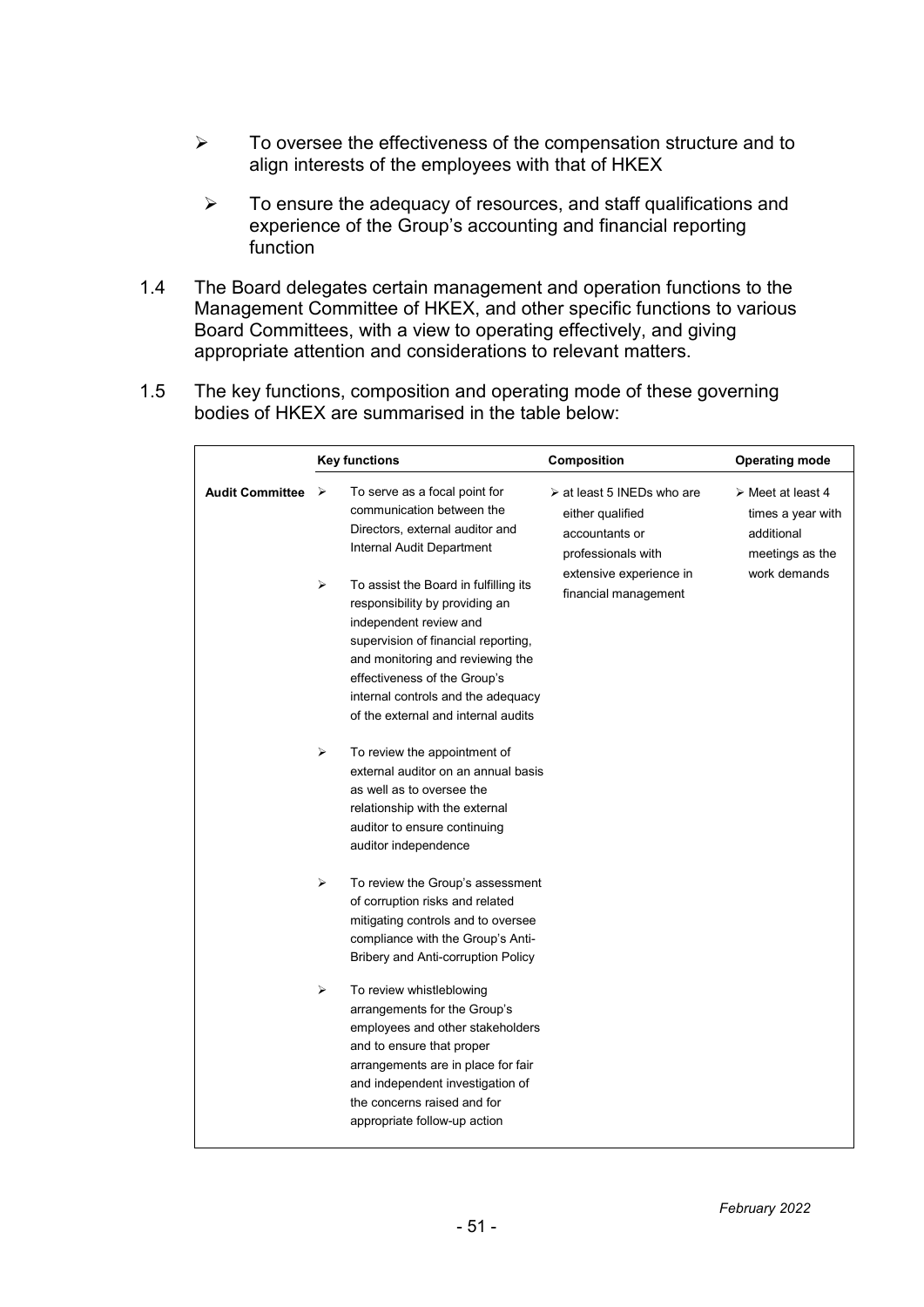|                                     | <b>Key functions</b>                                                                                                                                                                                                                                                               | Composition                                                                             | <b>Operating mode</b>                                                                                      |  |
|-------------------------------------|------------------------------------------------------------------------------------------------------------------------------------------------------------------------------------------------------------------------------------------------------------------------------------|-----------------------------------------------------------------------------------------|------------------------------------------------------------------------------------------------------------|--|
| <b>Board Executive</b><br>Committee | $\triangleright$ To receive updates and/or approve<br>material operational matters of the<br>Group, including but not limited to:<br>Approve changes in trading<br>٠<br>and clearing rules/procedures,<br>and suspension or termination<br>of existing business lines              | $\triangleright$ HKEX's Chairman (as the<br>chairman)<br>≻ Chief Executive<br>≻ 3 INEDs | $\triangleright$ Meet at least once<br>every quarter with<br>additional<br>meetings as the<br>work demands |  |
|                                     | Review updates on market<br>٠<br>receptions of new products,<br>services and business lines,<br>and any delisting, suspension<br>or termination of<br>trading/clearing products                                                                                                    |                                                                                         |                                                                                                            |  |
|                                     | Receive updates on changes<br>$\bullet$<br>to the organisation structure of<br>the Group and to the<br>composition of the<br>Management Committee<br>Review and approve proposals<br>$\bullet$                                                                                     |                                                                                         |                                                                                                            |  |
|                                     | to establish any direct or<br>indirect wholly-owned<br>subsidiary of HKEX with an<br>initial capital exceeding<br>HK\$100 million (or HK\$<br>equivalent), but not exceeding<br>HK\$200 million (or HK\$<br>equivalent), or any branch or<br>representative office of the<br>Group |                                                                                         |                                                                                                            |  |
|                                     | Approve and receive updates<br>٠<br>on market consultations that<br>are related to the Group's<br>strategic initiatives                                                                                                                                                            |                                                                                         |                                                                                                            |  |
|                                     | Receive updates on Group's<br>expenditures under annual<br>budget, and approve relevant<br>changes in budgets, excess<br>expenditures, and write-<br>off/disposal of IT equipment<br>within certain monetary limits                                                                |                                                                                         |                                                                                                            |  |
|                                     | Approve intercompany loans to<br>٠<br>non-wholly owned subsidiaries<br>or new bank borrowings or<br>facilities within certain<br>monetary limits, and any early<br>repayment or cancellation                                                                                       |                                                                                         |                                                                                                            |  |
|                                     | Oversee compliance with the<br>Group's Articles of Association                                                                                                                                                                                                                     |                                                                                         |                                                                                                            |  |

 $\mathsf{l}$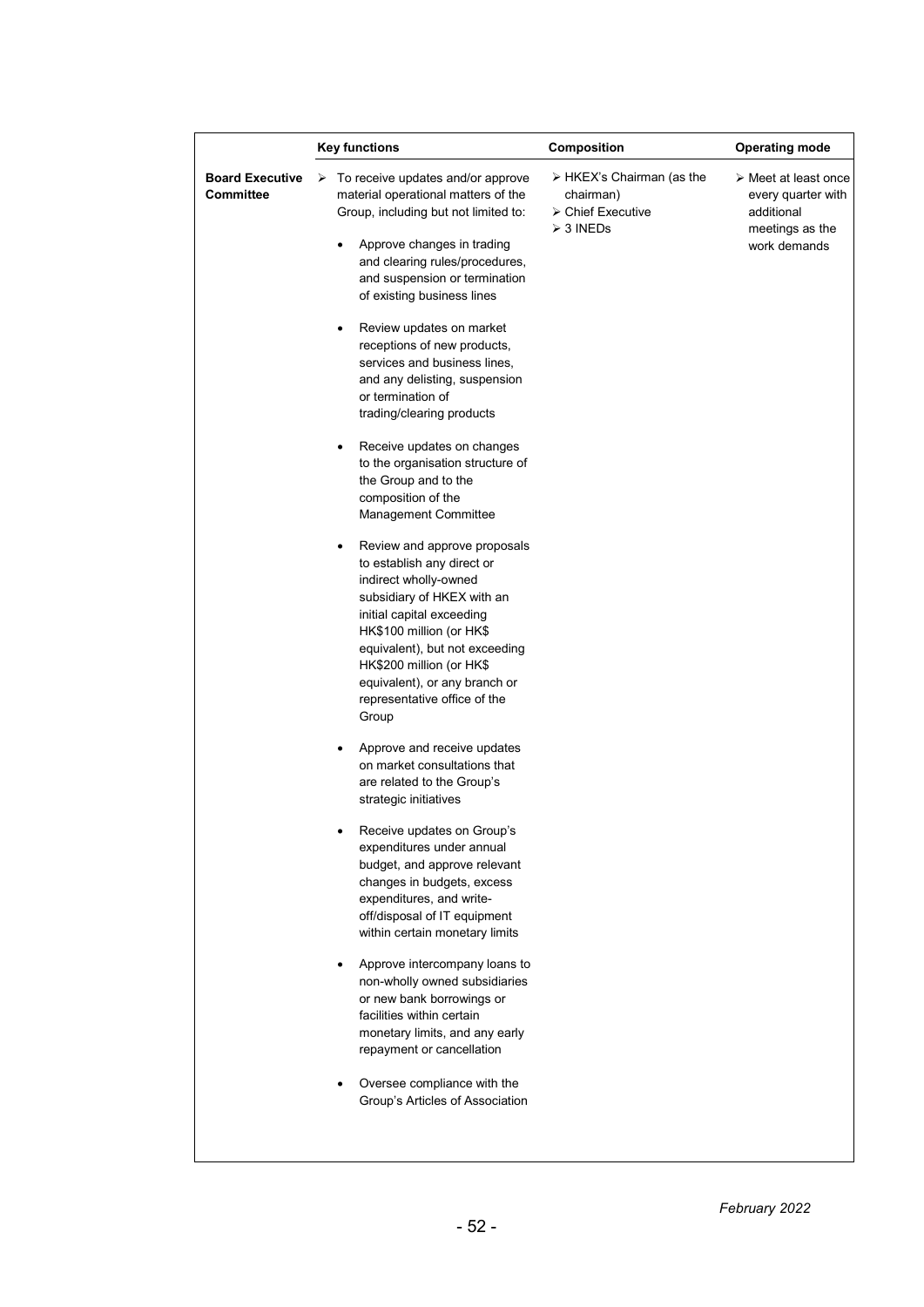|                                                                      | <b>Key functions</b>                                                                                                                                                                                                                                                                                                                                                                                  | Composition                                                                                                                                                                                                                                      | <b>Operating mode</b>                                                                                      |
|----------------------------------------------------------------------|-------------------------------------------------------------------------------------------------------------------------------------------------------------------------------------------------------------------------------------------------------------------------------------------------------------------------------------------------------------------------------------------------------|--------------------------------------------------------------------------------------------------------------------------------------------------------------------------------------------------------------------------------------------------|------------------------------------------------------------------------------------------------------------|
| <b>Corporate Social</b><br><b>Responsibility</b><br><b>Committee</b> | $\triangleright$ To oversee the development of<br>HKEX's CSR vision, strategy and<br>policies<br>$\triangleright$ To oversee the implementation of<br>HKEX's CSR vision and strategy<br>$\triangleright$ To oversee the funding of HKEX's<br><b>CSR</b> initiatives<br>> To oversee HKEX's external<br>communications policies                                                                        | $\triangleright$ HKEX's Chairman (as the<br>chairman)<br>$\triangleright$ Chief Executive<br>$\triangleright$ at least 3 other INEDs                                                                                                             | $\triangleright$ Meet at least 3<br>times every year<br>with additional<br>meetings as the<br>work demands |
| Investment<br>Committee                                              | To provide market expertise and<br>advice to the Board on the<br>investments of Corporate funds,<br>Clearing House funds and Margin<br>funds, including advice on<br>investment policies, asset<br>allocation, selection of external<br>portfolio investment advisor/fund<br>managers, quantum to be invested<br>with collective investment<br>schemes/fund managers and<br>appointment of custodians | $\triangleright$ not less than 4 INEDs                                                                                                                                                                                                           | $\triangleright$ Meet at least 4<br>times a year with<br>additional<br>meetings as the<br>work demands     |
| Listing Operation $\triangleright$<br>Governance<br>Committee        | To oversee the operation and<br>management of the Listing<br>Division, with the view to ensuring<br>that it can perform the listing<br>functions of SEHK independently,<br>prudently and competently, in the<br>proper discharge of SEHK's<br>statutory duties as the front-line<br>regulator of listed issuers                                                                                       | $\triangleright$ at least 3 Non-executive<br>Directors of HKEX<br>$\triangleright$ the Chairman of SEHK's Main<br>Board Listing Committee and<br>at least one Deputy Chairman<br>of either the Main Board or the<br><b>GEM Listing Committee</b> | $\triangleright$ Meet at least 4<br>times a year with<br>additional<br>meetings as the<br>work demands     |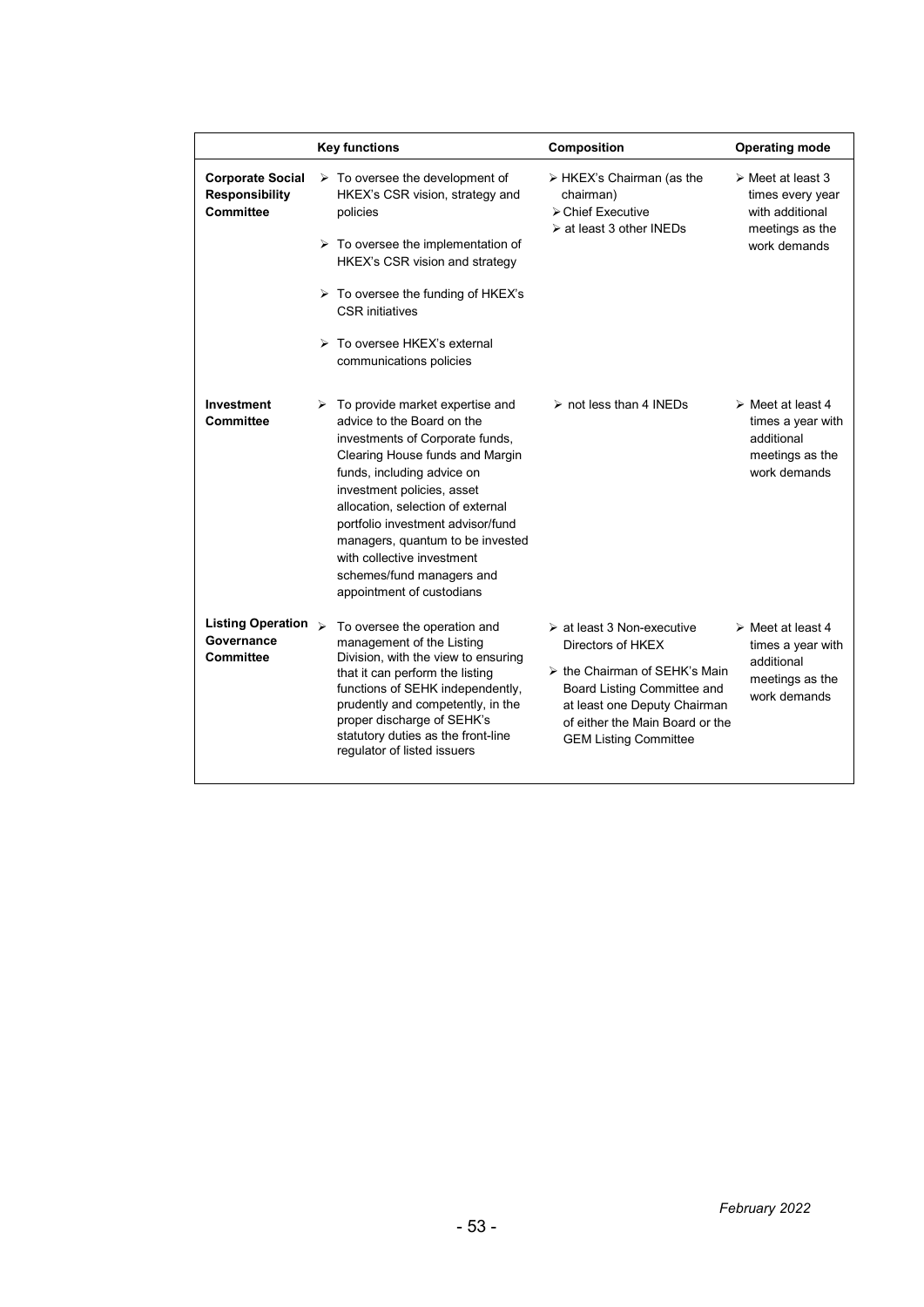|                                                      | <b>Key functions</b>                                                                                                                                                                                   | Composition                                                                                                                                               | <b>Operating mode</b>                                                                                      |  |
|------------------------------------------------------|--------------------------------------------------------------------------------------------------------------------------------------------------------------------------------------------------------|-----------------------------------------------------------------------------------------------------------------------------------------------------------|------------------------------------------------------------------------------------------------------------|--|
| <b>Nomination and</b><br>Governance<br>Committee     | $\triangleright$ To review the Board composition<br>and diversity at least once annually<br>and make recommendations on<br>any proposed changes to the<br>Board                                        | $\triangleright$ HKEX's Chairman (as the<br>chairman)<br>$\triangleright$ at least 3 other INEDs                                                          | $\triangleright$ Meet at least 3<br>times every year<br>with additional<br>meetings as the<br>work demands |  |
|                                                      | $\triangleright$ To review the Board Diversity<br>Policy and the progress on<br>achieving the objectives set for<br>implementing the policy                                                            |                                                                                                                                                           |                                                                                                            |  |
|                                                      | $\triangleright$ To formulate nomination policy,<br>and to lead the process of<br>identifying and nominating<br>candidates to stand for election by<br>our shareholders or to fill casual<br>vacancies |                                                                                                                                                           |                                                                                                            |  |
|                                                      | $\triangleright$ To consider the skills mix needed<br>in respect of Government<br>Appointed Directors and make<br>recommendations to the Board                                                         |                                                                                                                                                           |                                                                                                            |  |
|                                                      | $\triangleright$ To review the skills mix required in<br>respect of Board Committees and<br>make recommendations to the<br>Board                                                                       |                                                                                                                                                           |                                                                                                            |  |
|                                                      | $\triangleright$ To review succession planning for<br>the Chairman, the Chief Executive<br>and the senior management<br>together with the Board                                                        |                                                                                                                                                           |                                                                                                            |  |
|                                                      | $\triangleright$ To assess the independence of<br>Non-executive Directors and<br>review their annual confirmations<br>on their independence                                                            |                                                                                                                                                           |                                                                                                            |  |
|                                                      | $\triangleright$ To review the leadership needs<br>and training of the Group and<br>training and development of the<br><b>Directors</b>                                                                |                                                                                                                                                           |                                                                                                            |  |
|                                                      | $\triangleright$ To oversee all matters relating to<br>corporate governance                                                                                                                            |                                                                                                                                                           |                                                                                                            |  |
|                                                      | $\triangleright$ To develop the procedures for the<br>performance evaluation of the<br><b>Board and Board Committees</b>                                                                               |                                                                                                                                                           |                                                                                                            |  |
| <b>Panel Member</b><br><b>Selection</b><br>Committee | $\triangleright$ To formulate and review the<br>nomination policy for appointment<br>of members to the Consultative<br>Panels                                                                          | $\triangleright$ Chairman of Cash Market<br><b>Consultative Panel</b><br>$\triangleright$ Chairman of the Derivatives<br><b>Market Consultative Panel</b> | $\triangleright$ Normally meet<br>before expiry of<br>the service terms<br>of Panel members                |  |
|                                                      | $\triangleright$ To consider and assess the<br>suitability of candidates for<br>appointment as members of the<br><b>Consultative Panels</b>                                                            | $\triangleright$ Chairman of the Clearing<br><b>Consultative Panel</b><br>$\geq 2$ INEDs                                                                  | or when there is a<br>casual vacancy.<br>Additional<br>meetings will be<br>held as the work<br>demands     |  |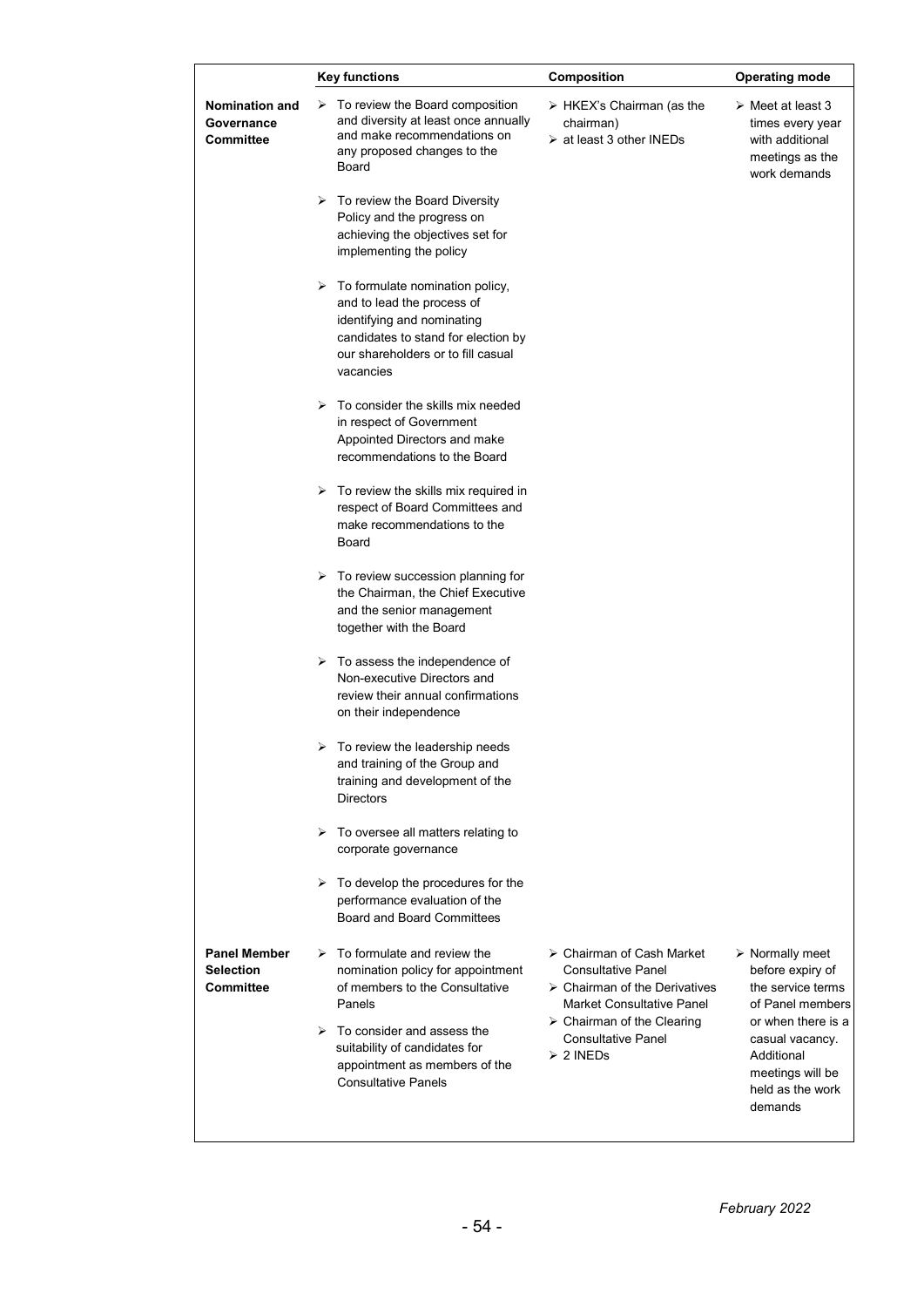|                                  | <b>Key functions</b>                                                                                                                                                                                                                                                                                                                                                                                                                             | Composition                       | <b>Operating mode</b>                                                                                      |
|----------------------------------|--------------------------------------------------------------------------------------------------------------------------------------------------------------------------------------------------------------------------------------------------------------------------------------------------------------------------------------------------------------------------------------------------------------------------------------------------|-----------------------------------|------------------------------------------------------------------------------------------------------------|
| Remuneration<br><b>Committee</b> | $\triangleright$ To formulate the remuneration<br>structure and policy with respect to<br>all Group employees and<br>implement the approved policy<br>$\triangleright$ To review and approve the<br>remuneration of the Chief<br>Executive, senior management<br>and other Group employees                                                                                                                                                       | $\triangleright$ at least 4 INEDs | $\triangleright$ Meet at least 3<br>times every year<br>with additional<br>meetings as the<br>work demands |
|                                  | To make proposals to the Board<br>➤<br>regarding the remuneration of<br>Non-executive Directors                                                                                                                                                                                                                                                                                                                                                  |                                   |                                                                                                            |
|                                  | $\triangleright$ To review the terms of and design<br>of performance related incentives<br>and make recommendation on the<br>performance related payments or<br>annual bonuses to the Chief<br>Executive, senior management<br>and other Group employees                                                                                                                                                                                         |                                   |                                                                                                            |
|                                  | To review the framework and<br>➤<br>criteria for assessing employee<br>performance and review the actual<br>performance of the Group against<br>performance targets and<br>conditions                                                                                                                                                                                                                                                            |                                   |                                                                                                            |
| <b>Risk Committee</b>            | $\triangleright$ To advise the Board on the<br>Group's risk appetite, profile and<br>tolerance                                                                                                                                                                                                                                                                                                                                                   | $\triangleright$ at least 4 INEDs | $\triangleright$ Meet at least 4<br>times a year with<br>additional<br>meetings as the                     |
|                                  | $\triangleright$ To oversee the Group's risk<br>management framework with a<br>view to identifying and managing<br>the financial, model, operational,<br>fraud, business continuity, legal,<br>regulatory, technology,<br>reputational, environmental, social<br>and corporate governance,<br>information security and cyber<br>risks, and risks associated with the<br>strategic direction, new products<br>and change initiatives of the Group |                                   | work demands                                                                                               |
|                                  | $\triangleright$ To consider current and emerging<br>risks and risk exposures relating to<br>the Group's business and<br>strategies, and review the Group's<br>capability to identify, measure and<br>manage emerging risks effectively                                                                                                                                                                                                          |                                   |                                                                                                            |
|                                  | To review the effectiveness of the<br>➤<br>Group's risk control and mitigation<br>tools, approach and methodology                                                                                                                                                                                                                                                                                                                                |                                   |                                                                                                            |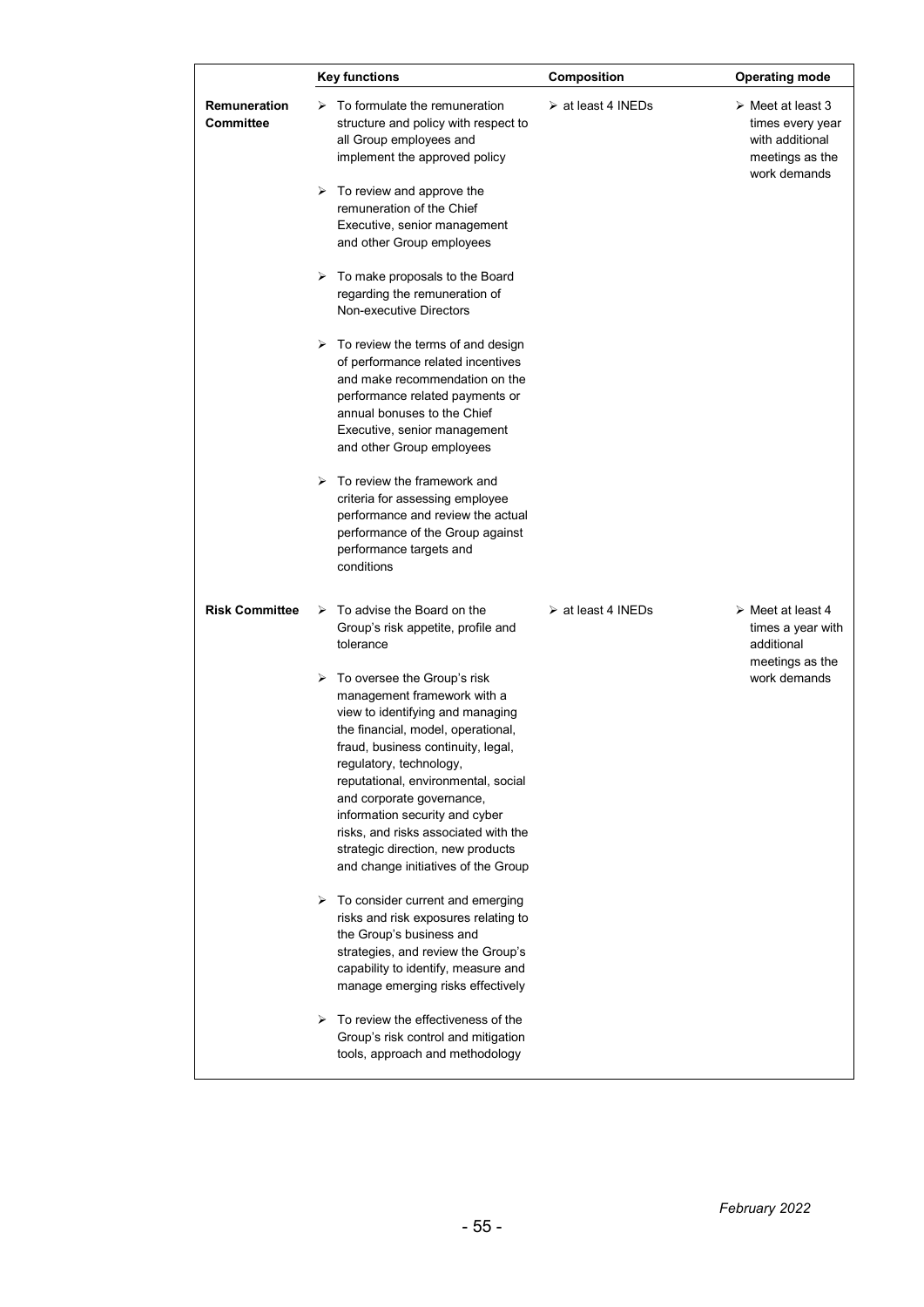|                                                                                             |                       | <b>Key functions</b>                                                                                                                                                                                                                                      | Composition                                                                                                                                                               | <b>Operating mode</b>                                   |
|---------------------------------------------------------------------------------------------|-----------------------|-----------------------------------------------------------------------------------------------------------------------------------------------------------------------------------------------------------------------------------------------------------|---------------------------------------------------------------------------------------------------------------------------------------------------------------------------|---------------------------------------------------------|
| Committee<br>(statutory)<br>(established in<br>compliance with<br>section 65 of the<br>SFO) |                       | Risk Management $\triangleright$ To formulate policies on risk<br>management matters relating to<br>the activities of HKEX, and of its<br>exchange companies and clearing<br>houses, and to submit such<br>policies to the Board for its<br>consideration | > HKEX's Chairman<br>$\geq 2$ INEDs<br>$\geq 3$ to 5 members appointed by<br>the Financial Secretary of<br>Hong Kong                                                      | $\triangleright$ Normally meet<br>once every<br>quarter |
|                                                                                             | ⋗                     | To review and assess policies<br>employed by HKEX pertaining to<br>significant risk areas                                                                                                                                                                 |                                                                                                                                                                           |                                                         |
|                                                                                             |                       | $\triangleright$ To advise on matters raised by the<br>Directors and the management<br>that may have an impact on the<br>stability and integrity of the<br>securities and derivatives markets<br>of Hong Kong                                             |                                                                                                                                                                           |                                                         |
| Management<br><b>Committee</b>                                                              | ⋗                     | To oversee and make<br>recommendations to the Board as<br>to HKEX's business, including<br>strategic plan, annual operating<br>plan and budgets                                                                                                           | $\triangleright$ HKEX's Chief Executive<br>$\triangleright$ Senior management of the<br>Group as approved by the<br><b>Board Executive Committee</b><br>from time to time | $\triangleright$ Meet at least 2<br>times every month   |
|                                                                                             | $\blacktriangleright$ | To oversee and make<br>recommendations to the Board<br>Executive Committee as to the<br>policies of major new services and<br>products in new asset classes                                                                                               |                                                                                                                                                                           |                                                         |
|                                                                                             | ➤                     | To approve HKEX's operating and<br>capital expenditures in accordance<br>with the Expense Approval Guide                                                                                                                                                  |                                                                                                                                                                           |                                                         |
|                                                                                             | ➤                     | To oversee the Group's<br>compliance with all statutory duties                                                                                                                                                                                            |                                                                                                                                                                           |                                                         |

1.6 In February 2019, HKEX established an International Advisory Council. The Council, comprising leading finance, business, technology and economic experts with global geopolitical perspectives, provides the Board with insights on global geopolitical situation, the new economy and global policy initiatives which may have an impact on the financial sector, and advises on any other issues as may be raised by the Board from time to time.

The Council is chaired by HKEX's Chairman and it meets twice a year. Additional meetings are to be held as the Chairman considers necessary.

1.7 In July 2021, HKEX established a Mainland China Advisory Group. The Advisory Group comprises senior industry experts with deep China market knowledge and experience, who act as advisors to the Board of HKEX on the development of China's financial markets and economy.